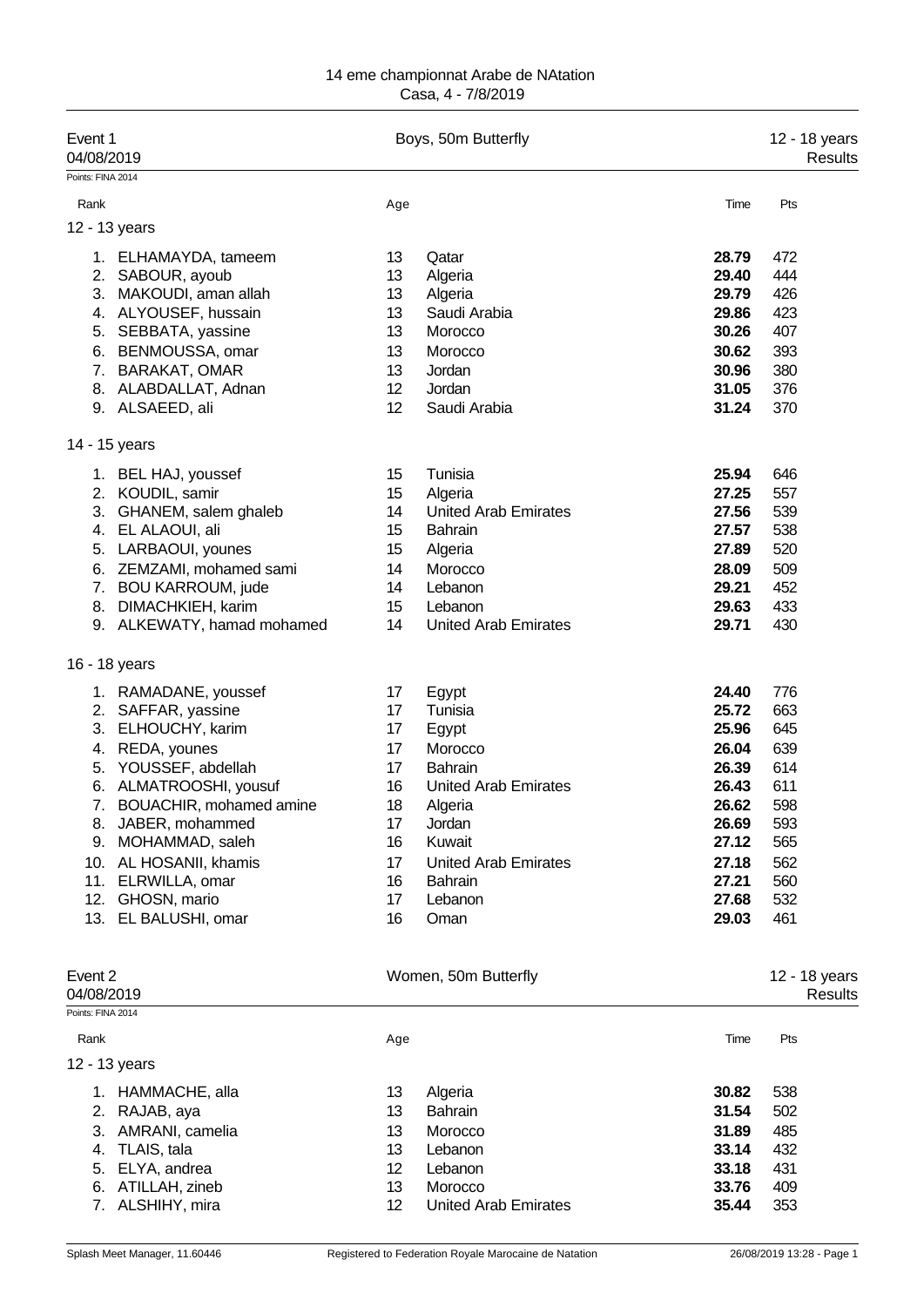## Event 2, Women, 50m Butterfly

14 - 15 years

|    | HAMDOUN, leaticia           | 15 | Lebanon        | 29.58 | 608 |
|----|-----------------------------|----|----------------|-------|-----|
| 2. | MIDOUNI, lilia sihem        | 14 | Algeria        | 29.84 | 593 |
| 3. | ELGAMAH, sawsane            | 14 | Morocco        | 29.93 | 587 |
| 4. | ABDUL BAKI, sarah           | 15 | Lebanon        | 30.18 | 573 |
| 5. | <b>BENCHADLI</b> , jihane   | 15 | Algeria        | 31.03 | 527 |
| 6. | ALTAWALBEH, baan            | 14 | Jordan         | 33.95 | 402 |
| 7. | RAJAB, alaa                 | 15 | <b>Bahrain</b> | 35.20 | 361 |
|    |                             |    |                |       |     |
|    | 16 - 18 years               |    |                |       |     |
| 1. | <b>BARBOUCHE, ines</b>      | 18 | Tunisia        | 28.83 | 657 |
| 2. | ABBADI, soraya              | 16 | Morocco        | 29.35 | 623 |
| 3. | ABOUELFADL, rawan           | 16 | Egypt          | 29.53 | 611 |
| 4. | <b>BOURBOUH, narjiss</b>    | 18 | Morocco        | 29.62 | 606 |
| 5. | MOHAMED MOHYEDDINE, nourhan | 16 | Egypt          | 30.04 | 581 |
| 6. | AKLOUK, lara                | 17 | Jordan         | 31.33 | 512 |

| Event 3 | 04/08/2019                     | Boys, 200m Freestyle |                             |             |     |                 |       |       | 12 - 18 years<br>Results |
|---------|--------------------------------|----------------------|-----------------------------|-------------|-----|-----------------|-------|-------|--------------------------|
|         | Points: FINA 2014              |                      |                             |             |     |                 |       |       |                          |
| Rank    |                                | Age                  |                             | Time        | Pts | 50 <sub>m</sub> | 100m  | 150m  | 200m                     |
|         | 12 - 13 years                  |                      |                             |             |     |                 |       |       |                          |
|         | 1. TOUNSI, anes                | 13                   | Algeria                     | 2:07.17 515 |     | 28.96           | 31.36 | 33.30 | 33.55                    |
|         | 2. ALYOUSEF, ahmed             | 13                   | Saudi Arabia                | 2:10.56 476 |     | 30.65           | 33.67 | 34.81 | 31.43                    |
|         | 3. ELMOUSSAMI, souhaib         | 13                   | Morocco                     | 2:12.26 458 |     | 29.01           | 32.53 | 35.06 | 35.66                    |
|         | 4. DALI, yahia med amine in 13 |                      | Algeria                     | 2:14.01 440 |     | 31.51           | 33.72 | 34.58 | 34.20                    |
|         | 5. EL GHAZIRI, jad             | 13                   | Lebanon                     | 2:14.33 437 |     | 30.56           | 34.73 | 34.54 | 34.50                    |
|         | 6. HATAMLEH, MOHAMMAD          | 13                   | Jordan                      | 2:14.46 436 |     | 30.32           | 33.79 | 35.44 | 34.91                    |
|         | 7. HIJAZI, majed               | 13                   | Lebanon                     | 2:15.32 428 |     | 30.95           | 34.58 | 36.42 | 33.37                    |
|         | 8. ALATTAL, ALI                | 13                   | Jordan                      | 2:19.30 392 |     | 32.23           | 35.28 | 36.53 | 35.26                    |
|         | 9. ALMARZOKI, ahmed            | 13                   | <b>United Arab Emirates</b> | 2:20.34 383 |     | 31.40           | 35.10 | 37.03 | 36.81                    |
|         | 14 - 15 years                  |                      |                             |             |     |                 |       |       |                          |
|         | 1. BENHALIMA, hamza            | 15                   | Morocco                     | 1:59.42 623 |     | 27.67           | 30.52 | 31.00 | 30.23                    |
|         | 2. BEL HADJ SALEM, a.          | 15                   | Tunisia                     | 1:59.66 619 |     | 27.55           | 30.52 | 31.91 | 29.68                    |
|         | 3. BEN CHAABANE, m.            | 15                   | Tunisia                     | 2:01.86 586 |     | 28.02           | 30.43 | 32.29 | 31.12                    |
|         | 16 - 18 years                  |                      |                             |             |     |                 |       |       |                          |
|         | 1. HEMRI, ali                  | 18                   | Morocco                     | 1:53.74 721 |     | 27.61           | 28.48 | 28.38 | 29.27                    |
|         | 2. LOISSI, malek               | 18                   | Tunisia                     | 1:55.56 687 |     | 27.26           | 29.52 | 29.35 | 29.43                    |
|         | 3. HEMRI, youssef              | 18                   | Morocco                     | 1:56.59 669 |     | 28.20           | 29.68 | 29.42 | 29.29                    |
|         | 4. YOUSFI, nassim              | 18                   | Algeria                     | 1:56.61 669 |     | 27.72           | 29.85 | 29.48 | 29.56                    |
|         | 5. AWADALLAH, khaled           | 17                   | Jordan                      | 1:58.75 633 |     | 27.77           | 29.94 | 30.66 | 30.38                    |
|         | 6. ELTONBARY, omar             | 18                   | Egypt                       | 2:01.55 590 |     | 27.18           | 30.22 | 31.16 | 32.99                    |
|         | 7. AL BELOSHI, hamdan          | 16                   | United Arab Emirates        | 2:13.07 450 |     | 28.91           | 31.60 | 36.15 | 36.41                    |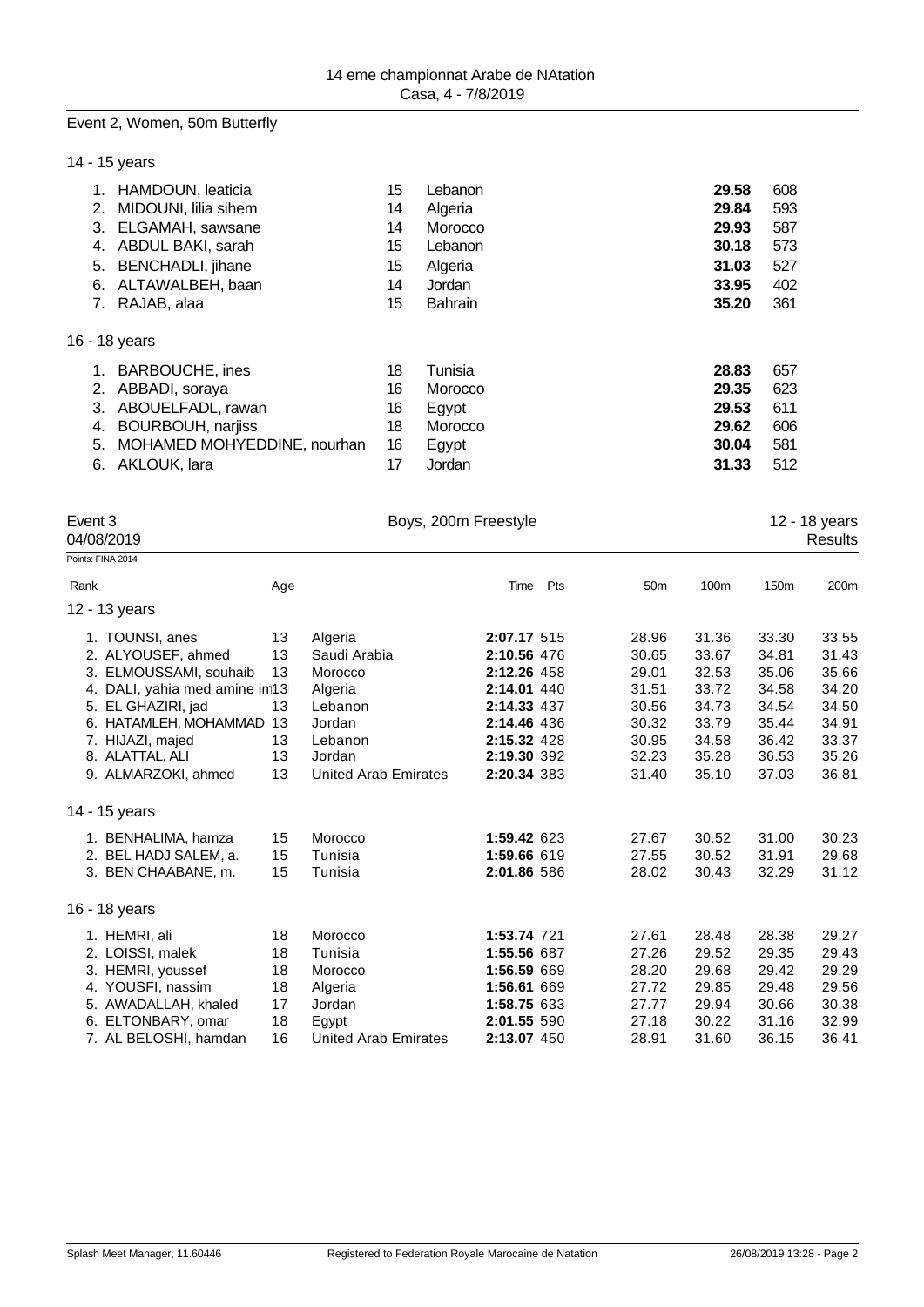| Event 4<br>04/08/2019 |                                                                                                                                                                                                                                       |                                                          |                                                                                    |                      |                                                            | Women, 200m Freestyle                                                                                                                              |                    |                                                                                        |                                                                                        |                                                                                        | 12 - 18 years<br><b>Results</b>                                                        |
|-----------------------|---------------------------------------------------------------------------------------------------------------------------------------------------------------------------------------------------------------------------------------|----------------------------------------------------------|------------------------------------------------------------------------------------|----------------------|------------------------------------------------------------|----------------------------------------------------------------------------------------------------------------------------------------------------|--------------------|----------------------------------------------------------------------------------------|----------------------------------------------------------------------------------------|----------------------------------------------------------------------------------------|----------------------------------------------------------------------------------------|
| Points: FINA 2014     |                                                                                                                                                                                                                                       |                                                          |                                                                                    |                      |                                                            |                                                                                                                                                    |                    |                                                                                        |                                                                                        |                                                                                        |                                                                                        |
| Rank                  |                                                                                                                                                                                                                                       | Age                                                      |                                                                                    |                      |                                                            | Time                                                                                                                                               | Pts                | 50 <sub>m</sub>                                                                        | 100m                                                                                   | 150m                                                                                   | 200m                                                                                   |
|                       | 12 - 13 years                                                                                                                                                                                                                         |                                                          |                                                                                    |                      |                                                            |                                                                                                                                                    |                    |                                                                                        |                                                                                        |                                                                                        |                                                                                        |
|                       | 1. BOULAKBECHE, jamila<br>2. GARNOUSSI, sofia<br>3. HANNACHI, elaa<br>4. CHERNAI, camille mina<br>5. SABLOUH, wafa<br>6. MEBAREK, chiraz<br>7. HANAYNEH, NAIA<br>8. MRAD, taline<br>9. AKRAM, nour<br>10. ALSHIHY, mohra              | 13<br>13<br>13<br>13<br>13<br>13<br>13<br>12<br>12<br>13 | Tunisia<br>Morocco<br>Tunisia<br>Algeria<br>Algeria<br>Jordan<br>Lebanon           | Lebanon              | <b>United Arab Emirates</b><br><b>United Arab Emirates</b> | 2:17.84 550<br>2:18.45 543<br>2:19.90 526<br>2:21.82 505<br>2:22.22 501<br>2:23.20 491<br>2:23.42 488<br>2:23.66 486<br>2:24.84 474<br>2:39.87 352 |                    | 31.93<br>32.24<br>31.79<br>32.40<br>32.35<br>32.97<br>32.46<br>32.88<br>32.95<br>35.12 | 34.88<br>34.70<br>35.10<br>35.48<br>35.34<br>35.91<br>36.69<br>37.02<br>36.74<br>39.48 | 35.97<br>36.01<br>36.44<br>37.30<br>37.83<br>37.52<br>38.49<br>38.90<br>37.60<br>42.27 | 35.06<br>35.50<br>36.57<br>36.64<br>36.70<br>36.80<br>35.78<br>34.86<br>37.55<br>43.00 |
|                       | 14 - 15 years                                                                                                                                                                                                                         |                                                          |                                                                                    |                      |                                                            |                                                                                                                                                    |                    |                                                                                        |                                                                                        |                                                                                        |                                                                                        |
|                       | 1. KHALDI, meriem imene<br>2. BEN SLAMA, ryhem<br>3. BENMANSOUR, ryma<br>4. FEGHALI, christelle<br>5. BASKACH, maha<br>6. RACHIDI, inass<br>7. CHEMAYA, tracy<br>8. FANOUS, nadine<br>9. KORSHEH, deniz<br>10. ABUSHAMALEH SAMIH, m14 | 15<br>15<br>15<br>15<br>14<br>14<br>14<br>14<br>15       | Algeria<br>Tunisia<br>Algeria<br>Lebanon<br>Morocco<br>Morocco<br>Jordan<br>Jordan | Lebanon<br>Palestine |                                                            | 2:10.20 653<br>2:10.32 651<br>2:12.00 627<br>2:12.36 621<br>2:13.06 612<br>2:15.33 581<br>2:19.60 530<br>2:20.64 518<br>2:21.03 514<br>2:30.59 422 |                    | 30.81<br>30.80<br>31.20<br>30.62<br>30.79<br>32.41<br>31.54<br>33.32<br>31.72<br>30.35 | 32.85<br>32.97<br>33.10<br>33.49<br>33.41<br>34.29<br>34.49<br>35.50<br>34.92<br>36.72 | 33.93<br>33.49<br>33.92<br>34.59<br>34.50<br>34.58<br>36.21<br>36.76<br>36.89<br>41.59 | 32.61<br>33.06<br>33.78<br>33.66<br>34.36<br>34.05<br>37.36<br>35.06<br>37.50<br>41.93 |
|                       | 16 - 18 years                                                                                                                                                                                                                         |                                                          |                                                                                    |                      |                                                            |                                                                                                                                                    |                    |                                                                                        |                                                                                        |                                                                                        |                                                                                        |
|                       | 1. MAHMOUD, roaa<br>2. KHIYARA, lina<br>3. ABBADI, soraya<br>4. BEDOUR, yasmine                                                                                                                                                       | 17<br>16<br>16<br>16                                     | Egypt<br>Morocco<br>Morocco<br>Jordan                                              |                      |                                                            | 2:07.50 695<br>2:08.44 680<br>2:11.85 629<br>2:15.26 582                                                                                           |                    | 30.50<br>29.35<br>30.83<br>31.38                                                       | 32.10<br>31.46<br>33.15<br>33.38                                                       | 33.03<br>33.31<br>34.21<br>35.30                                                       | 31.87<br>34.32<br>33.66<br>35.20                                                       |
| Event 5<br>04/08/2019 |                                                                                                                                                                                                                                       |                                                          |                                                                                    |                      |                                                            | Mixed, 4 x 100m Freestyle                                                                                                                          |                    |                                                                                        |                                                                                        |                                                                                        | 12 - 18 years<br>Results                                                               |
| Points: FINA 2014     |                                                                                                                                                                                                                                       |                                                          |                                                                                    |                      |                                                            |                                                                                                                                                    |                    |                                                                                        |                                                                                        |                                                                                        |                                                                                        |
| Rank                  |                                                                                                                                                                                                                                       |                                                          |                                                                                    |                      |                                                            |                                                                                                                                                    |                    |                                                                                        | Time                                                                                   | Pts                                                                                    |                                                                                        |
|                       | 12 - 13 years                                                                                                                                                                                                                         |                                                          |                                                                                    |                      |                                                            |                                                                                                                                                    |                    |                                                                                        |                                                                                        |                                                                                        |                                                                                        |
|                       | 1. Algeria 1<br>SABOUR, ayoub<br>SAADI, maacha camille                                                                                                                                                                                |                                                          | 13<br>13                                                                           | 29.28<br>30.63       | Algeria<br>1:02.12<br>1:04.32                              | MEBAREK, chiraz<br>TOUNSI, anes                                                                                                                    |                    | 13<br>13                                                                               | 4:09.63<br>31.26<br>27.33                                                              | 428<br>1:05.86<br>57.33                                                                |                                                                                        |
|                       | 2. Morocco 1<br>RAGTAOUI, nada<br>SEBBATA, yassine                                                                                                                                                                                    |                                                          | $+0.89$<br>$+0.28$                                                                 | 31.02<br>28.99       | Morocco<br>1:05.10<br>1:01.23                              | GARNOUSSI, sofia<br>SEBBATA, marwane                                                                                                               |                    | $+0.30$<br>$+0.48$                                                                     | 4:09.91<br>30.60<br>28.22                                                              | 427<br>1:04.15<br>59.43                                                                |                                                                                        |
| 3.                    | Jordan 1<br>ALABDALLAT, Adnan<br>MITHQAL, MARIAM                                                                                                                                                                                      |                                                          | $+0.79$<br>0.00                                                                    | 30.56<br>30.92       | Jordan<br>1:04.74<br>1:04.68                               | HANAYNEH, NAIA                                                                                                                                     | HATAMLEH, MOHAMMAD | $-0.06$<br>$+0.02$                                                                     | 4:12.30<br>31.65<br>27.47                                                              | 415<br>1:06.03<br>56.85                                                                |                                                                                        |
| 4.                    | Lebanon 1<br>ABDUL BAKI, silhouette<br>HIJAZI, majed                                                                                                                                                                                  |                                                          | $+0.71$<br>$+0.36$                                                                 | 30.05<br>29.87       | Lebanon<br>1:01.94<br>1:02.61                              | SABLOUH, wafa<br>SAFIE, ahmed                                                                                                                      |                    | $+0.17$<br>$+0.59$                                                                     | 4:14.04<br>31.17<br>29.09                                                              | 406<br>1:05.77<br>1:03.72                                                              |                                                                                        |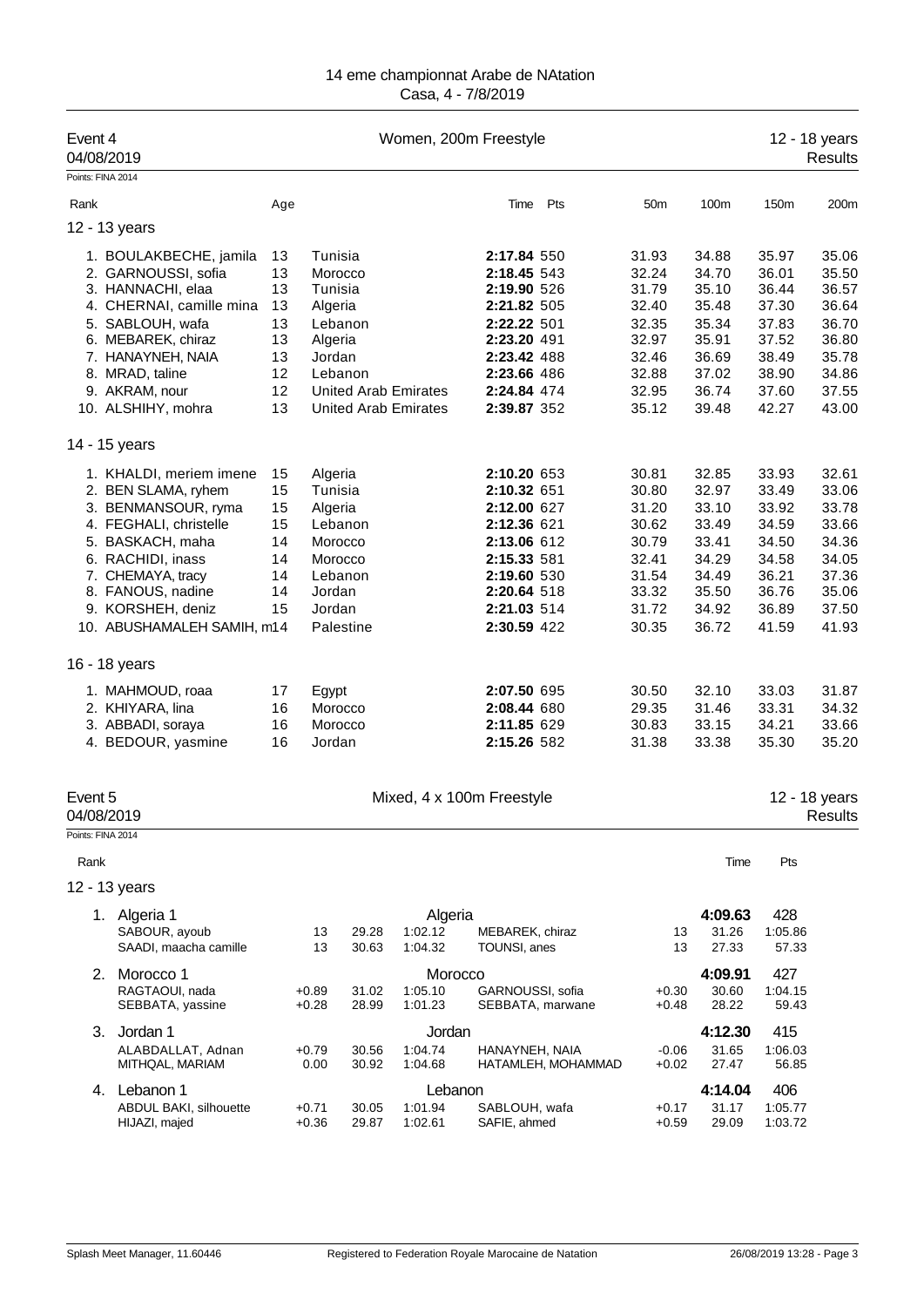## Event 5, Mixed, 4 x 100m Freestyle

14 - 15 years

| 1. | Tunisia 2<br>BEL HAJ, youssef<br><b>BEN SLAMA, ryhem</b> | $+0.73$<br>$+0.50$ | 26.30<br>29.60 | Tunisia<br>54.63<br>1:00.78        | <b>BEN FRAJ, roua</b><br>BEL HADJ SALEM, abderrahme+0.91 | $+0.36$            | 3:52.63<br>28.93<br>26.85 | 529<br>1:01.01<br>56.21   |
|----|----------------------------------------------------------|--------------------|----------------|------------------------------------|----------------------------------------------------------|--------------------|---------------------------|---------------------------|
|    | 2. Morocco 2<br>BENCHEBBA, yasser<br>CHOUAIBI, hiba      | $+0.64$<br>$+0.42$ | 26.75<br>29.86 | Morocco<br>55.24<br>1:03.87        | BASKACH, maha<br>FRIKKECH, SALIM                         | $+0.40$<br>$+0.32$ | 3:54.99<br>30.15<br>25.71 | 514<br>1:01.89<br>53.99   |
|    | 3. Algeria 2<br>KOUDIL, samir<br>BENCHADLI, jihane       | 15<br>15           | 27.01<br>29.71 | Algeria<br>56.44<br>1:03.26        | BENMANSOUR, ryma<br>LARBAOUI, younes                     | 15<br>15           | 3:57.10<br>29.53<br>26.61 | 500<br>1:01.87<br>55.53   |
| 4. | Jordan 2<br>ALSALOUS, ZIYAD<br>KILANI, mona              | $+0.74$<br>$+0.39$ | 27.02<br>28.89 | Jordan<br>56.03<br>1:02.67         | FANOUS, nadine<br>HATTAB, wasef                          | $+0.55$<br>$+0.44$ | 4:03.94<br>31.90<br>27.65 | 459<br>1:06.07<br>59.17   |
| 5. | Lebanon 2<br>EL CHAB, adam<br>HAMDOUN, leaticia          | $+0.65$<br>$+0.36$ | 26.51<br>28.34 | Lebanon<br>57.42<br>59.93          | ABDUL BAKI, sarah<br>BOU KARROUM, jude                   | $+0.46$<br>$+0.26$ | 4:04.39<br>30.88<br>31.23 | 456<br>1:07.19<br>59.85   |
| 6. | Bahrain 2<br>EL ALAOUI, ali<br>GHALY, saoud              | $+0.72$<br>$+0.18$ | 27.73<br>28.98 | <b>Bahrain</b><br>59.68<br>1:01.65 | TAHA, noor<br>RAJAB, alaa                                | $+0.40$<br>$+0.21$ | 4:10.97<br>29.79<br>28.09 | 421<br>1:02.94<br>1:06.70 |
|    | 16 - 18 years                                            |                    |                |                                    |                                                          |                    |                           |                           |
|    | 1. Egypt 3<br>ABOUELFADL, rawan<br>MAHMOUD, roaa         | 16<br>17           | 28.61<br>29.57 | Egypt<br>59.59<br>1:00.20          | ELHOUCHY, karim<br>RAMADANE, youssef                     | 17<br>17           | 3:45.02<br>25.69<br>24.77 | 585<br>53.24<br>51.99     |
| 2. | Morocco <sub>3</sub><br>ABBADI, soraya<br>MSOUGAR, ali   | $+0.63$<br>$+0.11$ | 29.93<br>25.33 | Morocco<br>1:01.68<br>53.51        | HEMRI, ali<br>KHIYARA, lina                              | $+0.51$<br>$+0.38$ | 3:47.69<br>25.41<br>29.55 | 565<br>52.40<br>1:00.10   |
| 3. | Tunisia 3<br>SAFFAR, yassine<br>JELLITI, nessrine        | $+0.76$<br>$+0.55$ | 26.63<br>28.85 | Tunisia<br>55.32<br>1:00.43        | <b>BARBOUCHE, ines</b><br>LOISSI, malek                  | $+0.25$<br>$+0.42$ | 3:48.22<br>28.52<br>25.71 | 561<br>59.04<br>53.43     |
| 4. | Jordan 3<br>AWADALLAH, khaled<br>AKLOUK, lara            | $+0.67$<br>$+0.40$ | 26.14<br>31.08 | Jordan<br>53.82<br>1:04.40         | BEDOUR, yasmine<br>JABER, mohammed                       | $+0.57$<br>$+0.26$ | 3:54.69<br>29.55<br>26.37 | 516<br>1:01.35<br>55.12   |

| Event 6<br>04/08/2019    | Boys, 50m Breaststroke | 12 - 18 years<br>Results |
|--------------------------|------------------------|--------------------------|
| Points: FINA 2014        |                        |                          |
| Rank                     | Age                    | Pts<br>Time              |
| 12 - 13 years            |                        |                          |
| 1. HUSSEIN, AMRO         | 12<br>Jordan           | 493<br>33.75             |
| 2. EL GHAZIRI, jad       | 13<br>Lebanon          | 33.85<br>489             |
| 3. BENBARA, moncef       | 13<br>Algeria          | 34.97<br>443             |
| LAMHITI, adam<br>4.      | 13<br>Morocco          | 35.29<br>431             |
| 5. CHEHILI, mohamed anes | 13<br>Algeria          | 36.04<br>405             |
| 6. ALYOUSEF, ali         | Saudi Arabia<br>12     | 36.41<br>393             |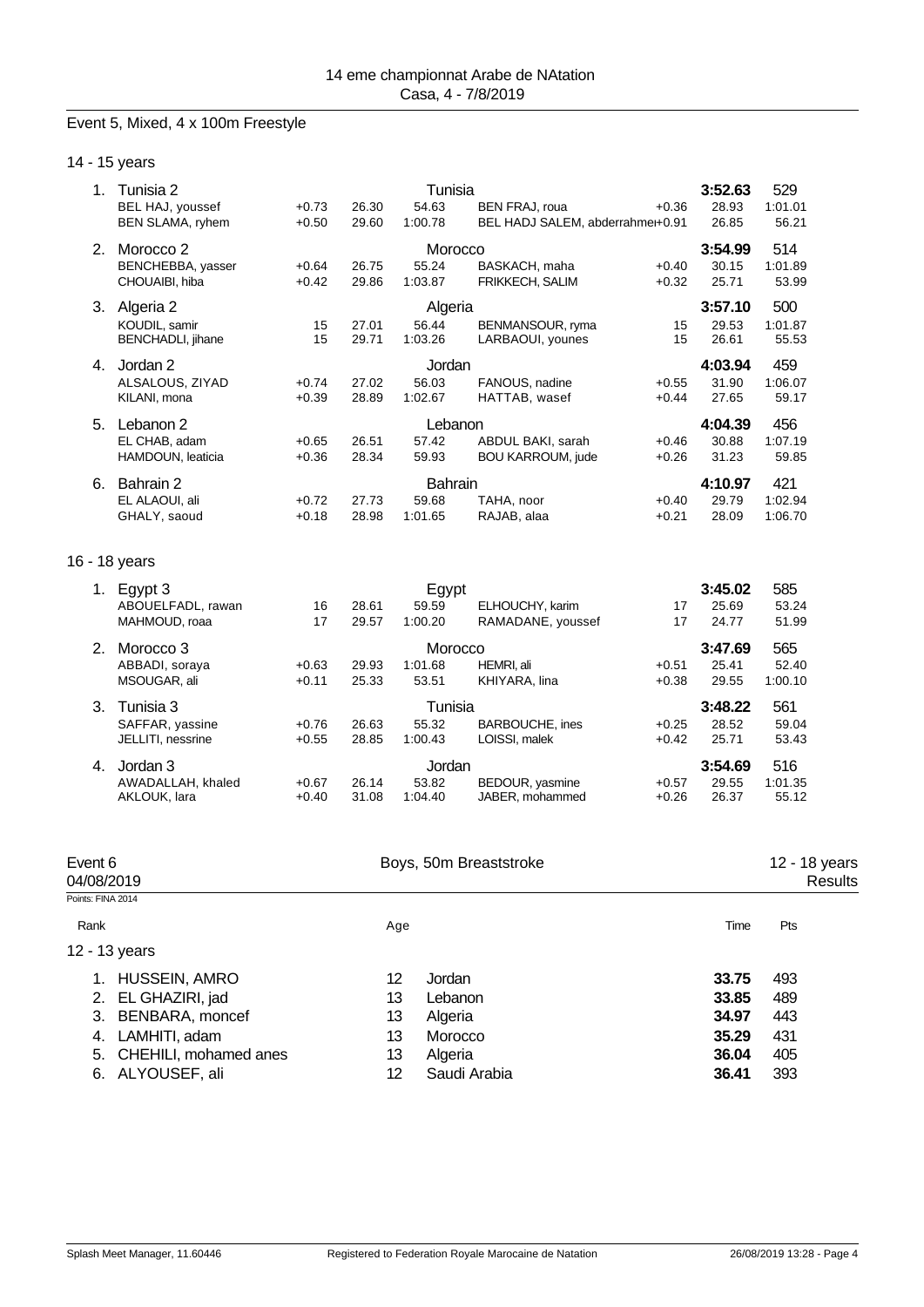#### Event 6, Boys, 50m Breaststroke

|     | 14 - 15 years            |    |                             |       |     |  |
|-----|--------------------------|----|-----------------------------|-------|-----|--|
| 1.  | ALSALOUS, ZIYAD          | 15 | Jordan                      | 31.83 | 588 |  |
| 2.  | OUAMMOU, mohamed badr    | 15 | Morocco                     | 32.88 | 533 |  |
| 3.  | KOUDIL, samir            | 15 | Algeria                     | 33.26 | 515 |  |
| 4.  | ALHAMADY, mohamed rashed | 14 | United Arab Emirates        | 33.27 | 515 |  |
| 5.  | GHALY, saoud             | 15 | <b>Bahrain</b>              | 33.77 | 492 |  |
| 6.  | CHEHAYEB, dean           | 15 | Lebanon                     | 33.80 | 491 |  |
| 7.  | HABIS, antonio edmond    | 15 | Palestine                   | 35.94 | 408 |  |
| 8.  | DIMACHKIEH, karim        | 15 | Lebanon                     | 36.30 | 396 |  |
|     | 16 - 18 years            |    |                             |       |     |  |
|     | ALWIR, amro              | 18 | Jordan                      | 29.24 | 758 |  |
| 2.  | BALAMANE, moncef aymen   | 18 | Algeria                     | 29.52 | 737 |  |
| 3.  | SAADA, kareem            | 18 | Egypt                       | 30.00 | 702 |  |
| 4.  | ALZAMIL, ali             | 17 | Kuwait                      | 30.05 | 699 |  |
| 5.  | CHAJID, adam             | 18 | Morocco                     | 30.20 | 688 |  |
| 6.  | ALHARIRY, mohamed zyad   | 17 | Egypt                       | 30.57 | 664 |  |
| 7.  | REDA, younes             | 17 | Morocco                     | 30.62 | 660 |  |
| 8.  | AYDAROUS, ahmed          | 17 | <b>United Arab Emirates</b> | 31.54 | 604 |  |
| DSQ | MENESSY, omar            | 16 | Egypt                       | 29.94 |     |  |
|     |                          |    |                             |       |     |  |

| Event 7<br>04/08/2019            |     | Women, 50m Breaststroke |       |     |  |
|----------------------------------|-----|-------------------------|-------|-----|--|
| Points: FINA 2014                |     |                         |       |     |  |
| Rank                             | Age |                         | Time  | Pts |  |
| 12 - 13 years                    |     |                         |       |     |  |
| 1. MITHQAL, MARIAM               | 13  | Jordan                  | 36.10 | 544 |  |
| MEQDAR, malak<br>2.              | 12  | Morocco                 | 36.81 | 513 |  |
| KATRA, shayna<br>3.              | 13  | Lebanon                 | 37.14 | 500 |  |
| AMRANI, camelia<br>4.            | 13  | Morocco                 | 37.69 | 478 |  |
| 5.<br>ANTITENE, liza             | 13  | Algeria                 | 38.11 | 462 |  |
| BOUAROUDJ, dana<br>6.            | 13  | Algeria                 | 38.16 | 461 |  |
| 14 - 15 years                    |     |                         |       |     |  |
| 1. EL HAJJ, reine                | 14  | Lebanon                 | 35.41 | 577 |  |
| OUARAS, rania<br>2.              | 14  | Algeria                 | 35.83 | 556 |  |
| ELGAMAH, sawsane<br>3.           | 14  | Morocco                 | 36.30 | 535 |  |
| DARKAOUI, malak<br>4.            | 14  | Morocco                 | 36.46 | 528 |  |
| 16 - 18 years                    |     |                         |       |     |  |
| 1. BELGHITH, habiba<br><b>NR</b> | 18  | Tunisia                 | 33.84 | 661 |  |
| JELLITI, nessrine<br>NR          | 17  | Tunisia                 | 33.84 | 661 |  |
| LAKNIT, hiba<br>3.               | 17  | Morocco                 | 34.50 | 623 |  |
| MOHAMED, dina<br>4.              | 16  | Egypt                   | 34.96 | 599 |  |
| MERNIZ, meroua<br>5.             | 16  | Algeria                 | 36.03 | 547 |  |
| ABOUALMAJD, souhila<br>6.        | 18  | Egypt                   | 36.22 | 539 |  |
| ABUSHAMALEH SAMIH, mera<br>7.    | 17  | Palestine               | 36.55 | 524 |  |
|                                  |     |                         |       |     |  |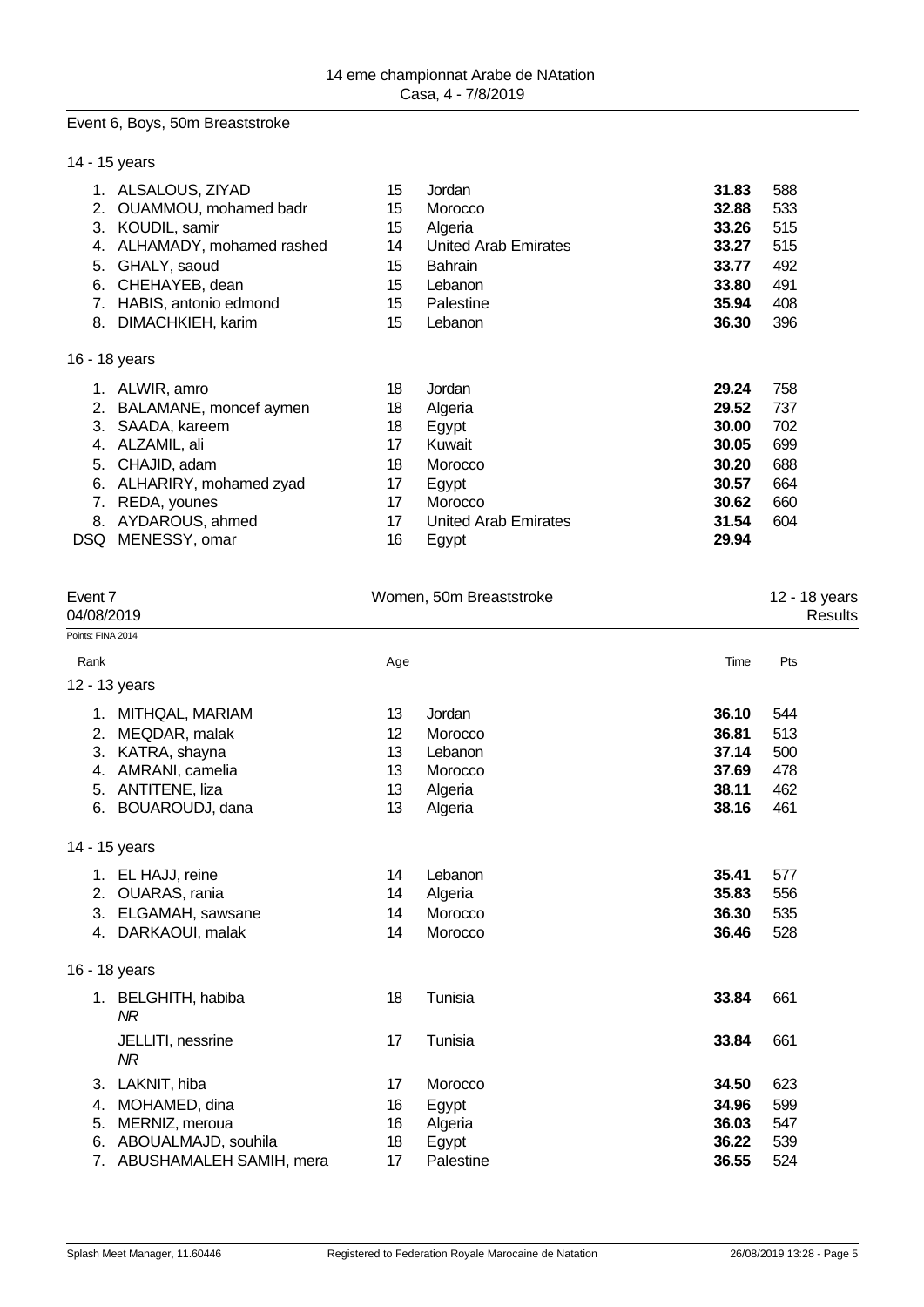| Event 8<br>04/08/2019                                                                                                                                                                             |                                                    | Boys, 200m Medley                                                                                                           |                                                                                                                                     |          |                                                                               |                                                                               |                                                                               | 12 - 18 years<br><b>Results</b>                                               |
|---------------------------------------------------------------------------------------------------------------------------------------------------------------------------------------------------|----------------------------------------------------|-----------------------------------------------------------------------------------------------------------------------------|-------------------------------------------------------------------------------------------------------------------------------------|----------|-------------------------------------------------------------------------------|-------------------------------------------------------------------------------|-------------------------------------------------------------------------------|-------------------------------------------------------------------------------|
| Points: FINA 2014                                                                                                                                                                                 |                                                    |                                                                                                                             |                                                                                                                                     |          |                                                                               |                                                                               |                                                                               |                                                                               |
| Rank                                                                                                                                                                                              | Age                                                |                                                                                                                             |                                                                                                                                     | Time Pts | 50 <sub>m</sub>                                                               | 100m                                                                          | 150m                                                                          | 200m                                                                          |
| 12 - 13 years                                                                                                                                                                                     |                                                    |                                                                                                                             |                                                                                                                                     |          |                                                                               |                                                                               |                                                                               |                                                                               |
| 1. SAFIE, ahmed<br>2. TOUNSI, anes<br>3. ALTANNAK, faisal<br>4. BAHLOUL, aboubakr<br>5. LAMHITI, adam<br>6. BARAKAT, OMAR<br>7. ALATTAL, ALI<br>8. ALSAEED, ali<br>9. ALYOUSEF, ali               | 13<br>13<br>13<br>13<br>13<br>13<br>13<br>12<br>12 | Lebanon<br>Algeria<br>Kuwait<br>Algeria<br>Morocco<br>Jordan<br>Jordan<br>Saudi Arabia<br>Saudi Arabia                      | 2:22.10 516<br>2:23.31 503<br>2:27.90 457<br>2:28.94 448<br>2:34.11 404<br>2:37.79 377<br>2:39.37 366<br>2:47.34 316<br>2:51.74 292 |          | 30.11<br>29.62<br>30.20<br>31.14<br>33.66<br>32.20<br>34.54<br>32.28<br>34.43 | 36.29<br>36.29<br>36.99<br>38.00<br>40.63<br>41.73<br>44.05<br>43.40<br>50.29 | 42.88<br>43.87<br>46.61<br>45.87<br>42.50<br>47.15<br>45.02<br>53.33<br>47.77 | 32.82<br>33.53<br>34.10<br>33.93<br>37.32<br>36.71<br>35.76<br>38.33<br>39.25 |
| 14 - 15 years                                                                                                                                                                                     |                                                    |                                                                                                                             |                                                                                                                                     |          |                                                                               |                                                                               |                                                                               |                                                                               |
| 1. ELMANSAR, mehdi<br>2. BENHALIMA, hamza<br>3. ALLAM, oussama<br>4. BEN MILED BEL, hassen 14<br>5. HATTAB, wasef<br>6. FARAG, saaed ahmed<br>7. ALKEWATY, h.                                     | 15<br>15<br>15<br>15<br>14<br>14                   | Morocco<br>Morocco<br>Algeria<br>Tunisia<br>Jordan<br><b>United Arab Emirates</b><br><b>United Arab Emirates</b>            | 2:14.89 603<br>2:15.54 594<br>2:16.40 583<br>2:19.21 549<br>2:22.90 507<br>2:34.46 402<br>2:37.23 381                               |          | 29.79<br>28.61<br>30.42<br>29.39<br>29.25<br>29.62<br>30.15                   | 35.05<br>33.44<br>34.81<br>35.31<br>34.55<br>36.92<br>39.02                   | 39.35<br>42.06<br>39.11<br>42.06<br>45.93<br>49.47<br>51.86                   | 30.70<br>31.43<br>32.06<br>32.45<br>33.17<br>38.45<br>36.20                   |
| 16 - 18 years                                                                                                                                                                                     |                                                    |                                                                                                                             |                                                                                                                                     |          |                                                                               |                                                                               |                                                                               |                                                                               |
| 1. BALAMANE, moncef ayme18<br>2. NEGM ELDEEN, youssef 17<br>3. REGRAGUI, abdeljabbar 18<br>4. HEMRI, youssef<br>5. JAMAL, abdallah<br>6. AL HOSANII, khamis<br>7. GHOSN, mario<br>8. SANAD, sanad | 18<br>16<br>17<br>17<br>17                         | Algeria<br>Egypt<br>Morocco<br>Morocco<br><b>Bahrain</b><br><b>United Arab Emirates</b><br>Lebanon<br>Bahrain               | 2:08.06 705<br>2:09.93 675<br>2:10.69 663<br>2:11.07 657<br>2:20.77 531<br>2:21.09 527<br>2:23.02 506<br>2:23.25 504                |          | 27.73<br>27.50<br>26.70<br>27.65<br>29.10<br>28.45<br>28.74<br>29.02          | 35.52<br>33.49<br>32.46<br>33.05<br>37.86<br>37.01<br>36.75<br>37.55          | 34.40<br>38.49<br>39.00<br>39.74<br>40.40<br>44.84<br>43.78<br>43.54          | 30.41<br>30.45<br>32.53<br>30.63<br>33.41<br>30.79<br>33.75<br>33.14          |
| Event 9<br>04/08/2019                                                                                                                                                                             |                                                    | Women, 200m Medley                                                                                                          |                                                                                                                                     |          |                                                                               |                                                                               |                                                                               | 12 - 18 years<br><b>Results</b>                                               |
| Points: FINA 2014                                                                                                                                                                                 |                                                    |                                                                                                                             |                                                                                                                                     |          |                                                                               |                                                                               |                                                                               |                                                                               |
| Rank                                                                                                                                                                                              | Age                                                |                                                                                                                             | Time                                                                                                                                | Pts      | 50m                                                                           | 100m                                                                          | 150m                                                                          | 200m                                                                          |
| 12 - 13 years                                                                                                                                                                                     |                                                    |                                                                                                                             |                                                                                                                                     |          |                                                                               |                                                                               |                                                                               |                                                                               |
| 1. ALKHATEEB, laila<br>2. ABDUL BAKI, silhouette<br>3. HAMMACHE, alla<br>4. BOULAKBECHE, jamila<br>5. RAGTAOUI, nada<br>6. SABLOUH, wafa<br>7. HANAYNEH, NAIA<br>DSQ AKRAM, nour                  | 13<br>13<br>13<br>13<br>12<br>13<br>13<br>12       | <b>United Arab Emirates</b><br>Lebanon<br>Algeria<br>Tunisia<br>Morocco<br>Lebanon<br>Jordan<br><b>United Arab Emirates</b> | 2:29.93 595<br>2:36.32 525<br>2:39.13 498<br>2:41.84 473<br>2:42.01 472<br>2:43.35 460<br>2:47.07 430<br>2:57.40                    |          | 31.14<br>33.86<br>32.53<br>34.61<br>34.60<br>35.01<br>35.44<br>36.16          | 38.62<br>39.68<br>40.28<br>41.75<br>41.40<br>42.27<br>42.16<br>48.25          | 43.43<br>47.37<br>47.86<br>50.86<br>52.00<br>50.40<br>52.05<br>53.88          | 36.74<br>35.41<br>38.46<br>34.62<br>34.01<br>35.67<br>37.42<br>39.11          |
| 14 - 15 years                                                                                                                                                                                     |                                                    |                                                                                                                             |                                                                                                                                     |          |                                                                               |                                                                               |                                                                               |                                                                               |
| 1. BENCHADLI, jihane<br>2. BELKACEMI, khensa<br>3. BEN FRAJ, roua<br>4. DARKAOUI, malak<br>5. JALAL, nada<br>6. ABUSHAMALEH SAMIH, m14                                                            | 15<br>15<br>15<br>14<br>15                         | Algeria<br>Algeria<br>Tunisia<br>Morocco<br>Morocco<br>Palestine                                                            | 2:25.67 649<br>2:28.30 615<br>2:32.42 566<br>2:32.80 562<br>2:36.46 524<br>2:46.37 435                                              |          | 31.38<br>31.03<br>30.51<br>33.04<br>33.99<br>34.19                            | 36.67<br>39.77<br>40.33<br>43.98<br>39.81<br>43.26                            | 43.99<br>41.64<br>47.83<br>41.78<br>45.72<br>51.32                            | 33.63<br>35.86<br>33.75<br>34.00<br>36.94<br>37.60                            |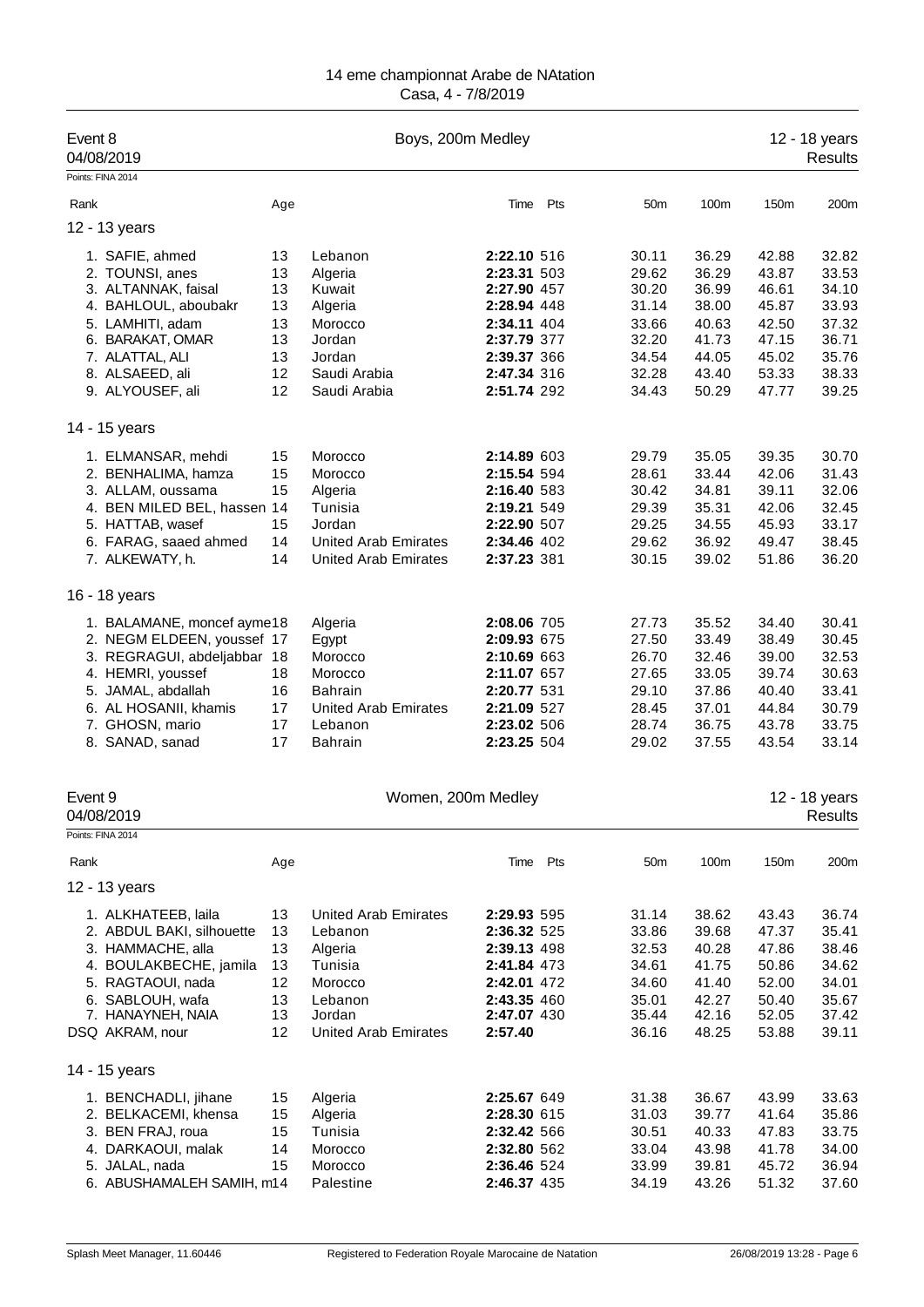#### Event 9, Women, 200m Medley

|          | 16 - 18 years                                                                                                             |                            |                                                |                      |                    |                                  |                                                          |                                  |                                           |                                                     |                                           |                                           |
|----------|---------------------------------------------------------------------------------------------------------------------------|----------------------------|------------------------------------------------|----------------------|--------------------|----------------------------------|----------------------------------------------------------|----------------------------------|-------------------------------------------|-----------------------------------------------------|-------------------------------------------|-------------------------------------------|
|          | 1. MOHAMED, sara<br>2. BELGHITH, habiba<br>3. LAKNIT, hiba<br>4. MOHAMED, dina<br>DSQ AKLOUK, lara                        | 18<br>18<br>17<br>16<br>17 | Egypt<br>Tunisia<br>Morocco<br>Egypt<br>Jordan |                      |                    | 2:34.60                          | 2:29.25 603<br>2:30.24 591<br>2:31.72 574<br>2:34.60 543 |                                  | 31.60<br>32.72<br>31.33<br>33.43<br>32.01 | 39.04<br>39.54<br>42.34<br>43.22<br>41.90           | 44.42<br>41.56<br>42.50<br>42.60<br>46.19 | 34.19<br>36.42<br>35.55<br>35.35<br>34.50 |
| Event 10 | 04/08/2019                                                                                                                |                            |                                                |                      |                    | Boys, 4 x 200m Freestyle         |                                                          |                                  |                                           |                                                     |                                           | 12 - 18 years<br>Results                  |
|          | Points: FINA 2014                                                                                                         |                            |                                                |                      |                    |                                  |                                                          |                                  |                                           |                                                     |                                           |                                           |
| Rank     |                                                                                                                           |                            |                                                |                      |                    |                                  |                                                          |                                  |                                           | Time                                                | Pts                                       |                                           |
|          | 12 - 13 years                                                                                                             |                            |                                                |                      |                    |                                  |                                                          |                                  |                                           |                                                     |                                           |                                           |
|          | 1. Algeria 1<br>DALI, yahia med amine imed<br>BENBARA, moncef<br>BAHLOUL, aboubakr<br>TOUNSI, anes                        |                            |                                                | 13<br>13<br>13<br>13 | Algeria            |                                  |                                                          |                                  |                                           | 8:49.09                                             | 495                                       |                                           |
|          | 2. Morocco 1<br>SEBBATA, yassine<br>ELMOUSSAMI, souhaib<br>BENMOUSSA, omar<br>SEBBATA, marwane                            |                            |                                                | 13<br>13<br>13<br>13 | Morocco            |                                  |                                                          |                                  |                                           | 8:53.69                                             | 482                                       |                                           |
|          | 3. Lebanon 1<br>EL CHAB, rayan<br>HIJAZI, majed<br>EL GHAZIRI, jad<br>SAFIE, ahmed                                        |                            |                                                | 13<br>13<br>13<br>13 | Lebanon            |                                  |                                                          |                                  |                                           | 9:09.19                                             | 442                                       |                                           |
|          | 4. Jordan 1<br>ALABDALLAT, Adnan<br>ALATTAL, ALI<br>BARAKAT, OMAR<br>HATAMLEH, MOHAMMAD                                   |                            |                                                | 12<br>13<br>13<br>13 | Jordan             |                                  |                                                          |                                  |                                           | 9:16.19                                             | 426                                       |                                           |
|          | 5. Saudi Arabia 1<br>ALYOUSEF, hussain<br>ALYOUSEF, ali<br>ALSAEED, ali<br>ALYOUSEF, ahmed                                |                            |                                                | 13<br>12<br>12<br>13 |                    | Saudi Arabia                     |                                                          |                                  |                                           | 9:32.98                                             | 389                                       |                                           |
|          | 14 - 15 years                                                                                                             |                            |                                                |                      |                    |                                  |                                                          |                                  |                                           |                                                     |                                           |                                           |
|          | 1. Morocco 2<br>ZEMZAMI, mohamed sami<br>ELMANSAR, mehdi<br>BENCHEBBA, yasser<br>BENHALIMA, hamza                         |                            |                                                | 14<br>15<br>15<br>15 | Morocco<br>$+0.75$ | 28.76<br>27.66<br>27.49<br>27.30 | 31.46<br>30.43<br>30.63<br>30.33                         | 32.85<br>31.98<br>32.24<br>31.08 | 32.24<br>31.55<br>31.16<br>30.49          | 8:07.65<br>2:05.31<br>2:01.62<br>2:01.52<br>1:59.20 | 632                                       |                                           |
|          | 2. Tunisia 2<br>BEN CHAABANE, mohamed khalil<br>BEL HAJ, youssef<br>BEN MILED BEL, hassen<br>BEL HADJ SALEM, abderrahmene |                            |                                                | 15<br>15<br>14<br>15 | Tunisia<br>$+0.75$ | 28.35<br>27.52<br>29.14<br>26.63 | 30.58<br>30.87<br>31.99<br>30.29                         | 31.84<br>32.41<br>34.03<br>32.79 | 31.11<br>32.10<br>32.91<br>33.17          | 8:15.73<br>2:01.88<br>2:02.90<br>2:08.07<br>2:02.88 | 601                                       |                                           |
|          | 3. Algeria 2<br>BENHADJA, mohamed ayoub<br>KOUDIL, samir<br>LARBAOUI, younes                                              |                            |                                                | 15<br>15<br>15       | Algeria            | 29.87<br>28.93<br>27.78          | 32.47<br>32.44<br>32.10                                  | 34.44<br>33.39<br>33.25          | 34.86<br>33.59<br>31.79                   | 8:35.23<br>2:11.64<br>2:08.35<br>2:04.92            | 536                                       |                                           |

ALLAM, oussama 15 29.37 32.55 34.51 33.89 2:10.32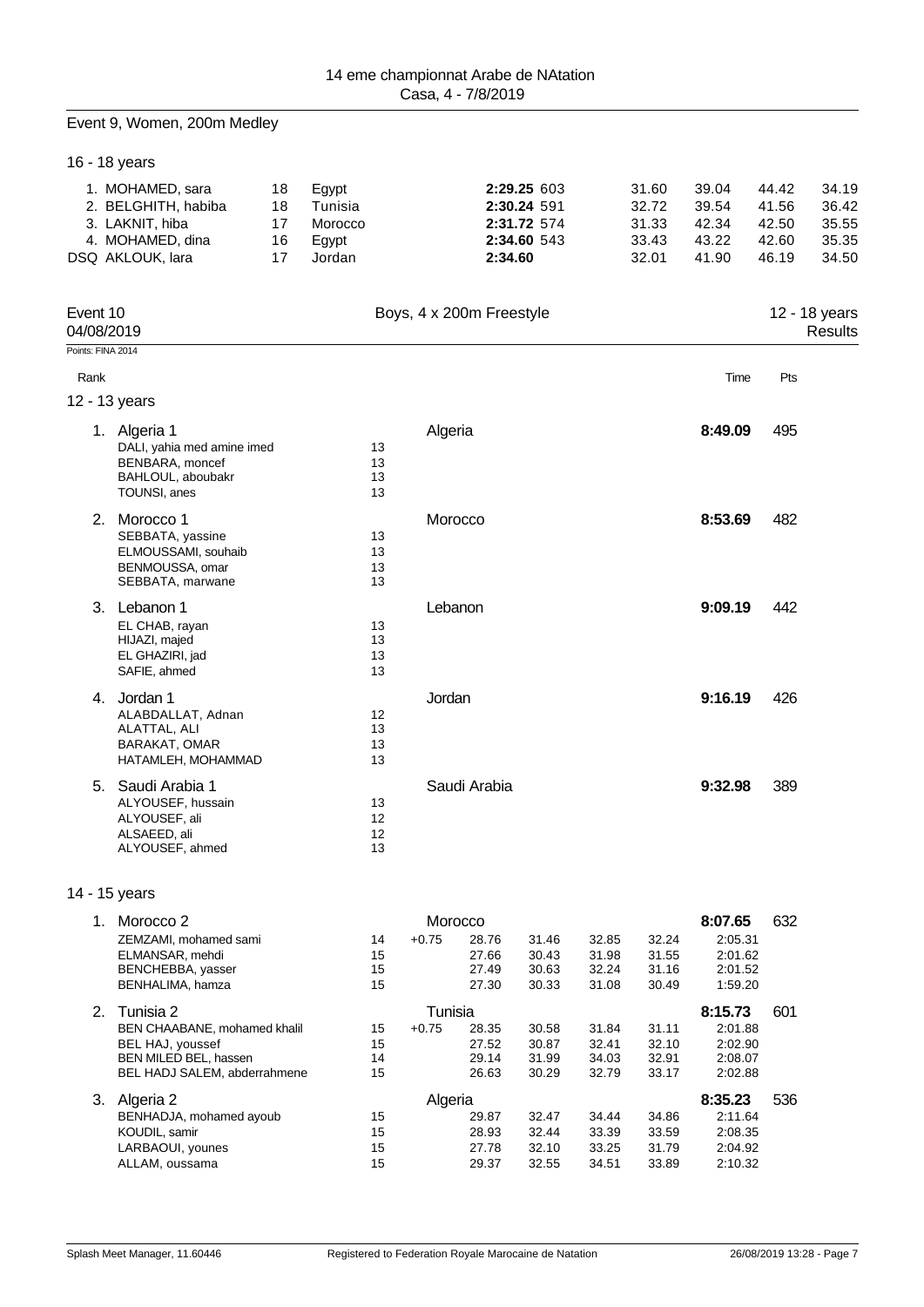#### Event 10, Boys, 4 x 200m Freestyle, 14 - 15 years

| Rank          |                                                                                                                                |                      |                                                     |                                                                 |                                  |                                  |                                  | Time                                                | Pts |
|---------------|--------------------------------------------------------------------------------------------------------------------------------|----------------------|-----------------------------------------------------|-----------------------------------------------------------------|----------------------------------|----------------------------------|----------------------------------|-----------------------------------------------------|-----|
|               | 4. Lebanon 2<br>EL CHAB, adam<br>CHEHAYEB, dean<br>DIMACHKIEH, karim<br><b>BOU KARROUM, jude</b>                               | 15<br>15<br>15<br>14 | $+0.71$                                             | Lebanon<br>29.72<br>31.64<br>32.07<br>29.05                     | 32.67<br>33.79<br>36.73<br>33.50 | 32.96<br>36.22<br>38.75<br>34.66 | 32.96<br>34.83<br>37.49<br>33.18 | 9:00.22<br>2:08.31<br>2:16.48<br>2:25.04<br>2:10.39 | 465 |
|               | 5. United Arab Emirates 2<br>GHANEM, salem ghaleb<br>ALHAMADY, mohamed rashed<br>FARAG, saaed ahmed<br>ALKEWATY, hamad mohamed | 14<br>14<br>14<br>14 |                                                     | United Arab Emirates<br>29.40<br>30.07                          | 34.98<br>34.78                   | 40.42<br>36.45                   | 39.17<br>35.17                   | 9:01.78<br>2:23.97<br>2:16.47                       | 461 |
| 16 - 18 years |                                                                                                                                |                      |                                                     |                                                                 |                                  |                                  |                                  |                                                     |     |
|               | 1. Egypt 3<br>MOHAMED, ibrahim<br>MENESSY, omar<br>RAMADANE, youssef<br>NEGM ELDEEN, youssef                                   | 18<br>16<br>17<br>17 | Egypt                                               | 27.69<br>27.27<br>26.32<br>27.16                                | 29.67<br>29.85<br>30.33<br>29.23 | 30.00<br>30.92<br>29.81<br>29.63 | 30.42<br>29.86<br>29.40<br>28.26 | 7:45.82<br>1:57.78<br>1:57.90<br>1:55.86<br>1:54.28 | 725 |
|               | 2. Morocco 3<br>MSOUGAR, ali<br>REGRAGUI, abdeljabbar<br>HEMRI, youssef<br>HEMRI, ali                                          | 18<br>18<br>18<br>18 | $+0.67$<br>$+0.51$<br>$+0.63$<br>$+0.65$            | Morocco<br>27.87<br>27.72<br>27.16<br>27.68                     | 29.63<br>30.16<br>29.41<br>28.95 | 30.43<br>30.33<br>29.73<br>29.62 | 30.23<br>29.72<br>29.17<br>28.77 | 7:46.58<br>1:58.16<br>1:57.93<br>1:55.47<br>1:55.02 | 721 |
|               | 3. Algeria 3<br>YOUSFI, nassim<br>BOUACHIR, mohamed amine<br>BOUHAMIDI, mohamed ryad<br>BALAMANE, moncef aymen                 | 18<br>18<br>17<br>18 | Algeria<br>$+0.77$<br>$+0.76$<br>$+0.49$<br>$+0.54$ | 27.26<br>27.70<br>27.01<br>27.31                                | 29.67<br>30.13<br>30.21<br>30.16 | 30.37<br>30.76<br>31.31<br>32.61 | 29.65<br>29.83<br>31.58<br>34.18 | 7:59.74<br>1:56.95<br>1:58.42<br>2:00.11<br>2:04.26 | 664 |
|               | 4. Jordan 3<br>AWADALLAH, khaled<br>ALWIR, amro<br>ALBASHA, hamzeh<br>JABER, mohammed                                          | 17<br>18<br>16<br>17 | Jordan<br>$+0.63$<br>$+0.05$<br>0.00<br>$+0.11$     | 26.96<br>26.76<br>26.94<br>28.40                                | 30.12<br>30.22<br>31.53<br>31.97 | 31.20<br>31.96<br>34.73<br>33.01 | 31.93<br>31.65<br>32.84<br>32.69 | 8:12.91<br>2:00.21<br>2:00.59<br>2:06.04<br>2:06.07 | 612 |
|               | 5. Bahrain 3<br>YOUSSEF, abdellah<br>ELRWILLA, omar<br>JAMAL, abdallah<br>SANAD, sanad                                         | 17<br>16<br>16<br>17 | Bahrain<br>$+0.61$<br>$+0.39$<br>$+0.39$<br>$+0.72$ | 27.63<br>27.75<br>28.76<br>28.71                                | 31.50<br>31.23<br>32.91<br>31.92 | 34.03<br>32.84<br>34.47<br>34.35 | 32.67<br>32.21<br>32.58<br>33.40 | 8:26.96<br>2:05.83<br>2:04.03<br>2:08.72<br>2:08.38 | 562 |
|               | DSQ United Arab Emirates 3<br>AL HOSANII, khamis<br>AL BELOSHI, hamdan<br>BIN GHANNAM, abdulla<br>ALMATROOSHI, yousuf          | 17<br>16<br>17<br>16 | $+0.67$<br>$+0.20$<br>$-0.23$<br>$+0.20$            | <b>United Arab Emirates</b><br>29.02<br>29.65<br>28.08<br>27.74 | 32.65<br>33.22<br>35.36<br>31.85 | 33.42<br>34.58<br>37.97<br>34.15 | 32.95<br>32.77<br>38.64<br>32.90 | 8:44.95<br>2:08.04<br>2:10.22<br>2:20.05<br>2:06.64 |     |

| Event 11   |
|------------|
| 04/08/2019 |

Points: FINA 2014

Rank

Women, 4 x 200m Freestyle

12 - 18 years Results

Time Pts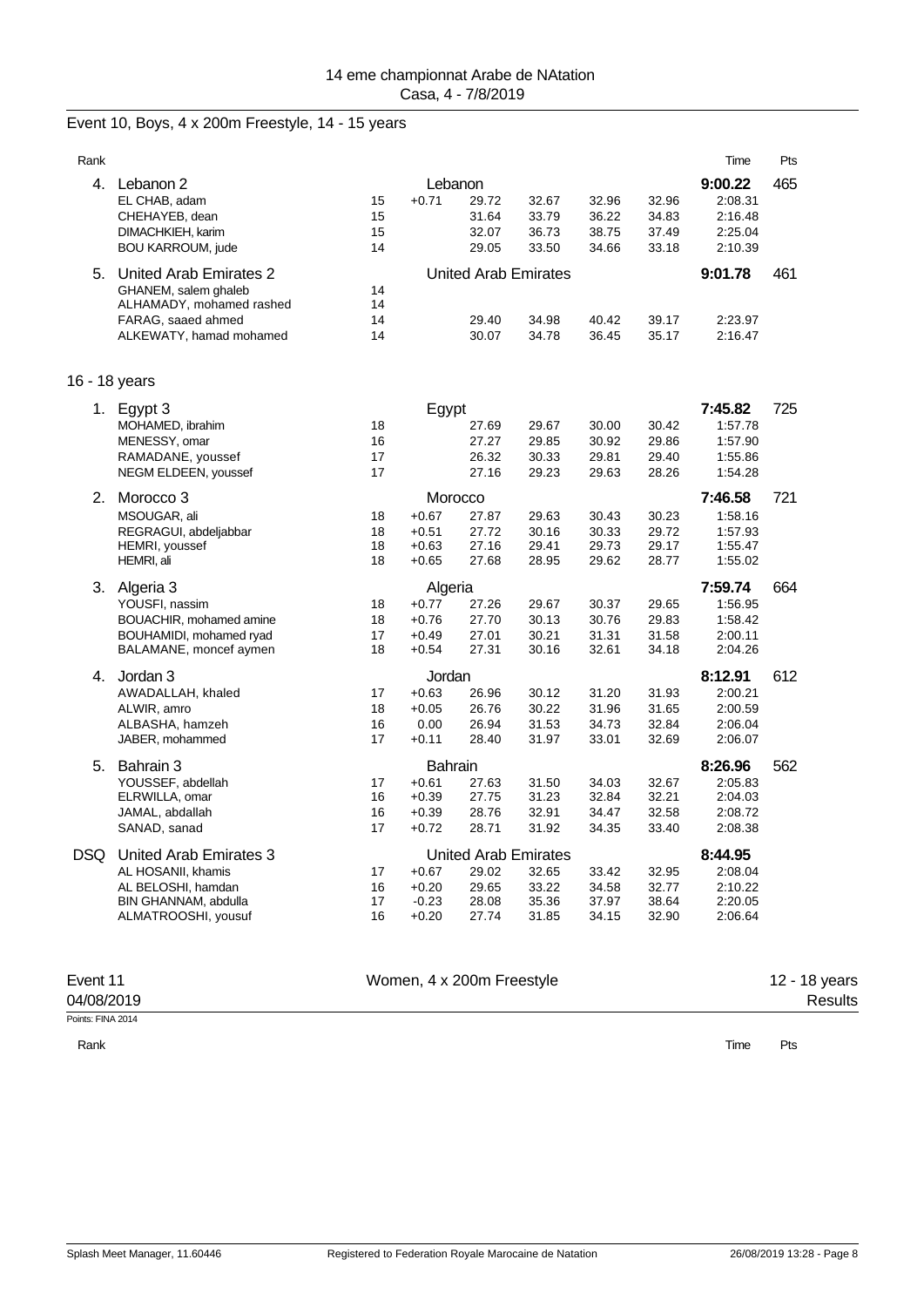#### Event 11, Women, 4 x 200m Freestyle

| 12 - 13 years |  |
|---------------|--|
|---------------|--|

|                | Algeria 1              |    | Algeria                     | 9:24.43 | 548 |
|----------------|------------------------|----|-----------------------------|---------|-----|
|                | CHERNAI, camille mina  | 13 |                             |         |     |
|                | SAADI, maacha camille  | 13 |                             |         |     |
|                | MEBAREK, chiraz        | 13 |                             |         |     |
|                | HAMMACHE, alla         | 13 |                             |         |     |
| 2 <sup>1</sup> | Morocco 1              |    | Morocco                     | 9:25.22 | 546 |
|                | GARNOUSSI, sofia       | 13 |                             |         |     |
|                | ATILLAH, zineb         | 13 |                             |         |     |
|                | RAGTAOUI, nada         | 12 |                             |         |     |
|                | MEQDAR, malak          | 12 |                             |         |     |
| 3.             | United Arab Emirates 1 |    | <b>United Arab Emirates</b> | 9:56.03 | 465 |
|                | ALSHIHY, maha          | 13 |                             |         |     |
|                | ALSHIHY, mohra         | 13 |                             |         |     |
|                | AKRAM, nour            | 12 |                             |         |     |
|                | ALKHATEEB, laila       | 13 |                             |         |     |
|                |                        |    |                             |         |     |

DSQ Lebanon 1<br>MRAD, taline, SABLOUH, wafa, ELYA, andrea, ABDUL BAKI, silhouette

#### 14 - 15 years

| 1. | Algeria 2            |    | Algeria |       |       |       |       | 8:57.97 | 633 |
|----|----------------------|----|---------|-------|-------|-------|-------|---------|-----|
|    | KHALDI, meriem imene | 15 |         | 30.49 | 33.50 | 34.38 | 33.83 | 2:12.20 |     |
|    | BENMANSOUR, ryma     | 15 |         | 31.32 | 34.89 | 35.04 | 35.06 | 2:16.31 |     |
|    | BENCHADLI, jihane    | 15 |         | 30.40 | 34.20 | 35.12 | 34.59 | 2:14.31 |     |
|    | BELKACEMI, khensa    | 15 |         | 31.06 | 34.29 | 35.57 | 34.23 | 2:15.15 |     |
| 2. | Lebanon 2            |    | Lebanon |       |       |       |       | 9:03.30 | 615 |
|    | CHEMAYA, tracy       | 14 | $+0.73$ |       |       |       |       |         |     |
|    | HAMDOUN, leaticia    | 15 | $+0.23$ |       |       |       |       |         |     |
|    | ABDUL BAKI, sarah    | 15 | $+0.25$ |       |       |       |       |         |     |
|    | FEGHALI, christelle  | 15 | $+0.43$ |       |       |       |       |         |     |
| 3. | Morocco 2            |    | Morocco |       |       |       |       | 9:17.67 | 568 |
|    | RACHIDI, inass       | 14 | $+0.63$ | 32.70 | 35.98 | 36.31 | 35.85 | 2:20.84 |     |
|    | CHOUAIBI, hiba       | 15 | $+0.13$ | 31.73 | 35.99 | 36.62 | 35.79 | 2:20.13 |     |
|    | ELGAMAH, sawsane     | 14 | $+0.37$ | 31.19 | 34.61 | 37.66 | 36.69 | 2:20.15 |     |
|    | BASKACH, maha        | 14 | $+0.38$ | 30.79 | 34.03 | 36.23 | 35.50 | 2:16.55 |     |
| 4. | Jordan 2             |    | Jordan  |       |       |       |       | 9:29.33 | 534 |
|    | KORSHEH, deniz       | 15 | $+0.76$ |       |       |       |       |         |     |
|    | ALTAWALBEH, baan     | 14 | $+0.22$ |       |       |       |       |         |     |
|    | KILANI, mona         | 15 | $+0.43$ |       |       |       |       |         |     |
|    |                      |    |         |       |       |       |       |         |     |
|    | FANOUS, nadine       | 14 | $+0.51$ |       |       |       |       |         |     |

| Event 12<br>05/08/2019 |                     | Boys, 100m Freestyle |              |         |     | 12 - 18 years<br>Results |       |  |
|------------------------|---------------------|----------------------|--------------|---------|-----|--------------------------|-------|--|
| Points: FINA 2014      |                     |                      |              |         |     |                          |       |  |
| Rank                   |                     | Age                  |              | Time    | Pts | 50 <sub>m</sub>          | 100m  |  |
|                        | 12 - 13 years       |                      |              |         |     |                          |       |  |
| 1.                     | TOUNSI, anes        | 13                   | Algeria      | 58.16   | 524 | 27.60                    | 30.56 |  |
|                        | SAFIE, ahmed        | 13                   | Lebanon      | 58.39   | 518 | 28.04                    | 30.35 |  |
| 3.                     | SEBBATA, marwane    | 13                   | Morocco      | 59.89   | 480 | 28.70                    | 31.19 |  |
| 4.                     | ALYOUSEF, ahmed     | 13                   | Saudi Arabia | 1:00.95 | 455 | 29.53                    | 31.42 |  |
| 5.                     | HATAMLEH, MOHAMMAD  | 13                   | Jordan       | 1:01.82 | 436 | 29.32                    | 32.50 |  |
| 6.                     | ALABDALLAT, Adnan   | 12                   | Jordan       | 1:01.94 | 434 | 29.79                    | 32.15 |  |
|                        | SEBBATA, yassine    | 13                   | Morocco      | 1:02.26 | 427 | 30.28                    | 31.98 |  |
| 8.                     | HIJAZI, majed       | 13                   | Lebanon      | 1:05.35 | 369 | 31.26                    | 34.09 |  |
| 9.                     | ALSAEED, ali        | 12 <sup>2</sup>      | Saudi Arabia | 1:06.77 | 346 | 31.01                    | 35.76 |  |
| <b>DSQ</b>             | MAKOUDI, aman allah | 13                   | Algeria      | 1:00.52 |     | 29.34                    | 31.18 |  |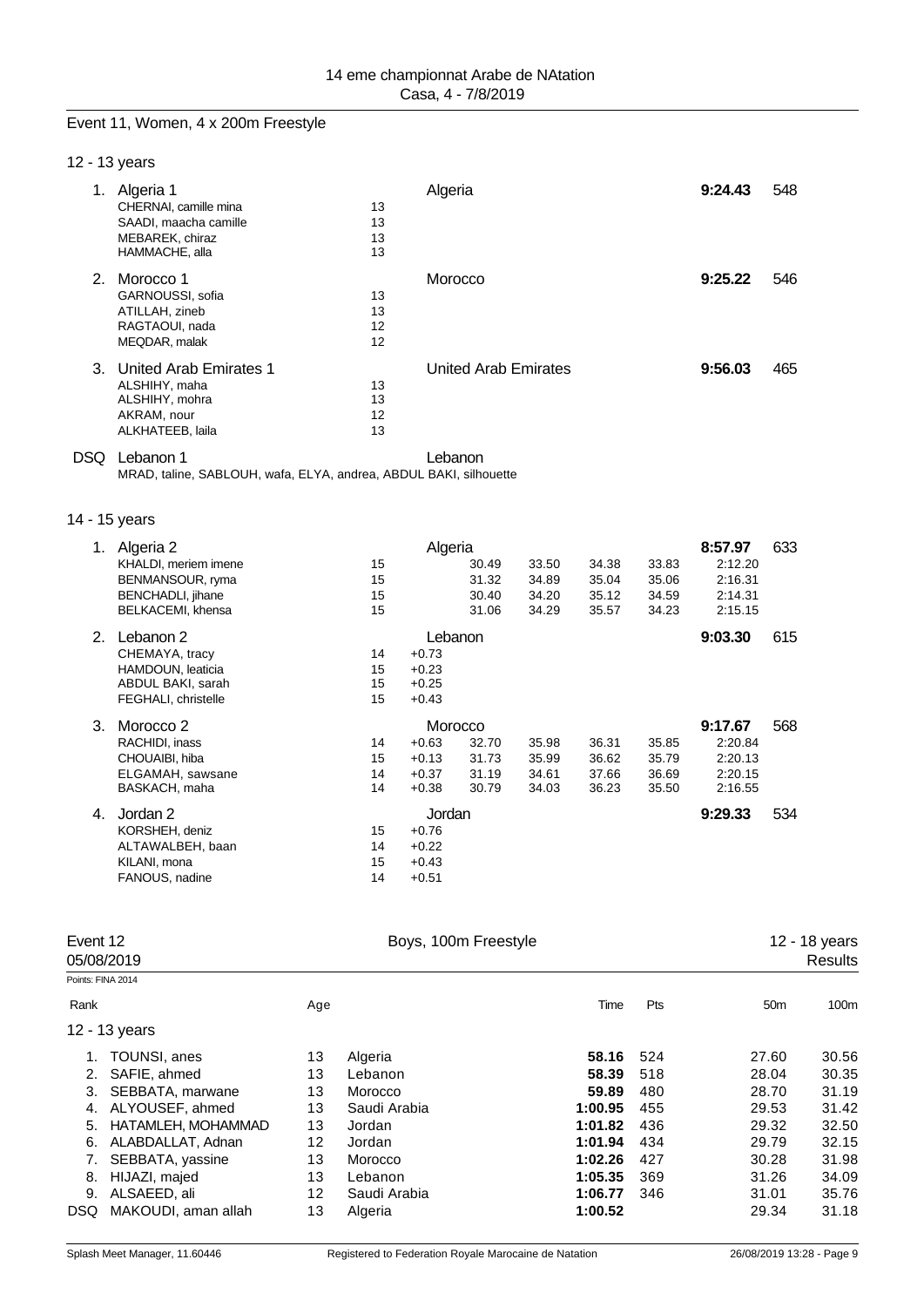#### Event 12, Boys, 100m Freestyle

| 14 - 15 years |  |
|---------------|--|
|---------------|--|

| 1.  | <b>FRIKKECH, SALIM</b> | 15 | Morocco                     | 54.52   | 636 | 26.41 | 28.11 |
|-----|------------------------|----|-----------------------------|---------|-----|-------|-------|
| 2.  | BEL HAJ, youssef       | 15 | Tunisia                     | 54.57   | 635 | 26.73 | 27.84 |
| 3.  | BENCHEBBA, yasser      | 15 | Morocco                     | 55.24   | 612 | 26.78 | 28.46 |
| 4.  | GHANEM, salem ghaleb   | 14 | <b>United Arab Emirates</b> | 56.17   | 582 | 27.62 | 28.55 |
| 5.  | KOUDIL, samir          | 15 | Algeria                     | 56.38   | 575 | 26.93 | 29.45 |
| 6.  | ALSALOUS, ZIYAD        | 15 | Jordan                      | 56.81   | 563 | 27.70 | 29.11 |
| 7.  | EL ALAOUI, ali         | 15 | <b>Bahrain</b>              | 56.94   | 559 | 26.99 | 29.95 |
| 8.  | AULAD THANI, muhannad  | 15 | Oman                        | 58.31   | 520 | 27.70 | 30.61 |
| 9.  | EL CHAB, adam          | 15 | Lebanon                     | 59.85   | 481 | 28.72 | 31.13 |
| 10. | GHALY, saoud           | 15 | <b>Bahrain</b>              | 1:00.19 | 473 | 28.79 | 31.40 |
| 11. | DIMACHKIEH, karim      | 15 | Lebanon                     | 1:03.25 | 407 | 30.12 | 33.13 |
|     | 16 - 18 years          |    |                             |         |     |       |       |
| 1.  | HEMRI, ali             | 18 | Morocco                     | 52.51   | 712 | 25.59 | 26.92 |
| 2.  | ELHOUCHY, karim        | 17 | Egypt                       | 53.11   | 689 | 26.00 | 27.11 |
| 3.  | ELTONBARY, omar        | 18 | Egypt                       | 53.25   | 683 | 25.92 | 27.33 |
| 4.  | AWADALLAH, khaled      | 17 | Jordan                      | 53.37   | 679 | 25.74 | 27.63 |
| 5.  | YOUSFI, nassim         | 18 | Algeria                     | 53.60   | 670 | 25.94 | 27.66 |
| 6.  | ALMATROOSHI, yousuf    | 16 | <b>United Arab Emirates</b> | 53.91   | 658 | 26.46 | 27.45 |
| 7.  | MOHAMMAD, saleh        | 16 | Kuwait                      | 55.13   | 616 | 27.00 | 28.13 |
| 8.  | JABER, mohammed        | 17 | Jordan                      | 55.14   | 615 | 27.19 | 27.95 |

| Event 13<br>05/08/2019 |                             | Women, 100m Freestyle |                             |         |     | 12 - 18 years<br>Results |       |
|------------------------|-----------------------------|-----------------------|-----------------------------|---------|-----|--------------------------|-------|
|                        | Points: FINA 2014           |                       |                             |         |     |                          |       |
| Rank                   |                             | Age                   |                             | Time    | Pts | 50 <sub>m</sub>          | 100m  |
|                        | 12 - 13 years               |                       |                             |         |     |                          |       |
| 1.                     | MITHQAL, MARIAM             | 13                    | Jordan                      | 1:02.97 | 565 | 30.84                    | 32.13 |
| 2.                     | SAADI, maacha camille       | 13                    | Algeria                     | 1:03.13 | 561 | 30.92                    | 32.21 |
| 3.                     | RAGTAOUI, nada              | 12                    | Morocco                     | 1:04.43 | 527 | 31.37                    | 33.06 |
| 4.                     | HANNACHI, elaa              | 13                    | Tunisia                     | 1:04.79 | 519 | 31.29                    | 33.50 |
| 5.                     | MEBAREK, chiraz             | 13                    | Algeria                     | 1:05.70 | 497 | 31.97                    | 33.73 |
| 6.                     | BOULAKBECHE, jamila         | 13                    | Tunisia                     | 1:05.80 | 495 | 31.87                    | 33.93 |
| 7.                     | SABLOUH, wafa               | 13                    | Lebanon                     | 1:07.10 | 467 | 32.23                    | 34.87 |
| 8.                     | ELYA, andrea                | 12                    | Lebanon                     | 1:08.33 | 442 | 31.86                    | 36.47 |
| 9.                     | ATILLAH, zineb              | 13                    | Morocco                     | 1:08.38 | 441 | 32.55                    | 35.83 |
| 10.                    | RAJAB, aya                  | 13                    | <b>Bahrain</b>              | 1:08.39 | 441 | 31.77                    | 36.62 |
| 11.                    | HANAYNEH, NAIA              | 13                    | Jordan                      | 1:08.46 | 439 | 32.52                    | 35.94 |
| 12.                    | ALSHIHY, maha               | 13                    | <b>United Arab Emirates</b> | 1:11.70 | 383 | 35.58                    | 36.12 |
| 13.                    | ALSHIHY, mira               | 12                    | <b>United Arab Emirates</b> | 1:12.51 | 370 | 34.12                    | 38.39 |
|                        | 14 - 15 years               |                       |                             |         |     |                          |       |
| 1.                     | BENMANSOUR, ryma            | 15                    | Algeria                     | 1:00.60 | 634 | 29.65                    | 30.95 |
| 2.                     | BASKACH, maha               | 14                    | Morocco                     | 1:01.39 | 610 | 30.15                    | 31.24 |
| 3.                     | BEN FRAJ, roua              | 15                    | Tunisia                     | 1:01.83 | 597 | 29.81                    | 32.02 |
| 4.                     | <b>BENCHADLI</b> , jihane   | 15                    | Algeria                     | 1:02.13 | 588 | 29.97                    | 32.16 |
| 5.                     | ABDUL BAKI, sarah           | 15                    | Lebanon                     | 1:02.26 | 584 | 30.15                    | 32.11 |
| 6.                     | FANOUS, nadine              | 14                    | Jordan                      | 1:04.12 | 535 | 30.69                    | 33.43 |
| 7.                     | CHEMAYA, tracy              | 14                    | Lebanon                     | 1:04.14 | 535 | 30.32                    | 33.82 |
| 8.                     | KILANI, mona                | 15                    | Jordan                      | 1:04.30 | 531 | 30.54                    | 33.76 |
| 9.                     | ABUSHAMALEH SAMIH, marina14 |                       | Palestine                   | 1:04.64 | 522 | 29.73                    | 34.91 |
| 10.                    | RAJAB, alaa                 | 15                    | <b>Bahrain</b>              | 1:06.37 | 482 | 31.13                    | 35.24 |
| 11.                    | TAHA, noor                  | 14                    | <b>Bahrain</b>              | 1:06.92 | 471 | 31.59                    | 35.33 |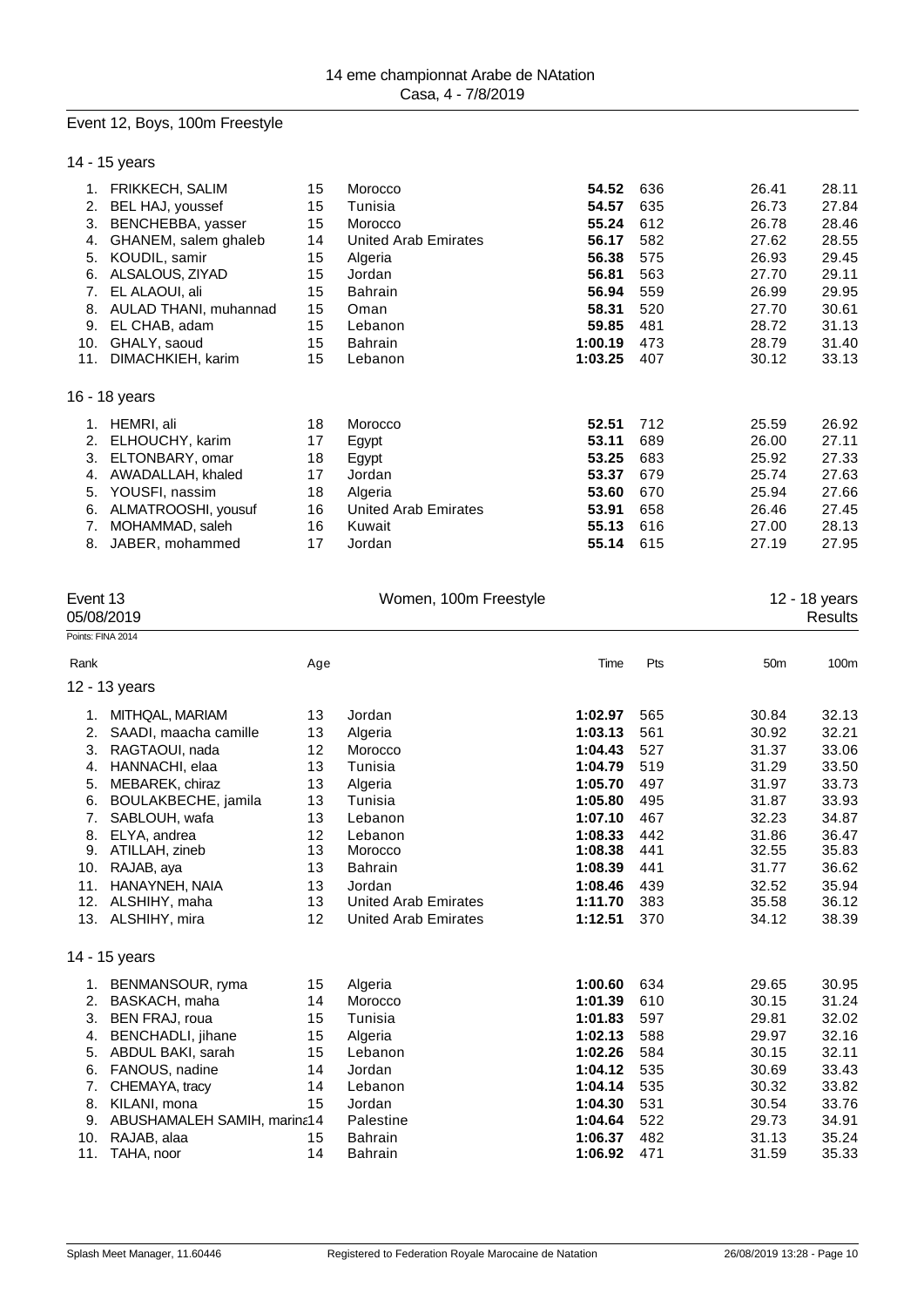#### Event 13, Women, 100m Freestyle

16 - 18 years

| 1. ABOUELFADL, rawan | 16 | Eqvpt   | 58.96 688     | 666 | 28.70 | 30.26 |
|----------------------|----|---------|---------------|-----|-------|-------|
| 2. KHIYARA, lina     | 16 | Morocco | 59.09 684     |     | 28.83 | 30.26 |
| 3. BARBOUCHE, ines   | 18 | Tunisia | 59.37 674     |     | 28.85 | 30.52 |
| 4. MAHMOUD, roaa     | 17 | Eavpt   | 59.61         |     | 29.27 | 30.34 |
| 5. BEDOUR, yasmine   | 16 | Jordan  | $1:01.30$ 612 |     | 29.53 | 31.77 |

| Event 14<br>05/08/2019 | Boys, 400m Medley | 12 - 18 vears<br>Results |
|------------------------|-------------------|--------------------------|
| Points: FINA 2014      |                   |                          |

Rank Age Time Pts

| ה+ח |  |
|-----|--|

|  |  |  |  | 14 - 15 years |
|--|--|--|--|---------------|
|--|--|--|--|---------------|

| $1_{\cdot}$ | 50 <sub>m</sub><br>100m: | ELMANSAR, mehdi<br>31.03<br>1:07.50 | 31.03<br>36.47 | $150m$ :<br>200m: | 15<br>1:45.55<br>2:22.27 | Morocco<br>38.05<br>36.72 | 250m:<br>300m: | 3:02.94<br>3:44.05   | 40.67<br>41.11 | 350m:<br>400m: | 4:49.26<br>4:16.61<br>4:49.26 | 599<br>32.56<br>32.65 |
|-------------|--------------------------|-------------------------------------|----------------|-------------------|--------------------------|---------------------------|----------------|----------------------|----------------|----------------|-------------------------------|-----------------------|
| 2.          |                          | BENHALIMA, hamza                    |                |                   | 15                       | Morocco                   |                |                      |                |                | 4:51.89                       | 582                   |
|             | 50m:                     | 29.89                               | 29.89          | $150m$ :          | 1:41.87                  | 36.96                     | 250m:          | 3:01.56              | 42.89          | 350m:          | 4:19.34                       | 33.60                 |
|             | 100m:                    | 1:04.91                             | 35.02          | 200m:             | 2:18.67                  | 36.80                     | 300m:          | 3:45.74              | 44.18          | 400m:          | 4:51.89                       | 32.55                 |
|             |                          | 3. BEN MILED BEL, hassen            |                |                   | 14                       | Tunisia                   |                |                      |                |                | 4:59.75                       | 538                   |
|             | 50m:                     | 30.13                               | 30.13          | 150m:             | 1:43.81                  | 38.01                     | 250m:          | 3:05.53              | 44.25          | 350m:          | 4:25.76                       | 35.16                 |
|             | 100m:                    | 1:05.80                             | 35.67          | 200m:             | 2:21.28                  | 37.47                     | 300m:          | 3:50.60              | 45.07          | 400m:          | 4:59.75                       | 33.99                 |
| 4.          |                          | ABDEALLAH, ahmed                    |                |                   | 14                       | <b>Bahrain</b>            |                |                      |                |                | 5:21.54                       | 436                   |
|             | 50 <sub>m</sub> :        | 30.35                               | 30.35          | 150m:             | 1:46.32                  | 40.08                     | 250m:          | 3:14.75              | 48.98          | 350m:          | 4:41.76                       | 38.23                 |
|             | 100m:                    | 1:06.24                             | 35.89          | 200m:             | 2:25.77                  | 39.45                     | 300m:          | 4:03.53              | 48.78          | 400m:          | 5:21.54                       | 39.78                 |
|             |                          | 5. ALHAMADY, mohamed rashed         |                |                   | 14                       |                           |                | United Arab Emirates |                |                | 5:22.80                       | 431                   |
|             | 50m:                     | 31.52                               | 31.52          | 150m:             | 1:51.68                  | 43.29                     | $250m$ :       | 3:18.75              | 45.25          | 350m:          | 4:44.97                       | 38.71                 |
|             | 100m:                    | 1:08.39                             | 36.87          | 200m:             | 2.33.50                  | 41.82                     | 300m:          | 4:06.26              | 47.51          | 400m:          | 5:22.80                       | 37.83                 |

#### 16 - 18 years

|                       | 1. NEGM ELDEEN, youssef |                   |                     | 17      | Egypt          |       |         |       |       | 4:40.94 | 653   |
|-----------------------|-------------------------|-------------------|---------------------|---------|----------------|-------|---------|-------|-------|---------|-------|
| $50m$ :               | 29.11                   | 29.11             | 150m:               | 1:39.92 | 37.52          | 250m: | 2:57.34 | 40.74 | 350m: | 4:09.63 | 32.19 |
| 100m:                 | 1:02.40                 | 33.29             | 200m:               | 2:16.60 | 36.68          | 300m: | 3:37.44 | 40.10 | 400m: | 4:40.94 | 31.31 |
|                       |                         |                   |                     | 18      |                |       |         |       |       | 4:43.66 | 635   |
| 50m:                  | 29.12                   | 29.12             | 150m:               | 1:40.71 | 38.17          | 250m: | 2:58.29 | 41.52 | 350m: | 4:12.26 | 32.88 |
| 100m:                 | 1:02.54                 | 33.42             | 200m:               | 2:16.77 | 36.06          | 300m: | 3:39.38 | 41.09 | 400m: | 4:43.66 | 31.40 |
|                       |                         |                   |                     | 18      |                |       |         |       |       | 4:53.80 | 571   |
| 50m:                  | 29.13                   | 29.13             | 150m:               | 1:42.90 | 39.35          | 250m: | 3:03.07 | 42.01 | 350m: | 4:19.58 | 35.13 |
| 100m:                 | 1:03.55                 | 34.42             | 200m:               | 2:21.06 | 38.16          | 300m: | 3:44.45 | 41.38 | 400m: | 4:53.80 | 34.22 |
|                       |                         |                   |                     |         |                |       |         |       |       |         |       |
| 4.                    |                         |                   |                     | 17      | Morocco        |       |         |       |       | 4:58.04 | 547   |
| REDA, younes<br>50m:  | 29.38                   | 29.38             | 150m.               | 1:46.01 | 41.39          | 250m: | 3:07.82 | 42.92 | 350m: | 4:25.56 | 35.80 |
| 100m:                 | 1:04.62                 | 35.24             | 200m:               | 2:24.90 | 38.89          | 300m: | 3:49.76 | 41.94 | 400m: | 4:58.04 | 32.48 |
| JAMAL, abdallah<br>5. |                         |                   |                     | 16      | <b>Bahrain</b> |       |         |       |       | 5:00.07 | 536   |
| 50m:                  | 30.16                   | 30.16             | 150m:               | 1:46.87 | 40.75          | 250m: | 3:07.89 | 41.26 | 350m: | 4:26.43 | 36.64 |
| 100m:                 | 1:06.12                 | 35.96             | 200 <sub>m</sub> :  | 2:26.63 | 39.76          | 300m: | 3:49.79 | 41.90 | 400m: | 5:00.07 | 33.64 |
| SANAD, sanad          |                         |                   |                     | 17      | <b>Bahrain</b> |       |         |       |       | 5:13.97 | 468   |
| 50m:                  | 29.18                   | 29.18             | 150m:               | 1:44.94 | 40.23          | 250m: | 3:12.77 | 46.42 | 350m: | 4:37.55 | 37.93 |
|                       |                         | 2. HEMRI, youssef | 3. MOHAMED, ibrahim |         |                | Egypt | Morocco |       |       |         |       |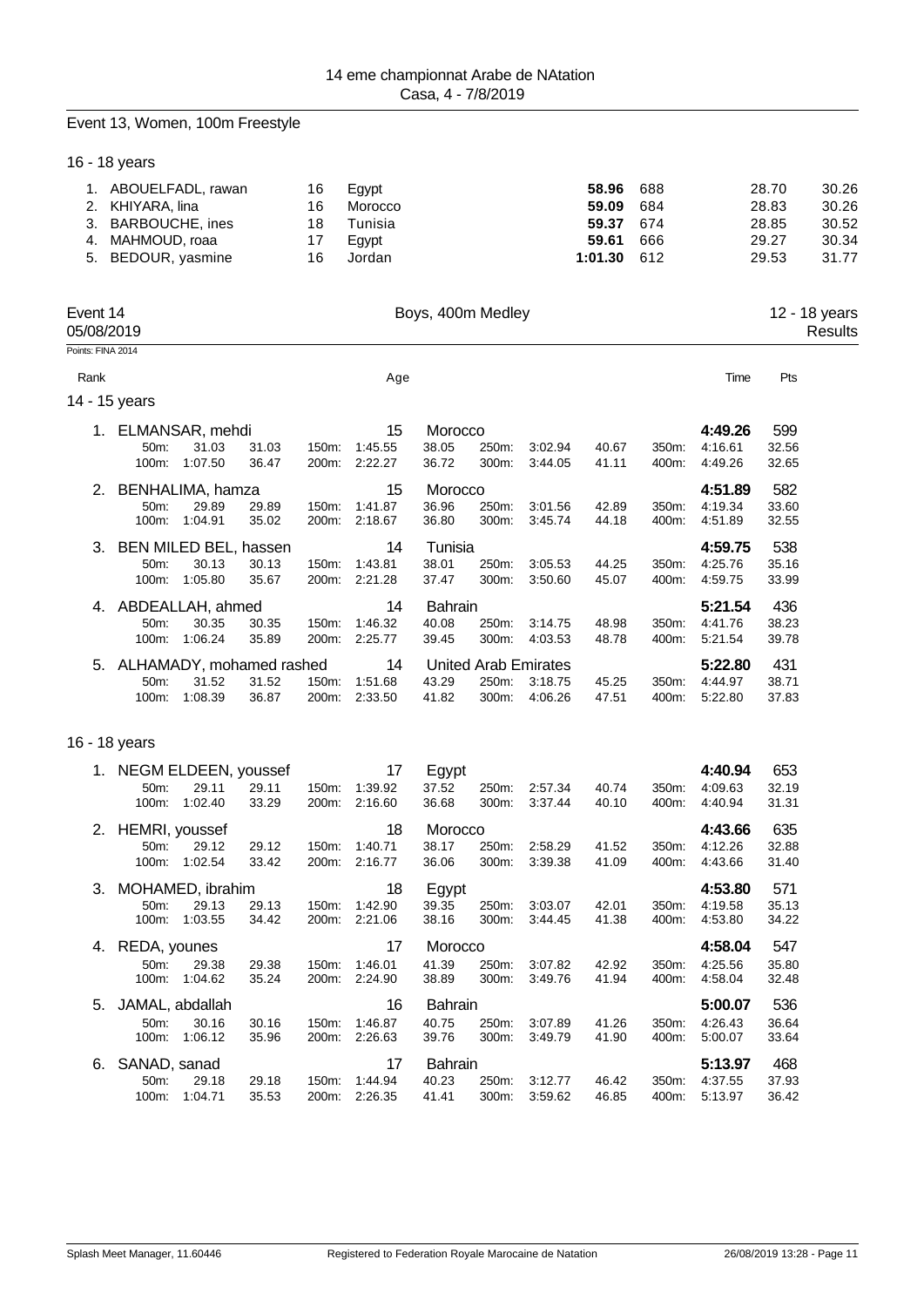| Event 15<br>05/08/2019                      |                                                                                                                                                                           |                                              | Women, 400m Medley                                            |                                |                           |                |                                                                                                                      |                |                                                                      |                                                                      |                                                                      | 12 - 18 years<br><b>Results</b>                                      |
|---------------------------------------------|---------------------------------------------------------------------------------------------------------------------------------------------------------------------------|----------------------------------------------|---------------------------------------------------------------|--------------------------------|---------------------------|----------------|----------------------------------------------------------------------------------------------------------------------|----------------|----------------------------------------------------------------------|----------------------------------------------------------------------|----------------------------------------------------------------------|----------------------------------------------------------------------|
| Points: FINA 2014                           |                                                                                                                                                                           |                                              |                                                               |                                |                           |                |                                                                                                                      |                |                                                                      |                                                                      |                                                                      |                                                                      |
| Rank                                        |                                                                                                                                                                           |                                              |                                                               | Age                            |                           |                |                                                                                                                      |                |                                                                      | Time                                                                 | Pts                                                                  |                                                                      |
|                                             | 14 - 15 years                                                                                                                                                             |                                              |                                                               |                                |                           |                |                                                                                                                      |                |                                                                      |                                                                      |                                                                      |                                                                      |
|                                             | 1. BELKACEMI, khensa<br>31.43<br>50m:<br>100m:<br>1:08.85                                                                                                                 | 31.43<br>37.42                               | 150m:<br>200m:                                                | 15<br>1:50.63<br>2:31.65       | Algeria<br>41.78<br>41.02 | 250m:<br>300m: | 3:15.77<br>4:00.12                                                                                                   | 44.12<br>44.35 | 350m:<br>400m:                                                       | 5:12.18<br>4:36.67<br>5:12.18                                        | 635<br>36.55<br>35.51                                                |                                                                      |
| 2.                                          | FEGHALI, christelle<br>50m:<br>33.24<br>100m:<br>1:10.67                                                                                                                  | 33.24<br>37.43                               | 150m:                                                         | 15<br>1:54.13<br>200m: 2:37.97 | Lebanon<br>43.46<br>43.84 | 250m:<br>300m: | 3:23.08<br>4:09.73                                                                                                   | 45.11<br>46.65 | 350m:<br>400m:                                                       | 5:20.02<br>4:44.88<br>5:20.02                                        | 590<br>35.15<br>35.14                                                |                                                                      |
| 3.                                          | JALAL, nada<br>50m:<br>34.15<br>1:12.45<br>100m:                                                                                                                          | 34.15<br>38.30                               | 150m:<br>200m:                                                | 15<br>1:54.60<br>2:35.77       | Morocco<br>42.15<br>41.17 | 250m:<br>300m: | 3:22.36<br>4:09.82                                                                                                   | 46.59<br>47.46 | 350m:<br>400m:                                                       | 5:24.94<br>4:48.06<br>5:24.94                                        | 563<br>38.24<br>36.88                                                |                                                                      |
| DSQ                                         | <b>BENCHADLI</b> , jihane<br>50m:<br>32.52<br>100m:<br>1:10.98                                                                                                            | 32.52<br>38.46                               | 150m:<br>200m:                                                | 15<br>1:51.47<br>2:31.41       | Algeria<br>40.49<br>39.94 | 250m:<br>300m: | 3:18.04<br>4:05.47                                                                                                   | 46.63<br>47.43 | 350m:<br>400m:                                                       | 5:17.01<br>4:40.68<br>5:17.01                                        | 35.21<br>36.33                                                       |                                                                      |
|                                             | 16 - 18 years                                                                                                                                                             |                                              |                                                               |                                |                           |                |                                                                                                                      |                |                                                                      |                                                                      |                                                                      |                                                                      |
|                                             | 1. ABDELALIM, logaine<br>50m:<br>31.07<br>100m:<br>1:07.38                                                                                                                | 31.07<br>36.31                               | 150m:                                                         | 16<br>1:46.95<br>200m: 2:25.72 | Egypt<br>39.57<br>38.77   | 250m:<br>300m: | 3:12.34<br>4:00.03                                                                                                   | 46.62<br>47.69 | 350m:<br>400m:                                                       | 5:13.52<br>4:38.16<br>5:13.52                                        | 627<br>38.13<br>35.36                                                |                                                                      |
| 2.                                          | JELLITI, nessrine<br>50m:<br>32.23<br>1:10.69<br>100m:                                                                                                                    | 32.23<br>38.46                               | 150m:<br>200m:                                                | 17<br>1:54.50<br>2:36.28       | Tunisia<br>43.81<br>41.78 | 250m:<br>300m: | 3:20.77<br>4:05.62                                                                                                   | 44.49<br>44.85 | 350m:<br>400m:                                                       | 5:18.73<br>4:42.49<br>5:18.73                                        | 597<br>36.87<br>36.24                                                |                                                                      |
| З.                                          | MOHAMED, sara<br>50m:<br>32.94<br>1:09.53<br>100m:                                                                                                                        | 32.94<br>36.59                               | 150m:<br>200m:                                                | 18<br>1:51.64<br>2:33.92       | Egypt<br>42.11<br>42.28   | 250m:<br>300m: | 3:22.30<br>4:11.38                                                                                                   | 48.38<br>49.08 | 350m:<br>400m:                                                       | 5:32.69<br>4:52.78<br>5:32.69                                        | 525<br>41.40<br>39.91                                                |                                                                      |
| Event 16<br>05/08/2019<br>Points: FINA 2014 |                                                                                                                                                                           |                                              |                                                               |                                | Boys, 200m Butterfly      |                |                                                                                                                      |                |                                                                      |                                                                      |                                                                      | 12 - 18 years<br>Results                                             |
| Rank                                        | 12 - 13 years                                                                                                                                                             | Age                                          |                                                               |                                |                           |                | Pts<br>Time                                                                                                          |                | 50 <sub>m</sub>                                                      | 100m                                                                 | 150m                                                                 | 200m                                                                 |
|                                             | 1. BENMOUSSA, omar<br>2. SABOUR, ayoub<br>3. ALYOUSEF, hussain<br>4. BAHLOUL, aboubakr<br>5. BARAKAT, OMAR<br>6. EL CHAB, rayan<br>7. ALYOUSEF, ahmed<br>8. HIJAZI, majed | 13<br>13<br>13<br>13<br>13<br>13<br>13<br>13 | Morocco<br>Algeria<br>Algeria<br>Jordan<br>Lebanon<br>Lebanon | Saudi Arabia<br>Saudi Arabia   |                           |                | 2:25.11 453<br>2:25.41 450<br>2:27.97 427<br>2:30.00 410<br>2:32.25 392<br>2:35.17 371<br>2:41.33 330<br>2:47.06 297 |                | 31.61<br>32.66<br>33.23<br>32.48<br>33.70<br>33.27<br>32.79<br>35.02 | 36.11<br>37.57<br>38.08<br>37.92<br>39.58<br>38.68<br>39.53<br>42.16 | 38.55<br>37.95<br>39.55<br>39.19<br>40.37<br>40.98<br>44.56<br>45.21 | 38.84<br>37.23<br>37.11<br>40.41<br>38.60<br>42.24<br>44.45<br>44.67 |
|                                             | 14 - 15 years                                                                                                                                                             |                                              |                                                               |                                |                           |                |                                                                                                                      |                |                                                                      |                                                                      |                                                                      |                                                                      |
|                                             | 1. BENHADJA, mohamed ay 15b<br>2. LARBAOUI, younes<br>3. ZEMZAMI, mohamed sam14<br>4. BEN MILED BEL, hassen 14                                                            | 15                                           | Algeria<br>Algeria<br>Morocco<br>Tunisia                      |                                |                           |                | 2:12.25 599<br>2:12.60 594<br>2:14.79 566<br>2:19.21 513                                                             |                | 29.70<br>29.86<br>29.44<br>30.03                                     | 33.70<br>34.31<br>33.87<br>35.35                                     | 34.33<br>34.14<br>35.42<br>36.02                                     | 34.52<br>34.29<br>36.06<br>37.81                                     |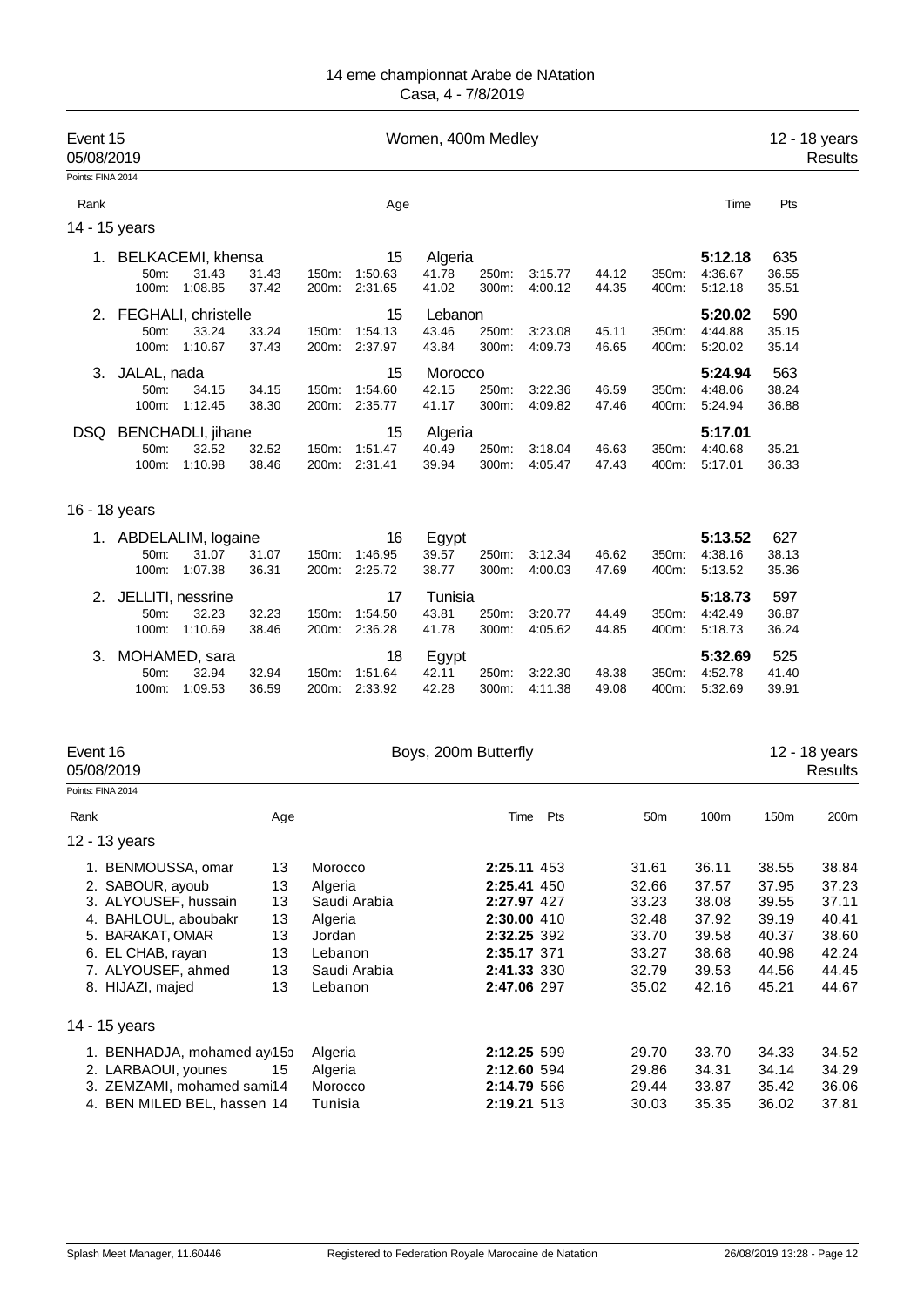## Event 16, Boys, 200m Butterfly

16 - 18 years

| 1. MOHAMED, ibrahim<br>2. BOUACHIR, mohamed an18e<br>3. HEMRI, ali<br>4. AWADALLAH, khaled<br>5. YOUSSEF, abdellah | 18<br>18<br>17<br>17 | Egypt<br>Algeria<br>Morocco<br>Jordan<br><b>Bahrain</b> |          | 2:05.51 701<br>2:06.94 677<br>2:09.21 642<br>2:09.24 642<br>2:12.69 593 |     | 27.94<br>28.39<br>28.81<br>28.80<br>28.00 | 32.38<br>32.60<br>32.55<br>32.99<br>32.99 | 32.17<br>32.99<br>33.64<br>34.49<br>35.70 | 33.02<br>32.96<br>34.21<br>32.96<br>36.00 |
|--------------------------------------------------------------------------------------------------------------------|----------------------|---------------------------------------------------------|----------|-------------------------------------------------------------------------|-----|-------------------------------------------|-------------------------------------------|-------------------------------------------|-------------------------------------------|
| Event 17<br>05/08/2019                                                                                             |                      |                                                         |          | Women, 200m Butterfly                                                   |     |                                           |                                           |                                           | 12 - 18 years<br><b>Results</b>           |
| Points: FINA 2014                                                                                                  |                      |                                                         |          |                                                                         |     |                                           |                                           |                                           |                                           |
| Rank                                                                                                               | Age                  |                                                         |          | Time                                                                    | Pts | 50 <sub>m</sub>                           | 100m                                      | 150m                                      | 200m                                      |
| 12 - 13 years                                                                                                      |                      |                                                         |          |                                                                         |     |                                           |                                           |                                           |                                           |
| 1. ALKHATEEB, laila                                                                                                | 13                   | <b>United Arab Emirates</b>                             |          | 2:30.83 526                                                             |     | 33.22                                     | 38.33                                     | 39.59                                     | 39.69                                     |
| 2. HAMMACHE, alla                                                                                                  | 13                   | Algeria                                                 |          | 2:36.82 468                                                             |     | 33.52                                     | 38.48                                     | 42.21                                     | 42.61                                     |
| 3. RAGTAOUI, nada                                                                                                  | 12                   | Morocco                                                 |          | 2:47.01 387                                                             |     | 35.27                                     | 41.89                                     | 45.29                                     | 44.56                                     |
| 14 - 15 years                                                                                                      |                      |                                                         |          |                                                                         |     |                                           |                                           |                                           |                                           |
| 1. KHALDI, meriem imene                                                                                            | 15                   | Algeria                                                 |          | 2:23.58 610                                                             |     | 31.83                                     | 36.31                                     | 37.91                                     | 37.53                                     |
| 2. MIDOUNI, lilia sihem                                                                                            | 14                   | Algeria                                                 |          | 2:26.73 572                                                             |     | 32.69                                     | 37.03                                     | 37.31                                     | 39.70                                     |
| 3. ABDUL BAKI, sarah<br>4. JALAL, nada                                                                             | 15<br>15             | Lebanon<br>Morocco                                      |          | 2:30.63 528<br>2:31.63 518                                              |     | 35.24<br>33.81                            | 39.61<br>37.72                            | 38.39<br>39.90                            | 37.39<br>40.20                            |
|                                                                                                                    |                      |                                                         |          |                                                                         |     |                                           |                                           |                                           |                                           |
| 16 - 18 years                                                                                                      |                      |                                                         |          |                                                                         |     |                                           |                                           |                                           |                                           |
| 1. AKLOUK, lara                                                                                                    | 17                   | Jordan                                                  |          | 2:24.55 598                                                             |     | 32.68                                     | 36.91                                     | 37.44                                     | 37.52                                     |
| 2. MOHAMED, sara<br>3. BOURBOUH, narjiss                                                                           | 18<br>18             | Egypt<br>Morocco                                        |          | 2:24.73 596<br>2:28.57 551                                              |     | 32.35<br>31.49                            | 36.10<br>38.06                            | 37.54<br>39.83                            | 38.74<br>39.19                            |
| 4. ELANOUAR, ayat allah                                                                                            | 17                   | Morocco                                                 |          | 2:29.11 545                                                             |     | 32.79                                     | 37.06                                     | 38.78                                     | 40.48                                     |
| 5. MOHAMED MOHYEDDINE16.                                                                                           |                      | Egypt                                                   |          | 2:34.04 494                                                             |     | 32.66                                     | 37.89                                     | 40.13                                     | 43.36                                     |
|                                                                                                                    |                      |                                                         |          |                                                                         |     |                                           |                                           |                                           |                                           |
| Event 18<br>05/08/2019                                                                                             |                      |                                                         |          | Boys, 50m Backstroke                                                    |     |                                           |                                           |                                           | 12 - 18 years<br><b>Results</b>           |
| Points: FINA 2014                                                                                                  |                      |                                                         |          |                                                                         |     |                                           |                                           |                                           |                                           |
| Rank                                                                                                               |                      |                                                         | Age      |                                                                         |     |                                           | Time                                      | Pts                                       |                                           |
| 12 - 13 years                                                                                                      |                      |                                                         |          |                                                                         |     |                                           |                                           |                                           |                                           |
| 1. SAFIE, ahmed                                                                                                    |                      |                                                         | 13       | Lebanon                                                                 |     |                                           | 30.13                                     | 507                                       |                                           |
| 2. BENBARA, moncef                                                                                                 |                      |                                                         | 13       | Algeria                                                                 |     |                                           | 30.94<br>30.99                            | 469<br>466                                |                                           |
| 3. SEBBATA, marwane<br>4. ELHAMAYDA, tameem                                                                        |                      |                                                         | 13<br>13 | Morocco<br>Qatar                                                        |     |                                           | 31.14                                     | 460                                       |                                           |
| 5. ALTANNAK, faisal                                                                                                |                      |                                                         | 13       | Kuwait                                                                  |     |                                           | 32.15                                     | 418                                       |                                           |
| 6. ELMOUSSAMI, souhaib                                                                                             |                      |                                                         | 13       | Morocco                                                                 |     |                                           | 32.37                                     | 409                                       |                                           |
| 7. EL CHAB, rayan                                                                                                  |                      |                                                         | 13       | Lebanon                                                                 |     |                                           | 34.33                                     | 343                                       |                                           |
| 8. ALMARZOKI, ahmed                                                                                                |                      |                                                         | 13       | <b>United Arab Emirates</b>                                             |     |                                           | 35.57                                     | 308                                       |                                           |
| 14 - 15 years                                                                                                      |                      |                                                         |          |                                                                         |     |                                           |                                           |                                           |                                           |
| 1. FRIKKECH, SALIM                                                                                                 |                      |                                                         | 15       | Morocco                                                                 |     |                                           | 28.97                                     | 571                                       |                                           |
| 2. LARBAOUI, younes                                                                                                |                      |                                                         | 15       | Algeria                                                                 |     |                                           | 29.68                                     | 531                                       |                                           |
| 3. ALLAM, oussama                                                                                                  |                      |                                                         | 15       | Algeria                                                                 |     |                                           | 29.81                                     | 524                                       |                                           |
| 4. AULAD THANI, muhannad                                                                                           |                      |                                                         | 15       | Oman                                                                    |     |                                           | 30.25                                     | 501                                       |                                           |
| 5. ABDEALLAH, ahmed<br>6.                                                                                          |                      |                                                         | 14<br>15 | <b>Bahrain</b><br>Lebanon                                               |     |                                           | 30.80<br>30.86                            | 475<br>472                                |                                           |
| EL CHAB, adam<br>OUAMMOU, mohamed badr<br>7.                                                                       |                      |                                                         | 15       | Morocco                                                                 |     |                                           | 30.97                                     | 467                                       |                                           |
| 8. FARAG, saaed ahmed                                                                                              |                      |                                                         | 14       | <b>United Arab Emirates</b>                                             |     |                                           | 31.08                                     | 462                                       |                                           |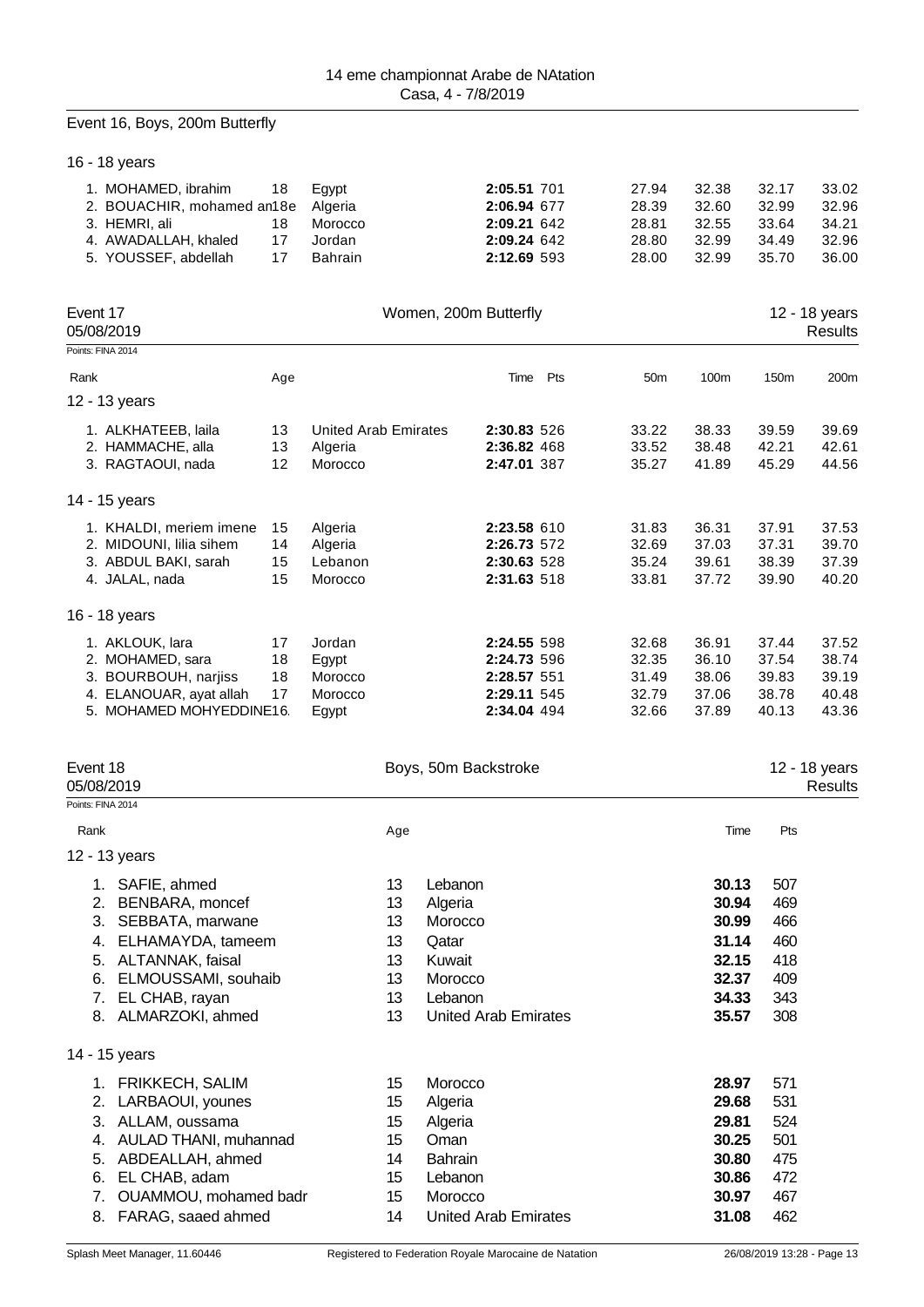## Event 18, Boys, 50m Backstroke, 14 - 15 years

| Rank |                         | Age |                             | Time  | Pts |
|------|-------------------------|-----|-----------------------------|-------|-----|
| 9.   | EL FAKHRY, alexandre    | 15  | Lebanon                     | 33.38 | 373 |
| 10.  | HABIS, antonio edmond   | 15  | Palestine                   | 34.47 | 339 |
|      | 16 - 18 years           |     |                             |       |     |
|      | ALZAMIL, ali            | 17  | Kuwait                      | 26.34 | 760 |
| 2.   | ARDJOUNE, abdellah      | 18  | Algeria                     | 26.44 | 751 |
| 3.   | BOUHAMIDI, mohamed ryad | 17  | Algeria                     | 26.63 | 735 |
| 4.   | REGRAGUI, abdeljabbar   | 18  | Morocco                     | 27.26 | 685 |
| 5.   | SHABANA, karim          | 18  | Egypt                       | 27.57 | 662 |
| 6.   | SAFFAR, yassine         | 17  | Tunisia                     | 27.98 | 634 |
| 7.   | ELHOUCHY, karim         | 17  | Egypt                       | 28.60 | 593 |
| 8.   | ELRWILLA, omar          | 16  | <b>Bahrain</b>              | 28.76 | 584 |
| 9.   | BIN GHANNAM, abdulla    | 17  | <b>United Arab Emirates</b> | 29.41 | 546 |
| 10.  | GHOSN, mario            | 17  | Lebanon                     | 29.47 | 542 |
| 11.  | AL BELOSHI, hamdan      | 16  | United Arab Emirates        | 29.92 | 518 |
| 12.  | ALBASHA, hamzeh         | 16  | Jordan                      | 30.28 | 500 |
| 13.  | EL BALUSHI, omar        | 16  | Oman                        | 30.63 | 483 |
| 14.  | SABA, karl              | 16  | Lebanon                     | 33.23 | 378 |
|      |                         |     |                             |       |     |

| Event 19<br>05/08/2019 |                                |     | Women, 50m Backstroke       |       | 12 - 18 years |
|------------------------|--------------------------------|-----|-----------------------------|-------|---------------|
|                        |                                |     |                             |       | Results       |
| Points: FINA 2014      |                                |     |                             |       |               |
| Rank                   |                                | Age |                             | Time  | Pts           |
|                        | 12 - 13 years                  |     |                             |       |               |
|                        | 1. ALLAOUI, inass              | 13  | Morocco                     | 34.18 | 496           |
|                        | 2. GARNOUSSI, sofia            | 13  | Morocco                     | 34.27 | 492           |
|                        | SAADI, maacha camille          | 13  | Algeria                     | 34.27 | 492           |
|                        | 4. CHERNAI, camille mina       | 13  | Algeria                     | 34.34 | 489           |
| 5.                     | TLAIS, tala                    | 13  | Lebanon                     | 34.68 | 475           |
| 6.                     | MRAD, taline                   | 12  | Lebanon                     | 35.19 | 454           |
|                        | 7. ALSHIHY, maha               | 13  | <b>United Arab Emirates</b> | 37.23 | 383           |
|                        | 8. ALSHIHY, mohra              | 13  | <b>United Arab Emirates</b> | 44.00 | 232           |
|                        | 14 - 15 years                  |     |                             |       |               |
|                        | 1. ZITOUNI, imene kawthar      | 15  | Algeria                     | 31.06 | 661           |
|                        | 2. HAMDOUN, leaticia           | 15  | Lebanon                     | 31.12 | 657           |
|                        | 3. CHOUAIBI, hiba              | 15  | Morocco                     | 32.42 | 581           |
| 4.                     | BOULSANE MALEK, nermine yamina | 14  | Algeria                     | 33.32 | 535           |
| 5.                     | TAHA, noor                     | 14  | <b>Bahrain</b>              | 33.53 | 525           |
| 6.                     | KILANI, mona                   | 15  | Jordan                      | 34.15 | 497           |
|                        | 7. ALTAWALBEH, baan            | 14  | Jordan                      | 35.56 | 440           |
| 8.                     | RAJAB, alaa                    | 15  | <b>Bahrain</b>              | 36.94 | 393           |
|                        | 16 - 18 years                  |     |                             |       |               |
|                        | 1. HUSSEIN, rola               | 17  | Egypt                       | 30.27 | 714           |
| 2.                     | FAHSI, hiba                    | 18  | Morocco                     | 31.28 | 647           |
| 3.                     | DGAIMESH, yasmin               | 16  | Morocco                     | 31.29 | 646           |
| 4.                     | MERNIZ, meroua                 | 16  | Algeria                     | 31.48 | 635           |
| 5.                     | ABOUELFADL, rawan              | 16  | Egypt                       | 31.64 | 625           |
|                        | 6. BEDOUR, yasmine             | 16  | Jordan                      | 34.12 | 498           |
| 7.                     | ABUSHAMALEH SAMIH, mera        | 17  | Palestine                   | 36.54 | 406           |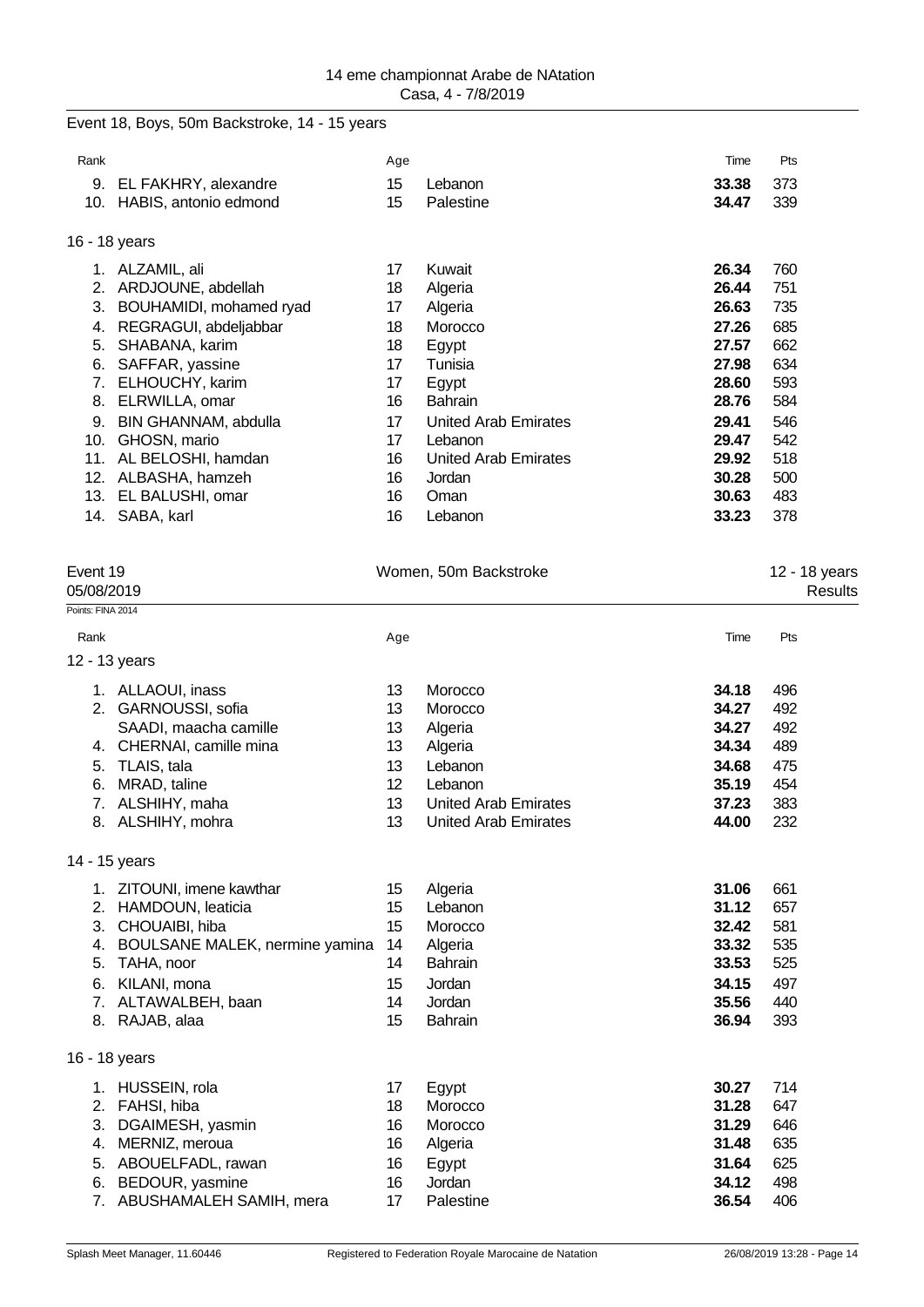| Event 20<br>05/08/2019 |                                              |                                     |                               |                         |                               | Boys, 1500m Freestyle         |       |                                                       |                               |                                    |                    | 14 - 18 years<br>Results |
|------------------------|----------------------------------------------|-------------------------------------|-------------------------------|-------------------------|-------------------------------|-------------------------------|-------|-------------------------------------------------------|-------------------------------|------------------------------------|--------------------|--------------------------|
| Points: FINA 2014      |                                              |                                     |                               |                         |                               |                               |       |                                                       |                               |                                    |                    |                          |
| Rank                   |                                              |                                     |                               |                         | Age                           |                               |       |                                                       |                               | Time                               | Pts                |                          |
| 14 - 15 years          |                                              |                                     |                               |                         |                               |                               |       |                                                       |                               |                                    |                    |                          |
|                        | 1. BEN CHAABANE, mohamed khalil<br>100m:     | 1:00.41                             | 1:00.41                       | 500m:                   | 15<br>5:24.53                 | Tunisia<br>1:06.70            | 900m: | 9:54.03                                               | 1:07.42                       | 16:40.12<br>1300m: 14:26.24        | 660<br>1:08.09     |                          |
|                        | 200m:<br>300m:                               | 2:05.44<br>3:11.24<br>400m: 4:17.83 | 1:05.03<br>1:05.80<br>1:06.59 | 600m:<br>700m:<br>800m: | 6:31.59<br>7:38.96<br>8:46.61 | 1:07.06<br>1:07.37<br>1:07.65 |       | 1000m: 11:01.87<br>1100m: 12:10.09<br>1200m: 13:18.15 | 1:07.84<br>1:08.22<br>1:08.06 | 1400m: 15:35.07<br>1500m: 16:40.12 | 1:08.83<br>1:05.05 |                          |
|                        |                                              |                                     |                               |                         |                               |                               |       |                                                       |                               |                                    |                    |                          |
| 2.                     | BENCHEBBA, yasser<br>100m:                   | 1:02.08                             | 1:02.08                       | 500m:                   | 15<br>5:31.10                 | Morocco<br>1:07.76            |       | 900m: 10:05.35                                        | 1:09.58                       | 16:53.93<br>1300m: 14:41.91        | 633<br>1:09.19     |                          |
|                        | 200m:                                        | 2:08.58                             | 1:06.50                       | 600m:                   | 6:38.88                       | 1:07.78                       |       | 1000m: 11:14.28                                       | 1:08.93                       | 1400m: 15:49.72                    | 1:07.81            |                          |
|                        | 300m:<br>400m:                               | 3:15.92<br>4:23.34                  | 1:07.34<br>1:07.42            | 700m:<br>800m:          | 7:47.22<br>8:55.77            | 1:08.34<br>1:08.55            |       | 1100m: 12:23.98<br>1200m: 13:32.72                    | 1:09.70<br>1:08.74            | 1500m: 16:53.93                    | 1:04.21            |                          |
| 3.                     | BENHALIMA, hamza                             |                                     |                               |                         | 15                            | Morocco                       |       |                                                       |                               | 16:59.88                           | 622                |                          |
|                        | 100m:                                        | 1:04.07                             | 1:04.07                       | 500m:                   | 5:39.47                       | 1:08.39                       |       | 900m: 10:15.84                                        | 1:08.05                       | 1300m: 14:54.05                    | 1:09.43            |                          |
|                        | 200m:<br>300m:<br>400m:                      | 2:12.69<br>3:21.97<br>4:31.08       | 1:08.62<br>1:09.28<br>1:09.11 | 600m:<br>700m:<br>800m: | 6:50.01<br>7:58.70<br>9:07.79 | 1:10.54<br>1:08.69<br>1:09.09 |       | 1000m: 11:25.38<br>1100m: 12:35.16<br>1200m: 13:44.62 | 1:09.54<br>1:09.78<br>1:09.46 | 1400m: 15:57.15<br>1500m: 16:59.88 | 1:03.10<br>1:02.73 |                          |
| 16 - 18 years          |                                              |                                     |                               |                         |                               |                               |       |                                                       |                               |                                    |                    |                          |
|                        | 1. LOISSI, malek<br>$\overline{\mathsf{MR}}$ |                                     |                               |                         | 18                            | Tunisia                       |       |                                                       |                               | 16:00.81                           | 745                | <b>NR</b>                |
|                        | 100m:                                        | 59.24                               | 59.24                         | 500m:                   | 5:15.42                       | 1:04.26                       | 900m: | 9:32.63                                               | 1:04.42                       | 1300m: 13:52.20                    | 1:05.04            |                          |
|                        | 200m:                                        | 2:02.79                             | 1:03.55                       | 600m:                   | 6:19.50<br>7:23.75            | 1:04.08                       |       | 1000m: 10:37.52                                       | 1:04.89                       | 1400m: 14:57.18                    | 1:04.98            |                          |
|                        | 300m:<br>400m:                               | 3:06.99<br>4:11.16                  | 1:04.20<br>1:04.17            | 700m:<br>800m:          | 8:28.21                       | 1:04.25<br>1:04.46            |       | 1100m: 11:42.10<br>1200m: 12:47.16                    | 1:04.58<br>1:05.06            | 1500m: 16:00.81                    | 1:03.63            |                          |
| 2.                     | MSOUGAR, ali                                 |                                     |                               |                         | 18                            | Morocco                       |       |                                                       |                               | 16:54.19                           | 633                |                          |
|                        | 100m:                                        | 1:02.53                             | 1:02.53                       | 500m:                   | 5:28.22                       | 1:06.68                       | 900m: | 9:59.00                                               | 1:08.17                       | 1300m: 14:35.83                    | 1:09.90            |                          |
|                        | 200m:                                        | 2:08.38                             | 1:05.85                       | 600m:                   | 6:35.79                       | 1:07.57                       |       | 1000m: 11:07.73                                       | 1:08.73                       | 1400m: 15:45.60                    | 1:09.77            |                          |
|                        | 300m:                                        | 3:14.47                             | 1:06.09                       | 700m:                   | 7:43.32                       | 1:07.53                       |       | 1100m: 12:16.96                                       | 1:09.23                       | 1500m: 16:54.19                    | 1:08.59            |                          |
|                        | 400m:                                        | 4:21.54                             | 1:07.07                       | 800m:                   | 8:50.83                       | 1:07.51                       |       | 1200m: 13:25.93                                       | 1:08.97                       |                                    |                    |                          |
| З.                     | ALSHAMROUKH, sauod                           |                                     |                               |                         | 16                            | Kuwait                        |       |                                                       |                               | 17:06.28                           | 611                |                          |
|                        | 100m:                                        | 1:03.69                             | 1:03.69                       | 500m:                   | 5:39.08                       | 1:09.46                       |       | 900m: 10:15.76                                        | 1:09.17                       | 1300m: 14:52.64                    | 1:09.45            |                          |
|                        | 200m:<br>300m:                               | 2:12.04<br>3:20.56                  | 1:08.35<br>1:08.52            | 600m:<br>700m:          | 6:48.25<br>7:57.29            | 1:09.17<br>1:09.04            |       | 1000m: 11:24.94<br>1100m: 12:33.74                    | 1:09.18<br>1:08.80            | 1400m: 16:01.48<br>1500m: 17:06.28 | 1:08.84<br>1:04.80 |                          |
|                        | 400m:                                        | 4:29.62                             | 1:09.06                       | 800m:                   | 9:06.59                       | 1:09.30                       |       | 1200m: 13:43.19                                       | 1:09.45                       |                                    |                    |                          |
| Event 21               |                                              |                                     |                               |                         |                               | Women, 1500m Freestyle        |       |                                                       |                               |                                    |                    | 14 - 18 years            |
| 05/08/2019             |                                              |                                     |                               |                         |                               |                               |       |                                                       |                               |                                    |                    | Results                  |
| Points: FINA 2014      |                                              |                                     |                               |                         |                               |                               |       |                                                       |                               |                                    |                    |                          |
| Rank<br>14 - 15 years  |                                              |                                     |                               |                         | Age                           |                               |       |                                                       |                               | Time                               | Pts                |                          |
|                        |                                              |                                     |                               |                         |                               |                               |       |                                                       |                               |                                    |                    |                          |
|                        | 1. BENMANSOUR, ryma<br>100m:                 | 1:09.13                             | 1:09.13                       | 500m:                   | 15<br>6:04.87                 | Algeria<br>1:14.04            |       | 900m: 11:02.78                                        | 1:13.97                       | 18:19.88<br>1300m: 15:56.72        | 617<br>1:13.09     |                          |
|                        | 200m:                                        | 2:22.73                             | 1:13.60                       | 600m:                   | 7:19.62                       | 1:14.75                       |       | 1000m: 12:16.83                                       | 1:14.05                       | 1400m: 17:10.08                    | 1:13.36            |                          |
|                        | 300m:                                        | 3:36.41                             | 1:13.68                       | 700m:                   | 8:34.11                       | 1:14.49                       |       | 1100m: 13:30.35                                       | 1:13.52                       | 1500m: 18:19.88                    | 1:09.80            |                          |
|                        | 400m:                                        | 4:50.83                             | 1:14.42                       | 800m:                   | 9:48.81                       | 1:14.70                       |       | 1200m: 14:43.63                                       | 1:13.28                       |                                    |                    |                          |
| 2.                     | RACHIDI, inass                               |                                     |                               |                         | 14                            | Morocco                       |       |                                                       |                               | 18:27.36                           | 604                |                          |
|                        | 100m:                                        | 1:09.33                             | 1:09.33                       | 500m:                   | 6:04.58                       | 1:14.08                       |       | 900m: 11:04.06                                        | 1:14.70                       | 1300m: 16:00.44                    | 1:13.94            |                          |
|                        | 200m:<br>300m:                               | 2:23.35<br>3:36.52                  | 1:14.02<br>1:13.17            | 600m:<br>700m:          | 7:19.67<br>8:34.03            | 1:15.09<br>1:14.36            |       | 1000m: 12:18.18<br>1100m: 13:32.94                    | 1:14.12<br>1:14.76            | 1400m: 17:15.93<br>1500m: 18:27.36 | 1:15.49<br>1:11.43 |                          |
|                        | 400m:                                        | 4:50.50                             | 1:13.98                       | 800m:                   | 9:49.36                       | 1:15.33                       |       | 1200m: 14:46.50                                       | 1:13.56                       |                                    |                    |                          |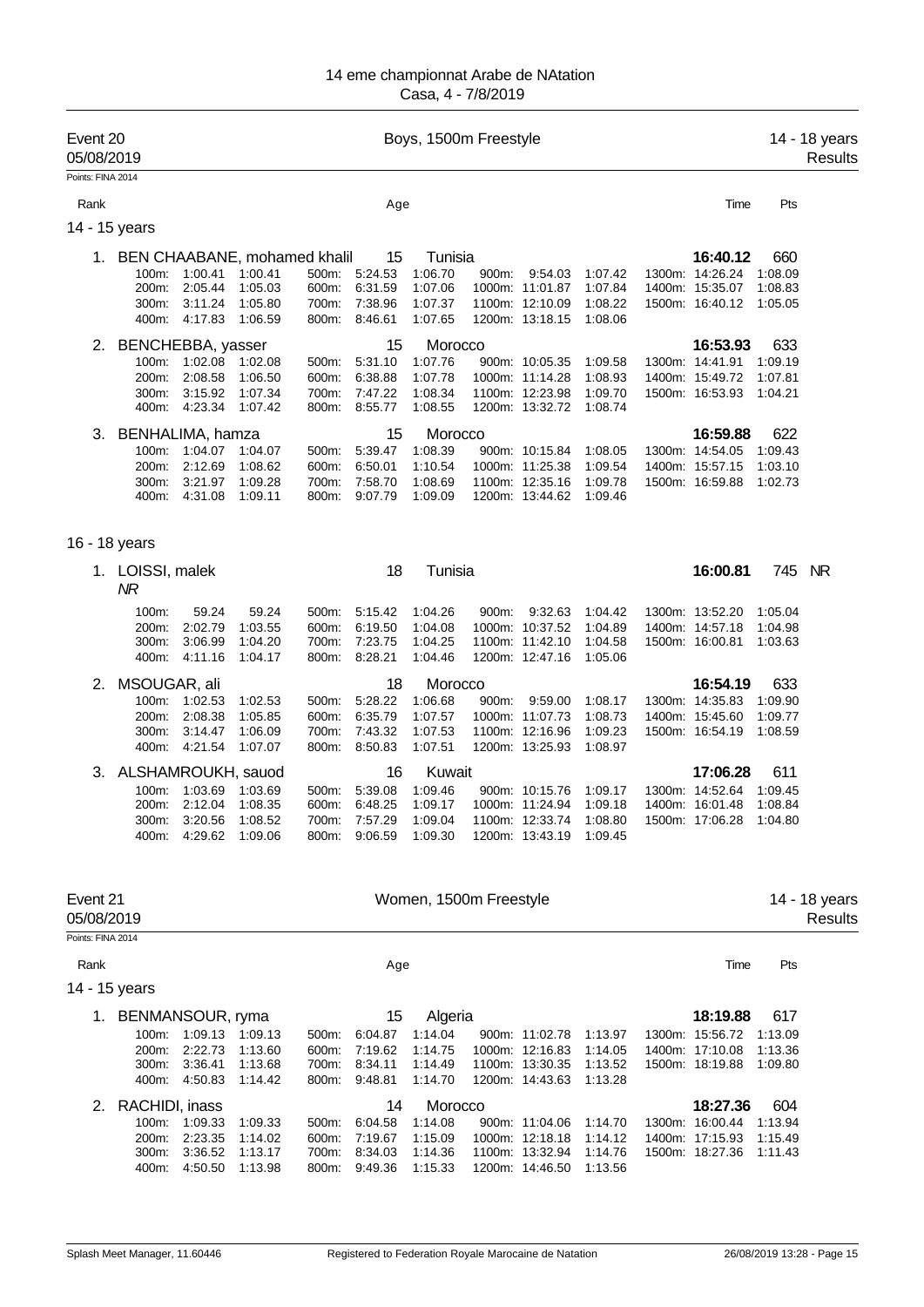| Event 21, Girls, 1500m Freestyle, 14 - 15 years                                                                                                                                    |                                        |                                                                                                       |                                                     |                                                                         |                                                                           |                                               |                                                                   |                                                             |                                                             |
|------------------------------------------------------------------------------------------------------------------------------------------------------------------------------------|----------------------------------------|-------------------------------------------------------------------------------------------------------|-----------------------------------------------------|-------------------------------------------------------------------------|---------------------------------------------------------------------------|-----------------------------------------------|-------------------------------------------------------------------|-------------------------------------------------------------|-------------------------------------------------------------|
| Rank                                                                                                                                                                               |                                        | Age                                                                                                   |                                                     |                                                                         |                                                                           |                                               | Time                                                              | Pts                                                         |                                                             |
| 3.<br>JALAL, nada<br>100m: 1:09.16<br>1:09.16<br>200m:<br>2:22.62<br>1:13.46<br>3:36.50<br>1:13.88<br>300m:<br>400m:<br>4:51.22<br>1:14.72                                         | 500m:<br>600m:<br>700m:<br>800m:       | 15<br>6:05.32<br>7:20.26<br>8:35.32<br>9:50.09                                                        | Morocco<br>1:14.10<br>1:14.94<br>1:15.06<br>1:14.77 | 900m: 11:05.09<br>1000m: 12:21.21<br>1100m: 13:37.30<br>1200m: 14:53.87 | 1:15.00<br>1:16.12<br>1:16.09<br>1:16.57                                  |                                               | 18:44.53<br>1300m: 16:10.62<br>1400m: 17:28.10<br>1500m: 18:44.53 | 577<br>1:16.75<br>1:17.48<br>1:16.43                        |                                                             |
| Event 22<br>06/08/2019                                                                                                                                                             |                                        |                                                                                                       | Boys, 100m Breaststroke                             |                                                                         |                                                                           |                                               |                                                                   |                                                             | 12 - 18 years<br>Results                                    |
| 14 - 15 years<br>16 - 17 - 18 years                                                                                                                                                | 1:07.76<br>1:03.36                     |                                                                                                       |                                                     |                                                                         |                                                                           | Alger (ALG)<br>Alger (ALG)                    |                                                                   |                                                             | 28/09/2011<br>28/09/2011                                    |
| Points: FINA 2014                                                                                                                                                                  |                                        |                                                                                                       |                                                     |                                                                         |                                                                           |                                               |                                                                   |                                                             |                                                             |
| Rank                                                                                                                                                                               | Age                                    |                                                                                                       |                                                     |                                                                         | Time                                                                      | Pts                                           |                                                                   | 50 <sub>m</sub>                                             | 100m                                                        |
| 12 - 13 years                                                                                                                                                                      |                                        |                                                                                                       |                                                     |                                                                         |                                                                           |                                               |                                                                   |                                                             |                                                             |
| 1. EL GHAZIRI, jad<br>2. HUSSEIN, AMRO<br>3. CHEHILI, mohamed anes<br>4. LAMHITI, adam<br>5. ALYOUSEF, ali                                                                         | 13<br>12<br>13<br>13<br>12             | Lebanon<br>Jordan<br>Algeria<br>Morocco<br>Saudi Arabia                                               |                                                     |                                                                         | 1:13.63<br>1:16.92<br>1:17.65<br>1:18.11<br>1:22.69                       | 500<br>438<br>426<br>419<br>353               |                                                                   | 35.09<br>36.88<br>35.77<br>35.69<br>38.70                   | 38.54<br>40.04<br>41.88<br>42.42<br>43.99                   |
| 14 - 15 years                                                                                                                                                                      |                                        |                                                                                                       |                                                     |                                                                         |                                                                           |                                               |                                                                   |                                                             |                                                             |
| 1. ALLAM, oussama<br>2. ALSALOUS, ZIYAD<br>3. CHEHAYEB, dean<br>ALHAMADY, mohamed rashed 14<br>4.<br>5.<br>GHALY, saoud<br>OUAMMOU, mohamed badr<br>6.<br>7. HABIS, antonio edmond | 15<br>15<br>15<br>15<br>15<br>15       | Algeria<br>Jordan<br>Lebanon<br><b>United Arab Emirates</b><br><b>Bahrain</b><br>Morocco<br>Palestine |                                                     |                                                                         | 1:10.44<br>1:12.19<br>1:13.10<br>1:13.31<br>1:13.38<br>1:15.22<br>1:19.05 | 571<br>531<br>511<br>507<br>505<br>469<br>404 |                                                                   | 33.20<br>33.91<br>34.77<br>34.51<br>33.78<br>35.79<br>36.76 | 37.24<br>38.28<br>38.33<br>38.80<br>39.60<br>39.43<br>42.29 |
| 16 - 18 years                                                                                                                                                                      |                                        |                                                                                                       |                                                     |                                                                         |                                                                           |                                               |                                                                   |                                                             |                                                             |
| 1. ALWIR, amro<br>2. BALAMANE, moncef aymen<br>3. CHAJID, adam<br>4. ALHARIRY, mohamed zyad<br>JAMAL, abdallah<br>5.<br>6. AYDAROUS, ahmed<br>DSQ MENESSY, omar                    | 18<br>18<br>18<br>17<br>16<br>17<br>16 | Jordan<br>Algeria<br>Morocco<br>Egypt<br><b>Bahrain</b><br><b>United Arab Emirates</b><br>Egypt       |                                                     |                                                                         | 1:03.48<br>1:03.90<br>1:07.98<br>1:08.56<br>1:09.76<br>1:12.27<br>1:06.96 | 781<br>765<br>635<br>619<br>588<br>529        |                                                                   | 30.00<br>29.92<br>32.08<br>32.23<br>32.65<br>33.25<br>31.05 | 33.48<br>33.98<br>35.90<br>36.33<br>37.11<br>39.02<br>35.91 |
| Event 23<br>06/08/2019                                                                                                                                                             |                                        |                                                                                                       | Women, 100m Breaststroke                            |                                                                         |                                                                           |                                               |                                                                   |                                                             | 12 - 18 years<br><b>Results</b>                             |
| 14 - 15 years<br>16 - 17 - 18 years<br>Dointe: EINA 2014                                                                                                                           | 1:14.87<br>1:13.54                     |                                                                                                       |                                                     |                                                                         |                                                                           | Cairo (EGY)<br>Alger (ALG)                    |                                                                   |                                                             | 17/11/2017<br>28/09/2011                                    |

| Points: FINA 2014 |                   |     |                      |         |     |                 |       |
|-------------------|-------------------|-----|----------------------|---------|-----|-----------------|-------|
| Rank              |                   | Age |                      | Time    | Pts | 50 <sub>m</sub> | 100m  |
|                   | 12 - 13 years     |     |                      |         |     |                 |       |
|                   | MEQDAR, malak     | 12  | Morocco              | 1:19.29 | 534 | 38.39           | 40.90 |
|                   | 2. ALLAOUI, inass | 13  | Morocco              | 1:21.63 | 489 | 38.66           | 42.97 |
| 3.                | BOUAROUDJ, dana   | 13  | Algeria              | 1:22.57 | 473 | 38.45           | 44.12 |
| 4.                | ANTITENE, liza    | 13  | Algeria              | 1:23.58 | 456 | 39.64           | 43.94 |
| 5.                | MITHQAL, MARIAM   | 13  | Jordan               | 1:24.62 | 439 | 39.12           | 45.50 |
| 6.                | KATRA, shayna     | 13  | Lebanon              | 1:25.92 | 420 | 38.39           | 47.53 |
| DSQ.              | AKRAM, nour       | 12  | United Arab Emirates | 1:22.83 |     | 38.64           | 44.19 |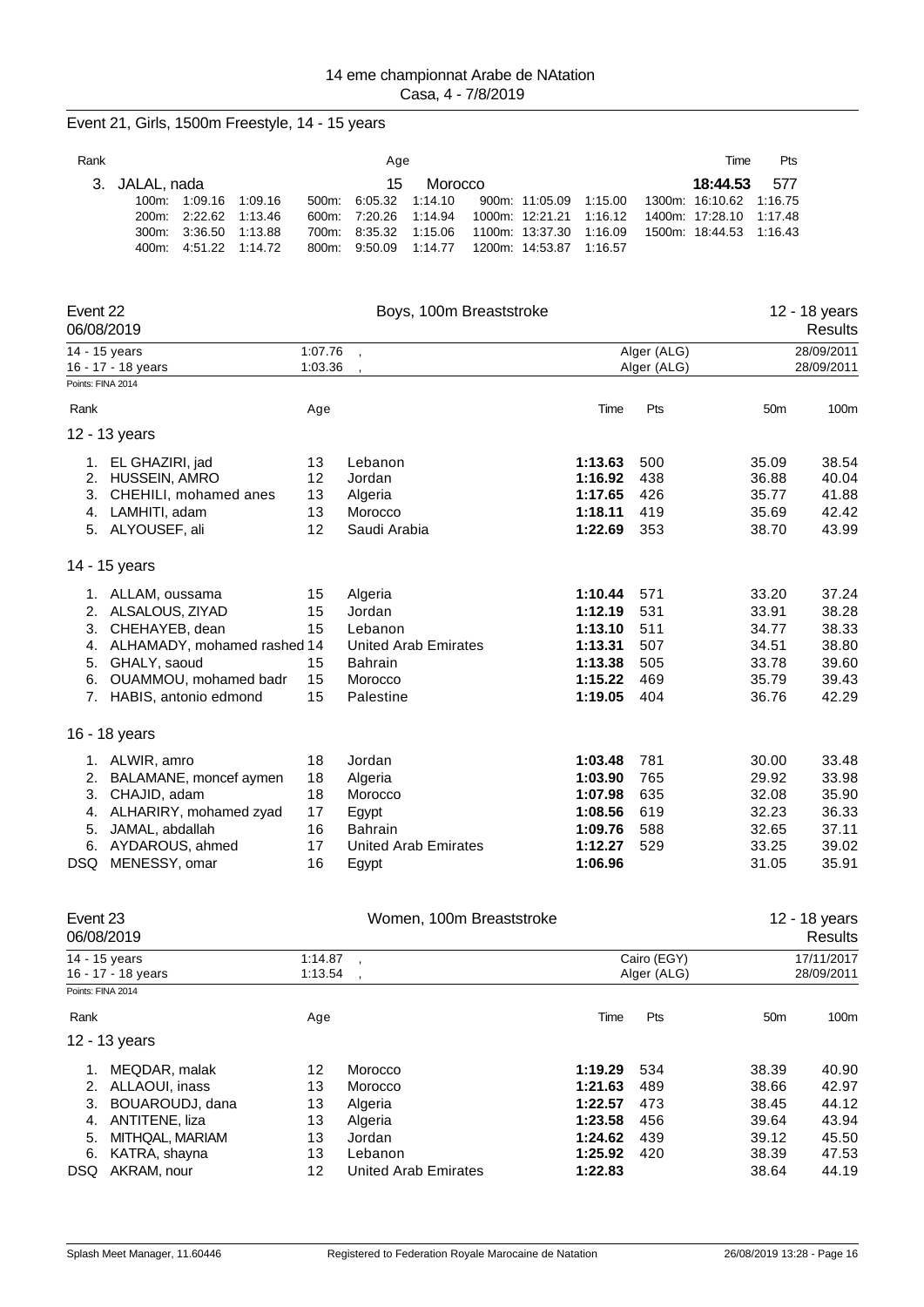#### Event 23, Women, 100m Breaststroke

14 - 15 years

|     | BELKACEMI, khensa          | 15 | Algeria   | 1:15.90 | 609 | 35.44 | 40.46 |
|-----|----------------------------|----|-----------|---------|-----|-------|-------|
| 2.  | OUARAS, rania              | 14 | Algeria   | 1:18.47 | 551 | 36.18 | 42.29 |
| 3.  | EL HAJJ, reine             | 14 | Lebanon   | 1:18.57 | 549 | 37.11 | 41.46 |
| 4.  | DARKAOUI, malak            | 14 | Morocco   | 1:21.57 | 490 | 38.25 | 43.32 |
|     | 16 - 18 years              |    |           |         |     |       |       |
| 1.  | BELGHITH, habiba           | 18 | Tunisia   | 1:13.96 | 658 | 34.82 | 39.14 |
| 2.  | JELLITI, nessrine          | 17 | Tunisia   | 1:14.76 | 637 | 35.45 | 39.31 |
| 3.  | LAKNIT, hiba               | 17 | Morocco   | 1:17.03 | 582 | 35.54 | 41.49 |
| 4.  | ABUSHAMALEH SAMIH, mera 17 |    | Palestine | 1:19.73 | 525 | 37.51 | 42.22 |
| 5.  | ABOUALMAJD, souhila        | 18 | Egypt     | 1:20.17 | 517 | 37.33 | 42.84 |
| DSQ | MOHAMED, dina              | 16 | Egypt     | 1:14.91 |     | 35.48 | 39.43 |
|     |                            |    |           |         |     |       |       |

| Event 24           | Boys, 800m Freestyle |             | 14 - 18 vears<br>Results |
|--------------------|----------------------|-------------|--------------------------|
| 06/08/2019         |                      |             |                          |
| 14 - 15 years      | 8:33.96              | Cairo (EGY) | 18/11/2017               |
| 16 - 17 - 18 years | 8:22.33              | Cairo (EGY) | 16/11/2017               |
| Points: FINA 2014  |                      |             |                          |

Rank and the control of the control of the Age of the Control of the Control of the Pts and the Pts of the Pts

14 - 15 years

|                      |                    | 1. BEN CHAABANE, mohamed khalil |       | -15     | Tunisia |                      |                    |         |       | 8:53.42  | 608     |
|----------------------|--------------------|---------------------------------|-------|---------|---------|----------------------|--------------------|---------|-------|----------|---------|
| $100m$ :             | 1:01.00            | 1:01.00                         | 300m: | 3:15.09 | 1:07.67 | 500m:                | 5:32.13            | 1:08.57 | 700m: | 7:49.03  | 1:08.84 |
| 200m:                | 2:07.42            | 1:06.42                         | 400m: | 4:23.56 | 1:08.47 | 600m:                | 6:40.19            | 1:08.06 | 800m: | 8:53.42  | 1:04.39 |
| 2. BENCHEBBA, yasser |                    |                                 |       | 15      | Morocco |                      |                    |         |       | 8:57.43  | 595     |
| $100m$ :             | 1:02.35            | 1:02.35                         | 300m: | 3:19.72 | 1:09.06 | 500m:                | 5:35.94            | 1:07.26 | 700m: | 7:52.41  | 1:08.37 |
| 200m:                | 2:10.66            | 1:08.31                         | 400m: | 4:28.68 | 1:08.96 | 600m:                | 6:44.04            | 1:08.10 | 800m: | 8:57.43  | 1:05.02 |
|                      |                    |                                 |       |         |         |                      |                    |         |       |          |         |
|                      |                    | 3. BOU KARROUM, jude            |       | 14      | Lebanon |                      |                    |         |       | 9:32.38  | 492     |
| $100m$ :             | 1:05.53            | 1:05.53                         | 300m. | 3:28.21 | 1:11.89 | 500m:                | 5:54.66            | 1:12.88 | 700m: | 8:23.33  | 1:14.49 |
| 200m:                | 2:16.32            | 1:10.79                         | 400m: | 4:41.78 | 1:13.57 | 600m:                | 7:08.84            | 1:14.18 | 800m: | 9:32.38  | 1:09.05 |
|                      |                    | 4. ALKEWATY, hamad mohamed      |       | 14      |         | United Arab Emirates |                    |         |       | 10:15.18 | 396     |
| $100m$ :             | 1:05.28<br>2:19.83 | 1:05.28                         | 300m: | 3:37.52 | 1:17.69 | $500m$ :             | 6:16.91<br>7:37.28 | 1:19.65 | 700m: | 8:56.57  | 1:19.29 |

16 - 18 years

| 1. | LOISSI, malek         |         |                         |          | 18      | Tunisia |          |         |         |       | 8:22.70 | 727     |
|----|-----------------------|---------|-------------------------|----------|---------|---------|----------|---------|---------|-------|---------|---------|
|    | $100m$ :              | 59.51   | 59.51                   | $300m$ : | 3:07.86 | 1:04.59 | 500m:    | 5:15.35 | 1:03.37 | 700m: | 7:22.73 | 1:03.04 |
|    | $200m$ :              | 2:03.27 | 1:03.76                 | 400m:    | 4:11.98 | 1:04.12 | 600m:    | 6:19.69 | 1:04.34 | 800m: | 8:22.70 | 59.97   |
|    |                       |         | 2. NEGM ELDEEN, youssef |          | -17     | Egypt   |          |         |         |       | 8:25.73 | 714     |
|    | $100m$ :              | 59.83   | 59.83                   | $300m$ : | 3:07.76 | 1:04.45 | $500m$ : | 5:15.41 | 1:03.40 | 700m: | 7:22.75 | 1:02.95 |
|    | $200m$ :              | 2:03.31 | 1:03.48                 | 400m:    | 4:12.01 | 1:04.25 | 600m:    | 6:19.80 | 1:04.39 | 800m: | 8:25.73 | 1:02.98 |
|    |                       |         |                         |          |         |         |          |         |         |       |         |         |
|    | 3. MSOUGAR, ali       |         |                         |          | 18      | Morocco |          |         |         |       | 9:01.38 | 582     |
|    | $100m$ :              | 59.93   | 59.93                   | 300m:    | 3:11.92 | 1:07.62 | 500m:    | 5:32.88 | 1:11.19 | 700m: | 7:52.04 | 1:08.28 |
|    | 200m:                 | 2:04.30 | 1:04.37                 | 400m:    | 4:21.69 | 1:09.77 | 600m:    | 6:43.76 | 1:10.88 | 800m: | 9:01.38 | 1:09.34 |
|    | 4. ALSHAMROUKH, sauod |         |                         |          | 16      | Kuwait  |          |         |         |       | 9:01.83 | 580     |
|    | $100m$ :              | 1:03.64 | 1:03.64                 | $300m$ : | 3:21.66 | 1:09.48 | 500m:    | 5:40.63 | 1:08.87 | 700m: | 7:59.32 | 1:08.98 |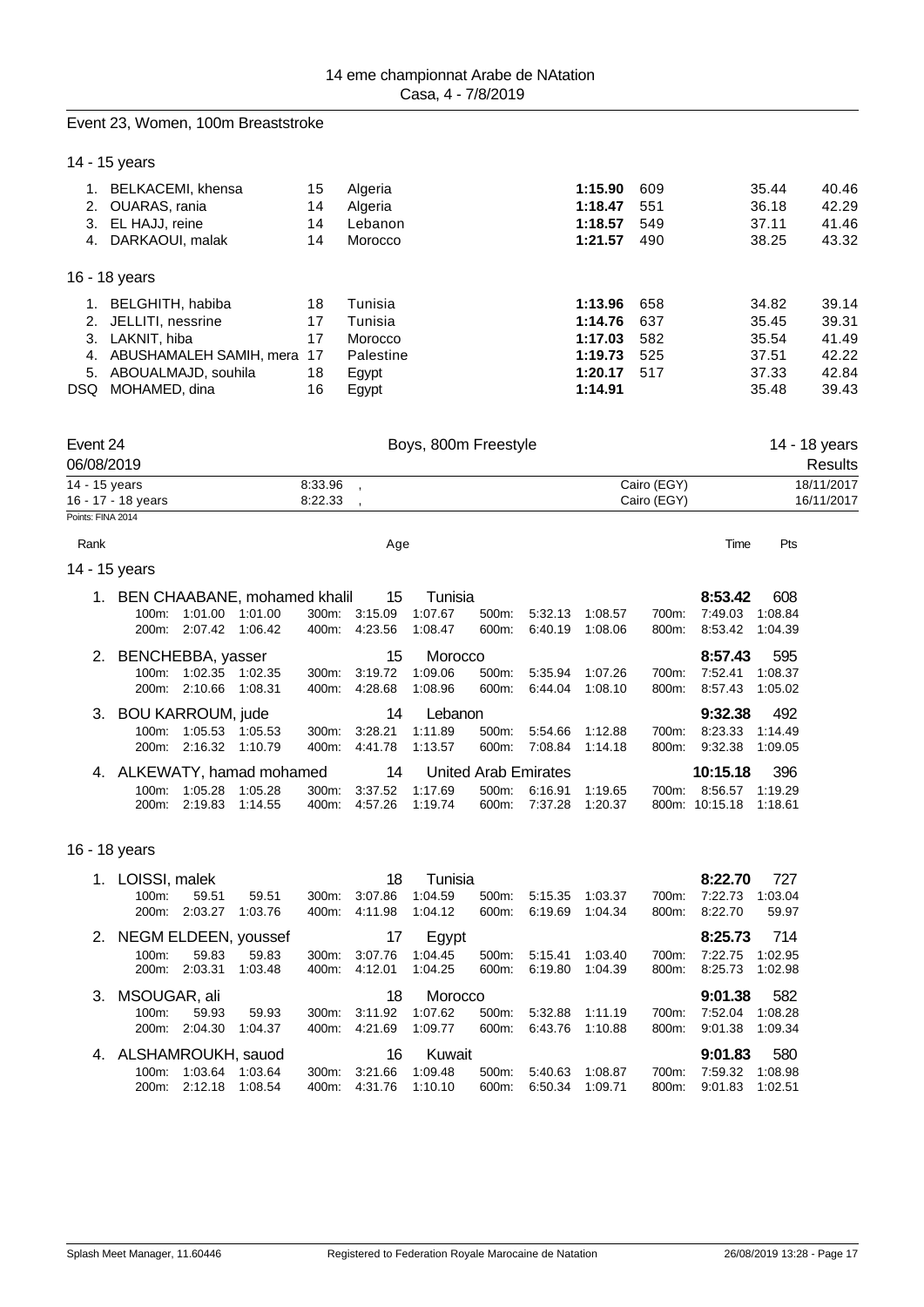| Event 25<br>06/08/2019             |                                                                                                                                        |                                        |                                  | Women, 800m Freestyle                              |                                                      |                               |                |                                                                                        |                    |                                                    |                                                    | 14 - 18 years<br>Results                           |                                                    |
|------------------------------------|----------------------------------------------------------------------------------------------------------------------------------------|----------------------------------------|----------------------------------|----------------------------------------------------|------------------------------------------------------|-------------------------------|----------------|----------------------------------------------------------------------------------------|--------------------|----------------------------------------------------|----------------------------------------------------|----------------------------------------------------|----------------------------------------------------|
| 14 - 15 years                      |                                                                                                                                        |                                        |                                  | 9:06.18                                            |                                                      |                               |                |                                                                                        |                    | Dubai (UAE)                                        |                                                    |                                                    | 01/04/2015                                         |
| Points: FINA 2014                  |                                                                                                                                        |                                        |                                  |                                                    |                                                      |                               |                |                                                                                        |                    |                                                    |                                                    |                                                    |                                                    |
| Rank                               |                                                                                                                                        |                                        |                                  |                                                    | Age                                                  |                               |                |                                                                                        |                    |                                                    | Time                                               | Pts                                                |                                                    |
|                                    | 14 - 15 years                                                                                                                          |                                        |                                  |                                                    |                                                      |                               |                |                                                                                        |                    |                                                    |                                                    |                                                    |                                                    |
|                                    | 1. KHALDI, meriem imene                                                                                                                | 100m: 1:05.41<br>200m: 2:15.66         | 1:05.41<br>1:10.25               | 300m:<br>400m:                                     | 15<br>3:27.27<br>4:37.55                             | Algeria<br>1:11.61<br>1:10.28 | 500m:<br>600m: | 5:48.51<br>6:59.93                                                                     | 1:10.96<br>1:11.42 | 700m:<br>800m:                                     | 9:21.96<br>8:11.68<br>9:21.96                      | 678<br>1:11.75<br>1:10.28                          |                                                    |
|                                    | 2. FEGHALI, christelle                                                                                                                 |                                        |                                  |                                                    | 15                                                   | Lebanon                       |                |                                                                                        |                    |                                                    | 9:36.32                                            | 629                                                |                                                    |
|                                    | 200m:                                                                                                                                  | 100m: 1:07.56<br>2:20.35               | 1:07.56<br>1:12.79               | 300m:<br>400m:                                     | 3:33.92<br>4:46.83                                   | 1:13.57<br>1:12.91            | 500m:<br>600m: | 5:59.35<br>7:12.23                                                                     | 1:12.52<br>1:12.88 | 700m:<br>800m:                                     | 8:24.62<br>9:36.32                                 | 1:12.39<br>1:11.70                                 |                                                    |
|                                    | 3. BEN SLAMA, ryhem<br>200m:                                                                                                           | 100m: 1:06.37 1:06.37<br>2:16.19       | 1:09.82                          | 300m:<br>400m:                                     | 15<br>3:28.19<br>4:40.75                             | Tunisia<br>1:12.00<br>1:12.56 | 500m:<br>600m: | 5:56.76<br>7:12.22                                                                     | 1:16.01<br>1.15.46 | 700m:<br>800m:                                     | 9:42.33<br>8:28.59<br>9:42.33                      | 609<br>1:16.37<br>1:13.74                          |                                                    |
|                                    | 4. RACHIDI, inass<br>100m:                                                                                                             | 1:09.82<br>200m: 2:24.65               | 1:09.82<br>1:14.83               | 300m:<br>400m:                                     | 14<br>3:39.34<br>4:53.34                             | Morocco<br>1:14.69<br>1:14.00 | 500m:<br>600m: | 6:07.86<br>7:21.46                                                                     | 1:14.52<br>1:13.60 | 700m:<br>800m:                                     | 9:43.34<br>8:35.36<br>9:43.34                      | 606<br>1:13.90<br>1:07.98                          |                                                    |
| 5.                                 | KORSHEH, deniz                                                                                                                         | 100m: 1:09.02<br>200m: 2:24.41         | 1:09.02<br>1:15.39               | 300m:<br>400m:                                     | 15<br>3:40.41<br>4:58.69                             | Jordan<br>1:16.00<br>1:18.28  | 500m:<br>600m: | 6:17.40<br>7:35.61                                                                     | 1:18.71<br>1:18.21 | 700m:                                              | 10:10.95<br>8:54.81<br>800m: 10:10.95              | 528<br>1:19.20<br>1:16.14                          |                                                    |
| 6.                                 | FANOUS, nadine                                                                                                                         | 100m: 1:12.79 1:12.79<br>200m: 2:30.11 | 1:17.32                          | 300m:<br>400m:                                     | 14<br>3:48.22<br>5:06.26                             | Jordan<br>1:18.11<br>1:18.04  | 500m:<br>600m: | 6:23.91<br>7:41.73                                                                     | 1:17.65<br>1:17.82 |                                                    | 10:12.79<br>700m: 8:58.63<br>800m: 10:12.79        | 523<br>1:16.90<br>1:14.16                          |                                                    |
|                                    | 16 - 18 years                                                                                                                          |                                        |                                  |                                                    |                                                      |                               |                |                                                                                        |                    |                                                    |                                                    |                                                    |                                                    |
|                                    | 1. KHIYARA, lina<br>100m:                                                                                                              | 1:05.23<br>200m: 2:15.71               | 1:05.23<br>1.10.48               | 300m:<br>400m:                                     | 16<br>3:27.45<br>4:38.14                             | Morocco<br>1:11.74<br>1:10.69 | 500m:<br>600m: | 5:49.21<br>7:01.19                                                                     | 1:11.07<br>1:11.98 | 700m:<br>800m:                                     | 9:24.84<br>8:13.84<br>9:24.84                      | 668<br>1:12.65<br>1:11.00                          |                                                    |
| 2.                                 | MAHER, farida                                                                                                                          | 100m: 1:04.84<br>200m: 2:16.22         | 1:04.84<br>1:11.38               | 300m.<br>400m:                                     | 16<br>3:28.17<br>4:40.51                             | Egypt<br>1:11.95<br>1:12.34   | 500m:<br>600m: | 5:53.06<br>7:05.64                                                                     | 1:12.55<br>1:12.58 | 700m:<br>800m:                                     | 9:27.10<br>8:17.48<br>9:27.10                      | 660<br>1:11.84<br>1:09.62                          |                                                    |
| 3.                                 | TORK, salma                                                                                                                            | 100m: 1:04.99<br>200m: 2:15.81 1:10.82 | 1:04.99                          |                                                    | 16<br>300m: 3:27.72 1:11.91<br>400m: 4:39.57 1:11.85 | Egypt                         | 500m:<br>600m: | 5:51.92 1:12.35<br>7:05.07 1:13.15                                                     |                    | 800m:                                              | 9:32.28<br>700m: 8:18.87 1:13.80<br>9:32.28        | 642<br>1:13.41                                     |                                                    |
|                                    | 4. ELANOUAR, ayat allah<br>100m:<br>200m:                                                                                              | 1:08.63 1:08.63<br>2:22.43             | 1:13.80                          | 300m:<br>400m:                                     | 17<br>3:37.28<br>4:52.75                             | Morocco<br>1:14.85<br>1:15.47 | 500m:<br>600m: | 6:08.04<br>7:23.93                                                                     | 1:15.29<br>1:15.89 | 700m:<br>800m:                                     | 9:53.64<br>8:39.96<br>9:53.64                      | 575<br>1:16.03<br>1:13.68                          |                                                    |
| Event 26<br>06/08/2019             |                                                                                                                                        |                                        |                                  |                                                    |                                                      | Boys, 200m Backstroke         |                |                                                                                        |                    |                                                    |                                                    |                                                    | 12 - 18 years<br>Results                           |
| 14 - 15 years<br>Points: FINA 2014 | 16 - 17 - 18 years                                                                                                                     |                                        |                                  | 2:04.35<br>2:04.28                                 | $\overline{\phantom{a}}$                             |                               |                |                                                                                        |                    | Cairo (EGY)<br>Cairo (EGY)                         |                                                    |                                                    | 18/11/2017<br>18/11/2017                           |
| Rank                               |                                                                                                                                        |                                        | Age                              |                                                    |                                                      |                               |                | Pts<br>Time                                                                            |                    | 50 <sub>m</sub>                                    | 100m                                               | 150m                                               | 200 <sub>m</sub>                                   |
|                                    | 12 - 13 years                                                                                                                          |                                        |                                  |                                                    |                                                      |                               |                |                                                                                        |                    |                                                    |                                                    |                                                    |                                                    |
|                                    | 1. SEBBATA, marwane<br>2. ALTANNAK, faisal<br>3. BENBARA, moncef<br>4. ELMOUSSAMI, souhaib<br>5. EL CHAB, rayan<br>6. ALMARZOKI, ahmed |                                        | 13<br>13<br>13<br>13<br>13<br>13 | Morocco<br>Kuwait<br>Algeria<br>Morocco<br>Lebanon | <b>United Arab Emirates</b>                          |                               |                | 2:21.10 499<br>2:22.66 482<br>2:23.21 477<br>2:26.00 450<br>2:33.73 385<br>2:41.42 333 |                    | 32.59<br>32.90<br>33.57<br>33.00<br>35.22<br>37.17 | 36.38<br>36.21<br>37.20<br>36.39<br>40.24<br>40.46 | 36.21<br>37.34<br>37.38<br>37.93<br>39.85<br>42.29 | 35.92<br>36.21<br>35.06<br>38.68<br>38.42<br>41.50 |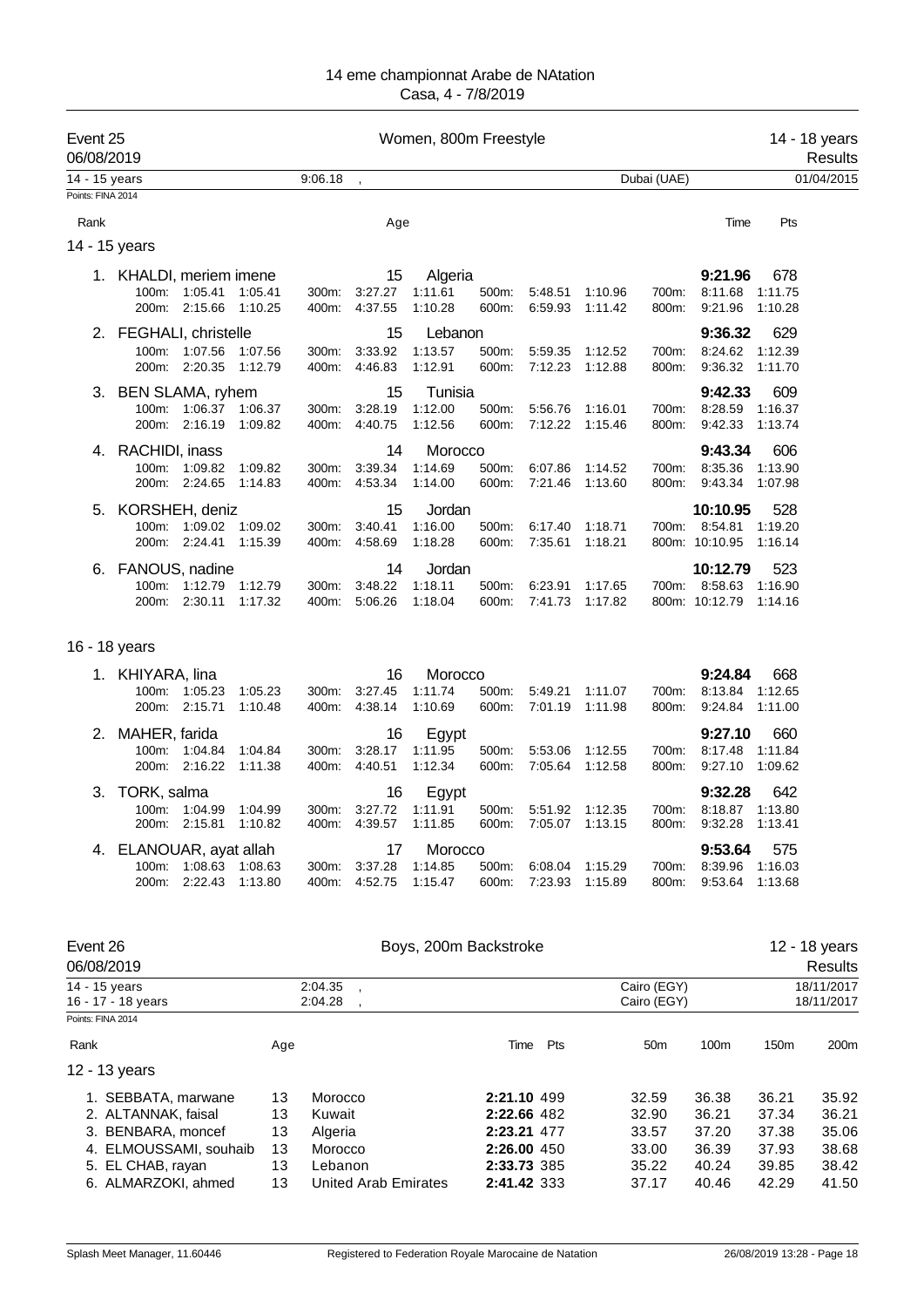#### Event 26, Boys, 200m Backstroke

14 - 15 years 1. ELMANSAR, mehdi 15 Morocco **2:13.69** 586 31.72 34.33 33.88 33.76 2. HATTAB, wasef 15 Jordan **2:22.37** 485 32.27 34.64 37.64 37.82 3. FARAG, saaed ahmed 14 United Arab Emirates **2:37.19** 360 32.92 38.07 43.11 43.09 4. EL FAKHRY, alexandre 15 Lebanon **2:40.09** 341 35.11 40.16 42.90 41.92 DSQ BEL HADJ SALEM, a. 15 Tunisia **2:16.80** 31.08 33.97 35.45 36.30 DSQ ABDEALLAH, ahmed 14 Bahrain **2:29.01** 32.82 37.17 39.78 39.24 DSQ TANTISH, mohammed 15 Palestine **2:55.46** 37.41 43.43 48.43 46.19 16 - 18 years 1. ARDJOUNE, abdellah 18 Algeria **2:03.54** 743 27.79 31.00 32.64 32.11 *NR* 2. BOUHAMIDI, mohamed ry17 Algeria **2:04.51** 726 28.04 30.68 32.23 33.56 3. SHABANA, karim 18 Egypt **2:10.74** 627 29.47 32.32 34.94 34.01 4. REGRAGUI, abdeljabbar 18 Morocco **2:11.08** 622 30.23 33.44 33.70 33.71 5. ELTONBARY, omar 18 Egypt **2:12.29** 605 31.41 33.52 33.86 33.50 6. ALBASHA, hamzeh 16 Jordan **2:19.20** 519 31.46 34.82 36.69 36.23 7. ALZAMIL, ali 17 Kuwait **2:21.51** 494 29.12 34.61 38.57 39.21 8. AL BELOSHI, hamdan 16 United Arab Emirates **2:24.00** 469 33.64 37.61 35.74 37.01 9. ELRWILLA, omar 16 Bahrain **2:24.08** 468 31.46 35.96 39.19 37.47 10. SANAD, sanad 17 Bahrain **2:29.92** 416 32.27 37.55 39.06 41.04 11. SABA, karl 16 Lebanon **2:33.84** 385 35.00 37.63 39.82 41.39 12. BIN GHANNAM, abdulla 17 United Arab Emirates **2:41.77** 331 34.55 39.19

| Event 27 | 06/08/2019                |                                 | 12 - 18 years<br><b>Results</b>     |             |     |                 |       |            |            |
|----------|---------------------------|---------------------------------|-------------------------------------|-------------|-----|-----------------|-------|------------|------------|
|          | 14 - 15 years             |                                 | 2:23.65<br>$\overline{\phantom{a}}$ |             |     | Alger (ALG)     |       |            | 28/09/2011 |
|          | 16 - 17 - 18 years        | 2:21.64<br>$\ddot{\phantom{0}}$ |                                     |             |     | Cairo (EGY)     |       | 18/11/2017 |            |
|          | Points: FINA 2014         |                                 |                                     |             |     |                 |       |            |            |
| Rank     |                           | Age                             |                                     | Time        | Pts | 50 <sub>m</sub> | 100m  | 150m       | 200m       |
|          | 12 - 13 years             |                                 |                                     |             |     |                 |       |            |            |
|          | 1. ALKHATEEB, laila       | 13                              | <b>United Arab Emirates</b>         | 2:29.34 573 |     | 35.50           | 37.84 | 37.83      | 38.17      |
|          | 2. HANNACHI, elaa         | 13                              | Tunisia                             | 2:34.02 522 |     | 36.02           | 37.96 | 40.76      | 39.28      |
|          | 3. GARNOUSSI, sofia       | 13                              | Morocco                             | 2:35.24 510 |     | 36.74           | 38.89 | 40.33      | 39.28      |
|          | 4. ABDUL BAKI, silhouette | 13                              | Lebanon                             | 2:37.45 489 |     | 36.23           | 40.40 | 41.60      | 39.22      |
|          | 5. MRAD, taline           | 12                              | Lebanon                             | 2:38.93 475 |     | 37.40           | 40.87 | 41.53      | 39.13      |
|          | 6. CHERNAI, camille mina  | 13                              | Algeria                             | 2:41.51 453 |     | 36.76           | 40.92 | 42.21      | 41.62      |
|          | 7. ALSHIHY, maha          | 13                              | <b>United Arab Emirates</b>         | 2:55.25 354 |     | 40.49           | 44.59 | 45.36      | 44.81      |
|          | 14 - 15 years             |                                 |                                     |             |     |                 |       |            |            |
|          | 1. HAMDOUN, leaticia      | 15                              | Lebanon                             | 2:24.46 633 |     | 33.05           | 37.43 | 39.04      | 34.94      |
|          | 2. ZITOUNI, imene kawthar | 15                              | Algeria                             | 2:25.43 620 |     | 33.31           | 36.48 | 38.75      | 36.89      |
|          | 3. BOULSANE MALEK, n.     | 14                              | Algeria                             | 2:32.44 539 |     | 34.57           | 38.02 | 39.73      | 40.12      |
|          | 4. CHOUAIBI, hiba         | 15                              | Morocco                             | 2:37.35 490 |     | 35.68           | 39.45 | 41.24      | 40.98      |
|          | 5. KORSHEH, deniz         | 15                              | Jordan                              | 2:47.24 408 |     | 38.53           | 42.53 | 43.71      | 42.47      |
|          | 6. TAHA, noor             | 14                              | <b>Bahrain</b>                      | 2:52.03 375 |     | 36.34           | 43.13 | 46.06      | 46.50      |
|          | DSQ BEN SLAMA, ryhem      | 15                              | Tunisia                             | 2:31.85     |     | 35.95           | 38.02 | 39.44      | 38.44      |
|          | 16 - 18 years             |                                 |                                     |             |     |                 |       |            |            |
|          | 1. ABDELALIM, logaine     | 16                              | Egypt                               | 2:24.26 636 |     | 33.33           | 36.08 | 36.69      | 38.16      |
| 2.       | DGAIMESH, yasmin          | 16                              | Morocco                             | 2:28.40 584 |     | 33.49           | 37.39 | 38.65      | 38.87      |
|          | 3. FAHSI, hiba            | 18                              | Morocco                             | 2:30.20 563 |     | 33.16           | 36.51 | 39.25      | 41.28      |
|          | 4. HUSSEIN, rola          | 17                              | Egypt                               | 2:30.94 555 |     | 32.40           | 37.41 | 41.08      | 40.05      |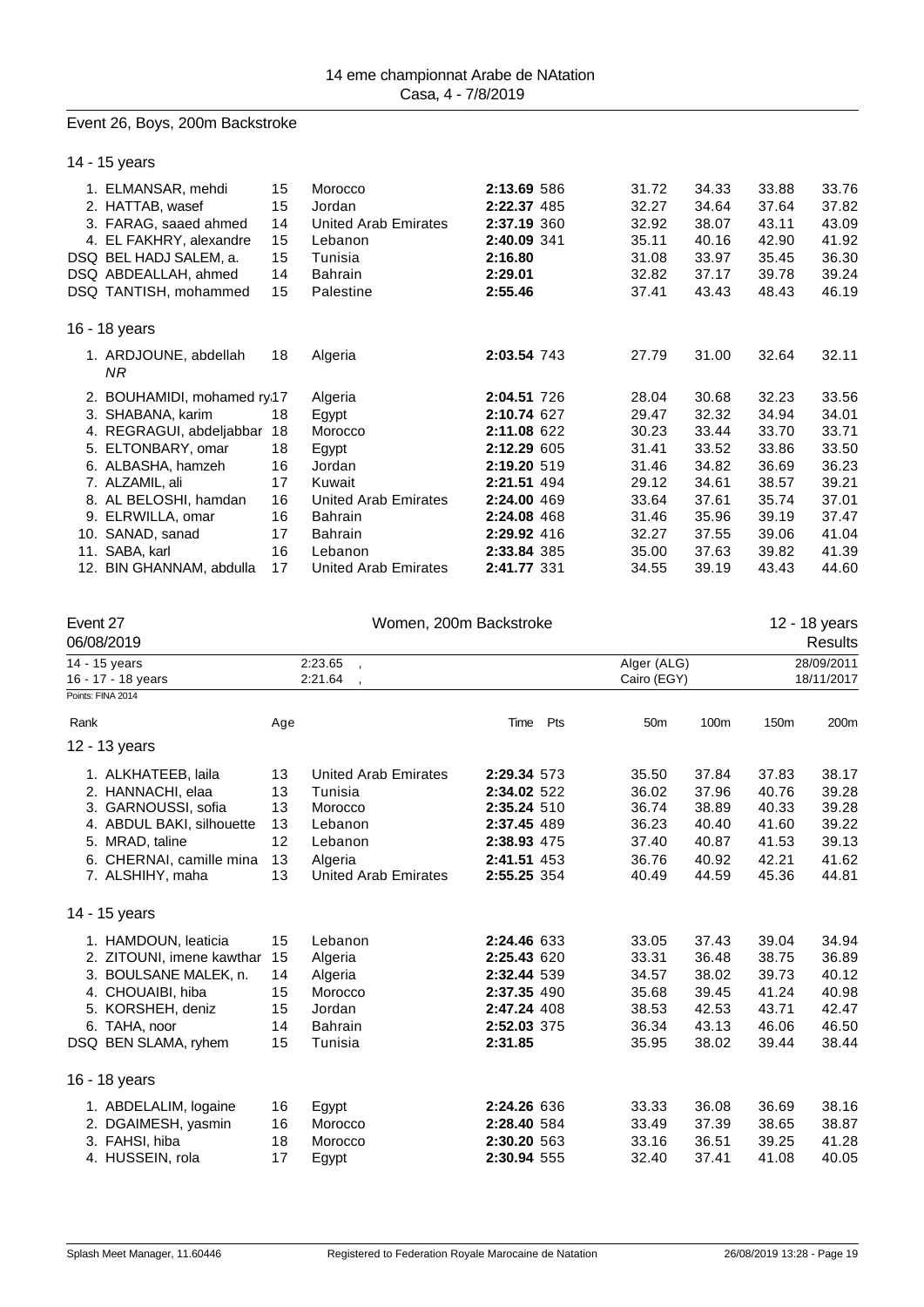| Event 28<br>06/08/2019 |                                             |       |                 | Boys, 50m Freestyle         |                | 12 - 18 years<br>Results |
|------------------------|---------------------------------------------|-------|-----------------|-----------------------------|----------------|--------------------------|
| 14 - 15 years          | 16 - 17 - 18 years                          | 24.04 |                 |                             | Amman (JOR)    | 19/08/2009               |
| Points: FINA 2014      |                                             |       |                 |                             |                |                          |
| Rank                   |                                             |       | Age             |                             | Time           | Pts                      |
| 12 - 13 years          |                                             |       |                 |                             |                |                          |
|                        | 1. TOUNSI, anes                             |       | 13              | Algeria                     | 26.53          | 489                      |
|                        | 2. ELHAMAYDA, tameem                        |       | 13              | Qatar                       | 27.44          | 442                      |
|                        | 3. MAKOUDI, aman allah                      |       | 13              | Algeria                     | 27.77          | 426                      |
|                        | 4. SEBBATA, yassine                         |       | 13              | Morocco                     | 27.90          | 420                      |
|                        | 5. ALYOUSEF, hussain                        |       | 13              | Saudi Arabia                | 28.72          | 385                      |
|                        | 6. HUSSEIN, AMRO                            |       | 12              | Jordan                      | 29.04          | 373                      |
| 14 - 15 years          |                                             |       |                 |                             |                |                          |
|                        | 1. FRIKKECH, SALIM                          |       | 15              | Morocco                     | 24.85          | 595                      |
|                        | 2. BEL HAJ, youssef                         |       | 15              | Tunisia                     | 24.90          | 592                      |
| 3.                     | BENCHEBBA, yasser                           |       | 15              | Morocco                     | 25.22          | 569                      |
|                        | 4. GHANEM, salem ghaleb                     |       | 14              | <b>United Arab Emirates</b> | 25.61          | 544                      |
|                        | 5. ALSALOUS, ZIYAD                          |       | 15              | Jordan                      | 25.64          | 542                      |
|                        | 6. KOUDIL, samir                            |       | 15              | Algeria                     | 25.82          | 531                      |
| 7.                     | EL ALAOUI, ali                              |       | 15              | <b>Bahrain</b>              | 25.86          | 528                      |
| 8.                     | AULAD THANI, muhannad                       |       | 15              | Oman                        | 25.99          | 520                      |
|                        | 9. BOU KARROUM, jude                        |       | 14              | Lebanon                     | 27.32          | 448                      |
|                        | 10. BENHADJA, mohamed ayoub                 |       | 15              | Algeria                     | 27.45          | 442                      |
|                        | 11. EL CHAB, adam                           |       | 15              | Lebanon                     | 27.77          | 426                      |
| 16 - 18 years          |                                             |       |                 |                             |                |                          |
|                        | 1. ELHOUCHY, karim                          |       | 17              | Egypt                       | 23.39          | 714                      |
| 2.                     | RAMADANE, youssef                           |       | 17              | Egypt                       | 23.48          | 706                      |
| 3.                     | MSOUGAR, ali                                |       | 18              | Morocco                     | 24.37          | 631                      |
| 4.                     | MENESSY, omar                               |       | 16              | Egypt                       | 24.38          | 630                      |
| 5.                     | YOUSFI, nassim                              |       | 18              | Algeria                     | 24.51          | 620                      |
|                        | 6. REDA, younes                             |       | 17              | Morocco                     | 25.06          | 580                      |
|                        | 7. JABER, mohammed                          |       | 17 <sub>2</sub> | Jordan                      | 25.07          | 580                      |
|                        | 8. AL HOSANII, khamis                       |       | 17              | <b>United Arab Emirates</b> | 25.11          | 577                      |
| 9.                     | YOUSSEF, abdellah                           |       | 17              | <b>Bahrain</b>              | 25.15          | 574                      |
| 11.                    | 10. MOHAMMAD, saleh                         |       | 16              | Kuwait                      | 25.17<br>25.75 | 573<br>535               |
|                        | BOUACHIR, mohamed amine                     |       | 18              | Algeria                     |                |                          |
|                        | 12. ALBASHA, hamzeh<br>13. EL BALUSHI, omar |       | 16              | Jordan<br>Oman              | 25.87<br>26.03 | 528<br>518               |
| 14.                    | GHOSN, mario                                |       | 16<br>17        | Lebanon                     | 26.15          | 511                      |
| 15.                    | BIN GHANNAM, abdulla                        |       | 17              | <b>United Arab Emirates</b> | 27.11          | 458                      |
|                        |                                             |       |                 |                             |                |                          |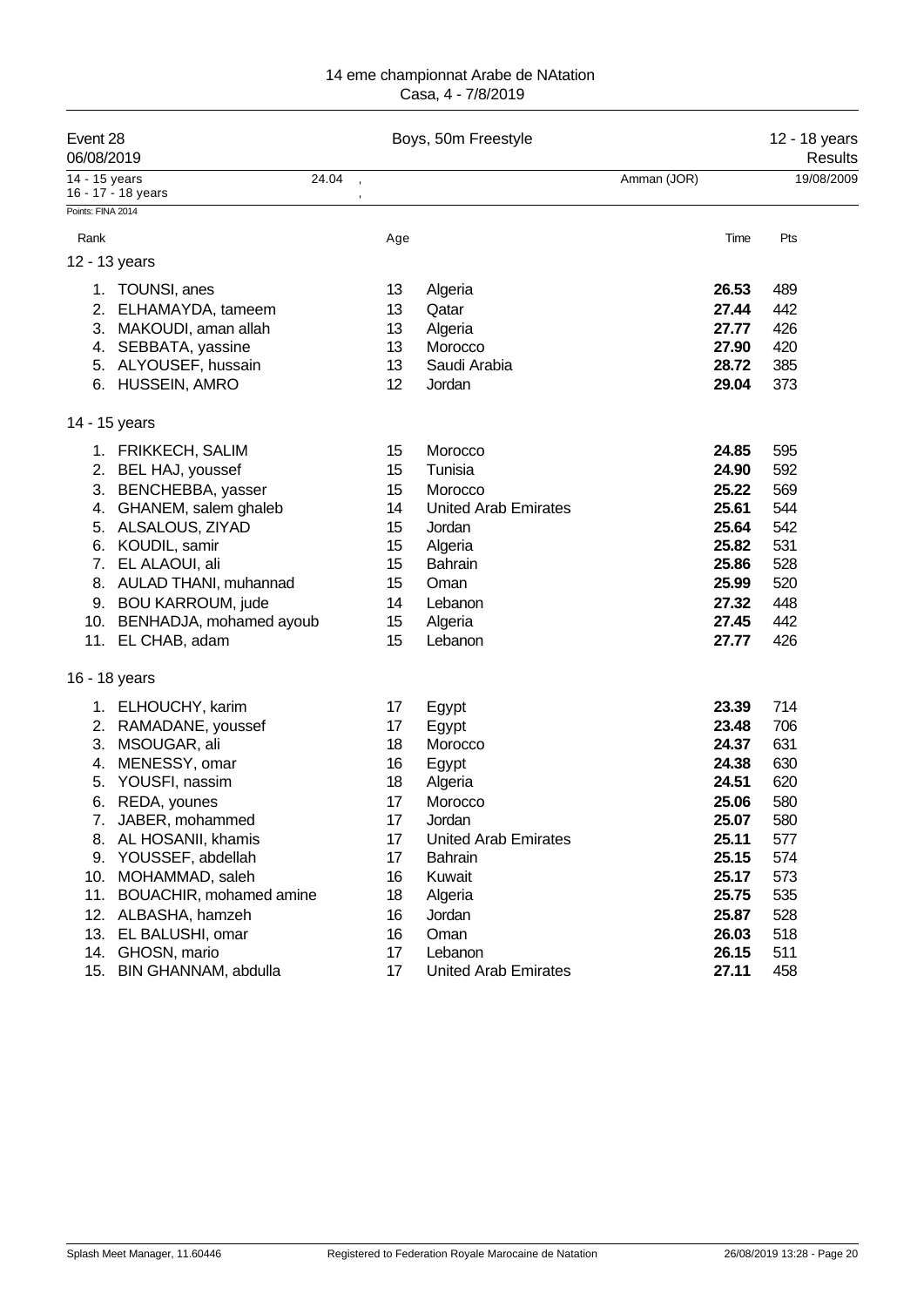| Event 29<br>06/08/2019 |                              |                          |     | Women, 50m Freestyle        |                            | 12 - 18 years<br>Results |
|------------------------|------------------------------|--------------------------|-----|-----------------------------|----------------------------|--------------------------|
| 14 - 15 years          | 16 - 17 - 18 years           | 26.98<br>26.92           |     |                             | Amman (JOR)<br>Dubai (UAE) | 19/08/2009<br>01/04/2015 |
| Points: FINA 2014      |                              | $\overline{\phantom{a}}$ |     |                             |                            |                          |
| Rank                   |                              |                          | Age |                             | Time                       | Pts                      |
| 12 - 13 years          |                              |                          |     |                             |                            |                          |
|                        | 1. MITHQAL, MARIAM           |                          | 13  | Jordan                      | 28.30                      | 589                      |
|                        | 2. RAJAB, aya                |                          | 13  | <b>Bahrain</b>              | 29.18                      | 537                      |
|                        | 3. SAADI, maacha camille     |                          | 13  | Algeria                     | 29.34                      | 529                      |
|                        | 4. ALLAOUI, inass            |                          | 13  | Morocco                     | 29.35                      | 528                      |
|                        | 5. MEBAREK, chiraz           |                          | 13  | Algeria                     | 29.66                      | 512                      |
|                        | 6. ELYA, andrea              |                          | 12  | Lebanon                     | 30.21                      | 484                      |
|                        | 7. AMRANI, camelia           |                          | 13  | Morocco                     | 30.24                      | 483                      |
|                        | 8. TLAIS, tala               |                          | 13  | Lebanon                     | 30.89                      | 453                      |
|                        | 9. ALSHIHY, mira             |                          | 12  | <b>United Arab Emirates</b> | 31.13                      | 442                      |
|                        | 10. ALSHIHY, mohra           |                          | 13  | United Arab Emirates        | 32.99                      | 372                      |
| 14 - 15 years          |                              |                          |     |                             |                            |                          |
|                        | 1. BASKACH, maha             |                          | 14  | Morocco                     | 28.14                      | 599                      |
|                        | 2. KILANI, mona              |                          | 15  | Jordan                      | 28.35                      | 586                      |
|                        | 3. BENMANSOUR, ryma          |                          | 15  | Algeria                     | 28.43                      | 581                      |
|                        | 4. BEN FRAJ, roua            |                          | 15  | Tunisia                     | 28.51                      | 576                      |
|                        | 5. ABUSHAMALEH SAMIH, marina |                          | 14  | Palestine                   | 28.66                      | 567                      |
|                        | 6. CHEMAYA, tracy            |                          | 14  | Lebanon                     | 28.83                      | 557                      |
|                        | 7. CHOUAIBI, hiba            |                          | 15  | Morocco                     | 28.99                      | 548                      |
|                        | 8. RAJAB, alaa               |                          | 15  | Bahrain                     | 29.71                      | 509                      |
| 16 - 18 years          |                              |                          |     |                             |                            |                          |
|                        | 1. BARBOUCHE, ines           |                          | 18  | Tunisia                     | 26.91                      | 685                      |
|                        | 2. ABOUELFADL, rawan         |                          | 16  | Egypt                       | 27.09                      | 672                      |
|                        | 3. HUSSEIN, rola             |                          | 17  | Egypt                       | 27.70                      | 628                      |
|                        | 4. DGAIMESH, yasmin          |                          | 16  | Morocco                     | 28.34                      | 587                      |
|                        | 5. BEDOUR, yasmine           |                          | 16  | Jordan                      | 28.37                      | 585                      |
|                        | 6. MERNIZ, meroua            |                          | 16  | Algeria                     | 28.63                      | 569                      |
| Event 30<br>06/08/2019 |                              |                          |     | Boys, 4 x 100m Freestyle    |                            | 12 - 18 years<br>Results |

| ------------       |         |             | ----------- |
|--------------------|---------|-------------|-------------|
| 14 - 15 years      | 3:37.26 | Cairo (EGY) | 18/11/2017  |
| 16 - 17 - 18 years | 3:29.11 | Cairo (EGY) | 18/11/2017  |
| Points: FINA 2014  |         |             |             |

| Rank          |                            |         |       |          |                     |         | Time    | Pts     |
|---------------|----------------------------|---------|-------|----------|---------------------|---------|---------|---------|
| 12 - 13 years |                            |         |       |          |                     |         |         |         |
|               | Algeria 1                  |         |       | Algeria  |                     |         | 3:59.85 | 483     |
|               | DALI, yahia med amine imed | $+0.76$ | 29.77 | 1:02.14  | SABOUR, ayoub       | $+0.76$ | 28.61   | 1:00.66 |
|               | MAKOUDI, aman allah        | $+0.43$ | 28.98 | 59.80    | TOUNSI, anes        | $+0.77$ | 27.43   | 57.25   |
| 2.            | Morocco 1                  |         |       | Morocco  |                     |         | 4:03.46 | 462     |
|               | BENMOUSSA, omar            | $+0.65$ | 30.14 | 1:01.51  | ELMOUSSAMI, souhaib | $-0.03$ | 27.75   | 1:00.14 |
|               | SEBBATA, yassine           | $+0.47$ | 30.47 | 1:01.93  | SEBBATA, marwane    | $+0.19$ | 28.16   | 59.88   |
| 3.            | Lebanon 1                  |         |       | Lebanon. |                     |         | 4:11.34 | 420     |
|               | HIJAZI, majed              | $+0.48$ | 31.38 | 1:05.90  | EL GHAZIRI, jad     | $+0.83$ | 29.66   | 1:02.10 |
|               | EL CHAB, rayan             | $+0.32$ | 30.85 | 1:05.01  | SAFIE, ahmed        | $+0.51$ | 27.88   | 58.33   |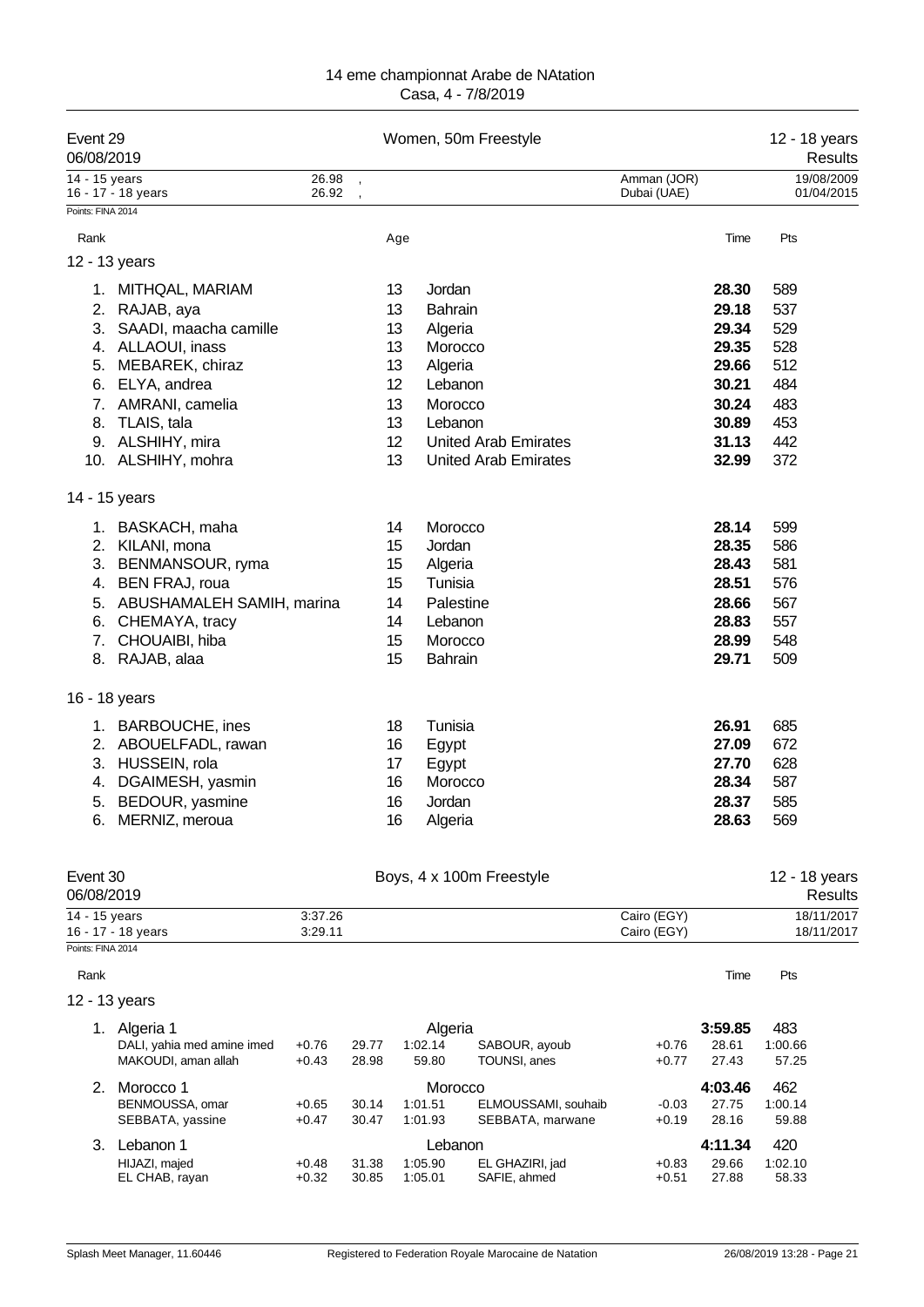|  |  |  | Event 30, Boys, 4 x 100m Freestyle, 12 - 13 years |  |  |  |
|--|--|--|---------------------------------------------------|--|--|--|
|--|--|--|---------------------------------------------------|--|--|--|

| Rank          |                                                                                  |                    |                |                                    |                                                                              |                    | Time                      | Pts                       |
|---------------|----------------------------------------------------------------------------------|--------------------|----------------|------------------------------------|------------------------------------------------------------------------------|--------------------|---------------------------|---------------------------|
| $4_{-}$       | Jordan 1<br>HATAMLEH, MOHAMMAD<br><b>BARAKAT, OMAR</b>                           | $+0.70$<br>$+0.25$ | 28.89<br>30.31 | Jordan<br>1:01.08<br>1:04.45       | ALATTAL, ALI<br>ALABDALLAT, Adnan                                            | $+0.21$<br>$+0.39$ | 4:12.09<br>31.24<br>29.80 | 416<br>1:04.77<br>1:01.79 |
| <b>DSQ</b>    | Saudi Arabia 1<br>ALYOUSEF, ahmed<br>ALSAEED, ali                                | $+0.69$<br>$+0.06$ | 29.37<br>31.22 | Saudi Arabia<br>1:00.60<br>1:06.71 | ALYOUSEF, ali<br>ALYOUSEF, hussain                                           | $-0.22$<br>$+0.38$ | 4:15.60<br>30.73<br>29.01 | 1:05.62<br>1:02.67        |
| 14 - 15 years |                                                                                  |                    |                |                                    |                                                                              |                    |                           |                           |
|               | 1. Morocco 2<br>BENHALIMA, hamza<br>BENCHEBBA, yasser                            | $+0.72$<br>$+0.52$ | 26.71<br>26.85 | Morocco<br>55.41<br>55.62          | ELMANSAR, mehdi<br><b>FRIKKECH, SALIM</b>                                    | $+0.42$<br>$+0.47$ | 3:41.03<br>26.79<br>26.01 | 617<br>56.17<br>53.83     |
| 2.            | Tunisia 2<br>BEL HADJ SALEM, abderrahme+0.81<br>BEN CHAABANE, mohamed kha+0.57   |                    | 26.58<br>27.26 | Tunisia<br>54.62<br>56.02          | BEN MILED BEL, hassen<br>BEL HAJ, youssef                                    | $+0.21$<br>$+0.37$ | 3:41.38<br>27.23<br>25.68 | 614<br>56.93<br>53.81     |
| 3.            | Algeria 2<br>KOUDIL, samir<br>ALLAM, oussama                                     | $+0.77$<br>$+0.32$ | 27.20<br>27.72 | Algeria<br>57.02<br>59.04          | BENHADJA, mohamed ayoub<br>LARBAOUI, younes                                  | $+0.49$<br>$+0.43$ | 3:51.07<br>28.82<br>26.67 | 540<br>59.75<br>55.26     |
| 4.            | United Arab Emirates 2<br>GHANEM, salem ghaleb<br>ALHAMADY, mohamed rashed +0.62 | $+0.69$            | 27.67<br>27.81 | 56.49<br>58.67                     | <b>United Arab Emirates</b><br>FARAG, saaed ahmed<br>ALKEWATY, hamad mohamed | $+0.33$<br>$+0.45$ | 3:55.23<br>27.64<br>28.46 | 512<br>59.86<br>1:00.21   |
| 5.            | Lebanon 2<br>CHEHAYEB, dean<br>EL FAKHRY, alexandre                              | $+0.74$<br>$+0.54$ | 29.89<br>28.78 | Lebanon<br>1:02.72<br>1:02.02      | <b>BOU KARROUM, jude</b><br>EL CHAB, adam                                    | $+0.24$<br>$+0.61$ | 4:06.55<br>28.71<br>29.03 | 445<br>1:01.36<br>1:00.45 |

## 16 - 18 years

| 1. | Egypt 3                 |         |       | Egypt          |                         |         | 3:30.77 | 712          |
|----|-------------------------|---------|-------|----------------|-------------------------|---------|---------|--------------|
|    | ELHOUCHY, karim         | $+0.67$ | 25.82 | 52.97          | RAMADANE, youssef       | $+0.61$ | 25.18   | 51.89        |
|    | MENESSY, omar           | $+0.50$ | 25.35 | 52.52          | NEGM ELDEEN, youssef    | $+0.41$ | 25.54   | 53.39        |
| 2. | Morocco 3               |         |       | Morocco        |                         |         | 3:33.20 | 688          |
|    | REGRAGUI, abdeljabbar   | $+0.68$ | 26.31 | 53.61          | MSOUGAR, ali            | $+0.45$ | 24.77   | 53.15        |
|    | REDA, younes            | $+0.55$ | 26.32 | 53.98          | HEMRI, ali              | $+0.40$ | 25.01   | 52.46        |
| 3. | Algeria 3               |         |       | Algeria        |                         |         | 3:34.41 | 676          |
|    | BALAMANE, moncef aymen  | $+0.67$ | 26.10 | 53.44          | BOUHAMIDI, mohamed ryad | $+0.43$ | 25.53   | 53.52        |
|    | BOUACHIR, mohamed amine | $+0.61$ | 26.60 | 54.87          | YOUSFI, nassim          | $+0.52$ | 25.29   | 52.58        |
|    |                         |         |       |                |                         |         |         |              |
| 4. | Jordan 3                |         |       | Jordan         |                         |         | 3:39.04 | 634          |
|    | JABER, mohammed         | $+0.56$ | 26.92 | 54.52          | ALBASHA, hamzeh         | $+0.27$ | 26.64   | 56.44        |
|    | ALWIR, amro             | $+0.34$ | 26.44 | 55.28          | AWADALLAH, khaled       | $-0.02$ | 25.23   | 52.80        |
| 5. | United Arab Emirates 3  |         |       |                | United Arab Emirates    |         | 3:43.92 | 594          |
|    | AL HOSANII, khamis      | $+0.67$ | 27.20 | 55.69          | AYDAROUS, ahmed         | $+0.50$ | 26.95   | 57.78        |
|    | BIN GHANNAM, abdulla    | $+0.43$ | 27.36 | 57.52          | ALMATROOSHI, yousuf     | $+0.42$ | 25.44   | 52.93        |
| 6. | Bahrain 3               |         |       | <b>Bahrain</b> |                         |         | 3:46.84 |              |
|    | YOUSSEF, abdellah       | $+0.61$ | 27.20 | 55.71          | JAMAL, abdallah         | $+0.49$ | 27.40   | 571<br>56.82 |
|    | ELRWILLA, omar          | $+0.42$ | 27.22 | 56.67          | SANAD, sanad            | $+0.46$ | 27.18   | 57.64        |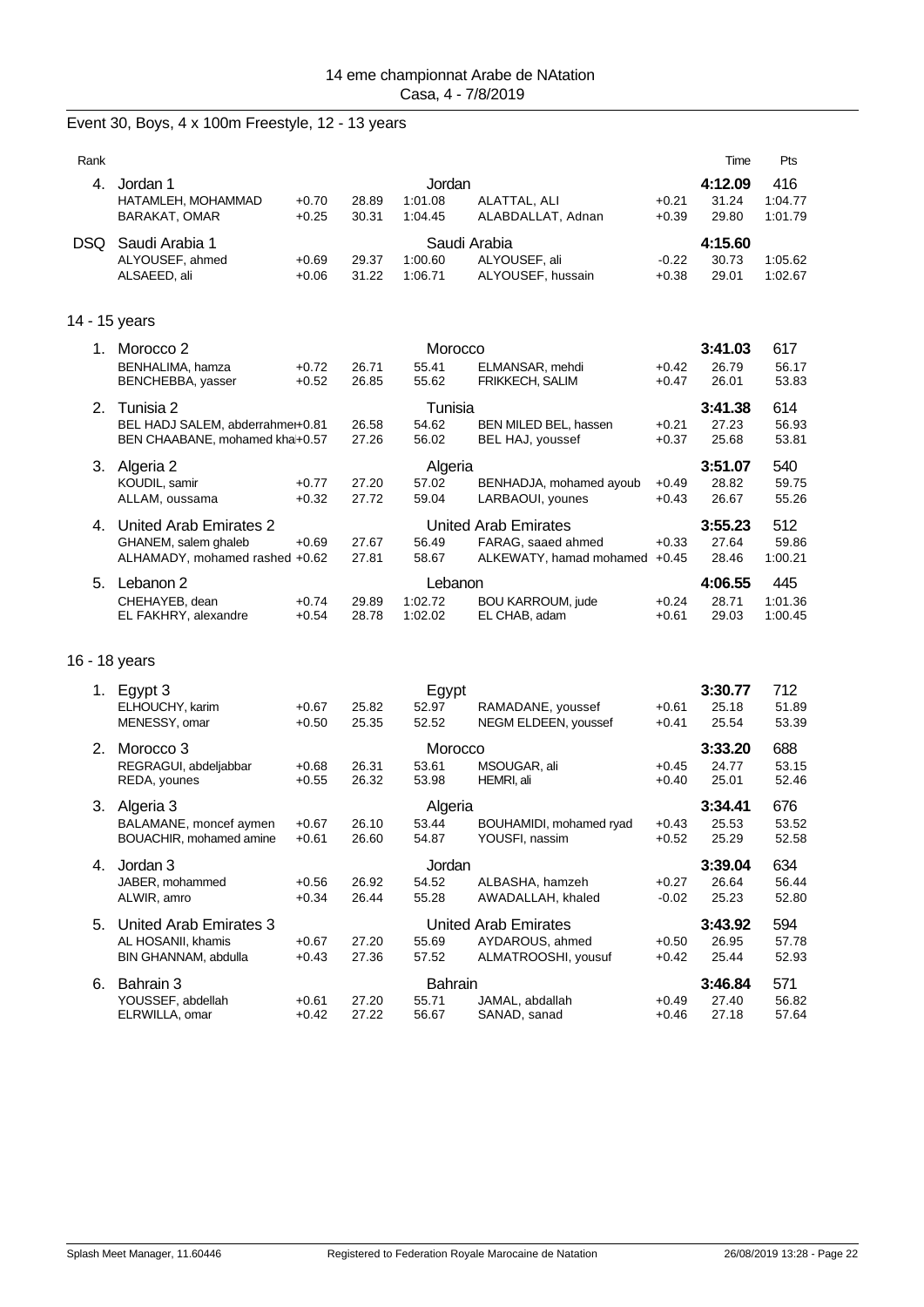| 14 - 15 years<br>4:04.40<br>Cairo (EGY)<br>18/11/2017<br>3:58.95<br>Cairo (EGY)<br>18/11/2017<br>16 - 17 - 18 years<br>Points: FINA 2014<br>Rank<br>Time<br>Pts<br>12 - 13 years<br>4:19.17<br>545<br>1. Algeria 1<br>Algeria<br>1:06.07<br>30.77<br>1:05.33<br>CHERNAI, camille mina<br>$+0.72$<br>31.33<br>HAMMACHE, alla<br>$+0.27$<br>MEBAREK, chiraz<br>1:04.64<br>30.51<br>$+0.32$<br>31.04<br>SAADI, maacha camille<br>$+0.58$<br>1:03.13<br>529<br>2.<br>Morocco 1<br>4:21.69<br>Morocco<br>1:07.26<br>MEQDAR, malak<br>31.43<br>1:06.25<br>AMRANI, camelia<br>$+0.74$<br>32.08<br>$+0.49$<br>RAGTAOUI, nada<br>30.64<br>1:03.70<br>30.53<br>1:04.48<br>$+0.36$<br>GARNOUSSI, sofia<br>$+0.40$<br>4:28.04<br>492<br>3. Lebanon 1<br>Lebanon<br>SABLOUH, wafa<br>1:05.85<br>TLAIS, tala<br>32.63<br>1:09.35<br>$+0.74$<br>31.88<br>$+0.17$<br>ELYA, andrea<br>$+0.50$<br>31.60<br>1:07.35<br>ABDUL BAKI, silhouette<br>$+0.63$<br>30.51<br>1:05.49<br>4:34.27<br>459<br>United Arab Emirates 1<br><b>United Arab Emirates</b><br>4.<br>ALKHATEEB, laila<br>31.08<br>1:04.43<br>ALSHIHY, maha<br>34.39<br>1:10.22<br>$+0.69$<br>$+0.28$<br>34.36<br>1:12.10<br>AKRAM, nour<br>$+0.45$<br>32.20<br>1:07.52<br>ALSHIHY, mohra<br>$+0.49$<br>14 - 15 years<br>635<br>4:06.27<br>1. Algeria 2<br>Algeria<br>KHALDI, meriem imene<br>1:01.23<br>29.03<br>1:01.63<br>$+0.80$<br>29.92<br><b>BENCHADLI</b> , jihane<br>$+0.44$<br>MIDOUNI, lilia sihem<br>29.33<br>1:01.10<br>BENMANSOUR, ryma<br>29.67<br>1:02.31<br>$+0.49$<br>$+0.28$<br>4:09.56<br>610<br>2. Lebanon 2<br>Lebanon<br>1:03.01<br>FEGHALI, christelle<br>29.65<br>1:02.55<br>CHEMAYA, tracy<br>$+0.76$<br>30.24<br>$+0.49$<br>ABDUL BAKI, sarah<br>$+0.30$<br>29.14<br>1:02.22<br>HAMDOUN, leaticia<br>$+0.27$<br>28.95<br>1:01.78<br>Morocco<br>4:12.36<br>590<br>3.<br>Morocco <sub>2</sub><br>1:03.97<br>ELGAMAH, sawsane<br>30.41<br>1:03.13<br>CHOUAIBI, hiba<br>30.45<br>$+0.48$<br>$+0.55$<br>29.50<br>1:01.31<br>DARKAOUI, malak<br>30.54<br>1:03.95<br>BASKACH, maha<br>$+0.47$<br>$+0.47$<br>4:19.04<br>545<br>Jordan 2<br>Jordan<br>4.<br>1:03.96<br>KILANI, mona<br>$+0.82$<br>29.53<br>1:03.01<br>KORSHEH, deniz<br>$+0.27$<br>30.05<br>$+0.33$<br>1:08.30<br>FANOUS, nadine<br>$+0.37$<br>31.11<br>1:03.77<br>ALTAWALBEH, baan<br>31.88<br>Boys, 100m Butterfly<br>Event 32<br>12 - 18 years<br>07/08/2019<br>Results<br>16/08/2009<br>14 - 15 years<br>55.77<br>Amman (JOR)<br>54.82<br>Amman (JOR)<br>16/08/2009<br>16 - 17 - 18 years<br>Points: FINA 2014<br>Rank<br>Time<br>Pts<br>50m<br>100m<br>Age<br>12 - 13 years<br>13<br>Qatar<br>1:04.30<br>465<br>30.35<br>33.95<br>ELHAMAYDA, tameem<br>1.<br>13<br>1:05.04<br>31.28<br>2.<br>SABOUR, ayoub<br>Algeria<br>449<br>33.76<br>ALYOUSEF, hussain<br>3.<br>13<br>Saudi Arabia<br>1:06.00<br>430<br>31.29<br>34.71<br>1:06.58<br>MAKOUDI, aman allah<br>13<br>Algeria<br>418<br>30.96<br>35.62<br>4.<br>1:06.80<br>414<br>5.<br>BENMOUSSA, omar<br>13<br>Morocco<br>30.67<br>36.13<br>BARAKAT, OMAR<br>6.<br>13<br>Jordan<br>1:07.40<br>403<br>32.15<br>35.25<br>ALABDALLAT, Adnan<br>12<br>1:08.50<br>384<br>7.<br>Jordan<br>31.88<br>36.62 | Event 31<br>06/08/2019 |  | 12 - 18 years<br>Results |  |  |  |
|-------------------------------------------------------------------------------------------------------------------------------------------------------------------------------------------------------------------------------------------------------------------------------------------------------------------------------------------------------------------------------------------------------------------------------------------------------------------------------------------------------------------------------------------------------------------------------------------------------------------------------------------------------------------------------------------------------------------------------------------------------------------------------------------------------------------------------------------------------------------------------------------------------------------------------------------------------------------------------------------------------------------------------------------------------------------------------------------------------------------------------------------------------------------------------------------------------------------------------------------------------------------------------------------------------------------------------------------------------------------------------------------------------------------------------------------------------------------------------------------------------------------------------------------------------------------------------------------------------------------------------------------------------------------------------------------------------------------------------------------------------------------------------------------------------------------------------------------------------------------------------------------------------------------------------------------------------------------------------------------------------------------------------------------------------------------------------------------------------------------------------------------------------------------------------------------------------------------------------------------------------------------------------------------------------------------------------------------------------------------------------------------------------------------------------------------------------------------------------------------------------------------------------------------------------------------------------------------------------------------------------------------------------------------------------------------------------------------------------------------------------------------------------------------------------------------------------------------------------------------------------------------------------------------------------------------------------------------------------------------------------------------------------------------------------------------------------------------------------------------------------------------------------------------------------------|------------------------|--|--------------------------|--|--|--|
|                                                                                                                                                                                                                                                                                                                                                                                                                                                                                                                                                                                                                                                                                                                                                                                                                                                                                                                                                                                                                                                                                                                                                                                                                                                                                                                                                                                                                                                                                                                                                                                                                                                                                                                                                                                                                                                                                                                                                                                                                                                                                                                                                                                                                                                                                                                                                                                                                                                                                                                                                                                                                                                                                                                                                                                                                                                                                                                                                                                                                                                                                                                                                                                     |                        |  |                          |  |  |  |
|                                                                                                                                                                                                                                                                                                                                                                                                                                                                                                                                                                                                                                                                                                                                                                                                                                                                                                                                                                                                                                                                                                                                                                                                                                                                                                                                                                                                                                                                                                                                                                                                                                                                                                                                                                                                                                                                                                                                                                                                                                                                                                                                                                                                                                                                                                                                                                                                                                                                                                                                                                                                                                                                                                                                                                                                                                                                                                                                                                                                                                                                                                                                                                                     |                        |  |                          |  |  |  |
|                                                                                                                                                                                                                                                                                                                                                                                                                                                                                                                                                                                                                                                                                                                                                                                                                                                                                                                                                                                                                                                                                                                                                                                                                                                                                                                                                                                                                                                                                                                                                                                                                                                                                                                                                                                                                                                                                                                                                                                                                                                                                                                                                                                                                                                                                                                                                                                                                                                                                                                                                                                                                                                                                                                                                                                                                                                                                                                                                                                                                                                                                                                                                                                     |                        |  |                          |  |  |  |
|                                                                                                                                                                                                                                                                                                                                                                                                                                                                                                                                                                                                                                                                                                                                                                                                                                                                                                                                                                                                                                                                                                                                                                                                                                                                                                                                                                                                                                                                                                                                                                                                                                                                                                                                                                                                                                                                                                                                                                                                                                                                                                                                                                                                                                                                                                                                                                                                                                                                                                                                                                                                                                                                                                                                                                                                                                                                                                                                                                                                                                                                                                                                                                                     |                        |  |                          |  |  |  |
|                                                                                                                                                                                                                                                                                                                                                                                                                                                                                                                                                                                                                                                                                                                                                                                                                                                                                                                                                                                                                                                                                                                                                                                                                                                                                                                                                                                                                                                                                                                                                                                                                                                                                                                                                                                                                                                                                                                                                                                                                                                                                                                                                                                                                                                                                                                                                                                                                                                                                                                                                                                                                                                                                                                                                                                                                                                                                                                                                                                                                                                                                                                                                                                     |                        |  |                          |  |  |  |
|                                                                                                                                                                                                                                                                                                                                                                                                                                                                                                                                                                                                                                                                                                                                                                                                                                                                                                                                                                                                                                                                                                                                                                                                                                                                                                                                                                                                                                                                                                                                                                                                                                                                                                                                                                                                                                                                                                                                                                                                                                                                                                                                                                                                                                                                                                                                                                                                                                                                                                                                                                                                                                                                                                                                                                                                                                                                                                                                                                                                                                                                                                                                                                                     |                        |  |                          |  |  |  |
|                                                                                                                                                                                                                                                                                                                                                                                                                                                                                                                                                                                                                                                                                                                                                                                                                                                                                                                                                                                                                                                                                                                                                                                                                                                                                                                                                                                                                                                                                                                                                                                                                                                                                                                                                                                                                                                                                                                                                                                                                                                                                                                                                                                                                                                                                                                                                                                                                                                                                                                                                                                                                                                                                                                                                                                                                                                                                                                                                                                                                                                                                                                                                                                     |                        |  |                          |  |  |  |
|                                                                                                                                                                                                                                                                                                                                                                                                                                                                                                                                                                                                                                                                                                                                                                                                                                                                                                                                                                                                                                                                                                                                                                                                                                                                                                                                                                                                                                                                                                                                                                                                                                                                                                                                                                                                                                                                                                                                                                                                                                                                                                                                                                                                                                                                                                                                                                                                                                                                                                                                                                                                                                                                                                                                                                                                                                                                                                                                                                                                                                                                                                                                                                                     |                        |  |                          |  |  |  |
|                                                                                                                                                                                                                                                                                                                                                                                                                                                                                                                                                                                                                                                                                                                                                                                                                                                                                                                                                                                                                                                                                                                                                                                                                                                                                                                                                                                                                                                                                                                                                                                                                                                                                                                                                                                                                                                                                                                                                                                                                                                                                                                                                                                                                                                                                                                                                                                                                                                                                                                                                                                                                                                                                                                                                                                                                                                                                                                                                                                                                                                                                                                                                                                     |                        |  |                          |  |  |  |
|                                                                                                                                                                                                                                                                                                                                                                                                                                                                                                                                                                                                                                                                                                                                                                                                                                                                                                                                                                                                                                                                                                                                                                                                                                                                                                                                                                                                                                                                                                                                                                                                                                                                                                                                                                                                                                                                                                                                                                                                                                                                                                                                                                                                                                                                                                                                                                                                                                                                                                                                                                                                                                                                                                                                                                                                                                                                                                                                                                                                                                                                                                                                                                                     |                        |  |                          |  |  |  |
|                                                                                                                                                                                                                                                                                                                                                                                                                                                                                                                                                                                                                                                                                                                                                                                                                                                                                                                                                                                                                                                                                                                                                                                                                                                                                                                                                                                                                                                                                                                                                                                                                                                                                                                                                                                                                                                                                                                                                                                                                                                                                                                                                                                                                                                                                                                                                                                                                                                                                                                                                                                                                                                                                                                                                                                                                                                                                                                                                                                                                                                                                                                                                                                     |                        |  |                          |  |  |  |
|                                                                                                                                                                                                                                                                                                                                                                                                                                                                                                                                                                                                                                                                                                                                                                                                                                                                                                                                                                                                                                                                                                                                                                                                                                                                                                                                                                                                                                                                                                                                                                                                                                                                                                                                                                                                                                                                                                                                                                                                                                                                                                                                                                                                                                                                                                                                                                                                                                                                                                                                                                                                                                                                                                                                                                                                                                                                                                                                                                                                                                                                                                                                                                                     |                        |  |                          |  |  |  |
|                                                                                                                                                                                                                                                                                                                                                                                                                                                                                                                                                                                                                                                                                                                                                                                                                                                                                                                                                                                                                                                                                                                                                                                                                                                                                                                                                                                                                                                                                                                                                                                                                                                                                                                                                                                                                                                                                                                                                                                                                                                                                                                                                                                                                                                                                                                                                                                                                                                                                                                                                                                                                                                                                                                                                                                                                                                                                                                                                                                                                                                                                                                                                                                     |                        |  |                          |  |  |  |
|                                                                                                                                                                                                                                                                                                                                                                                                                                                                                                                                                                                                                                                                                                                                                                                                                                                                                                                                                                                                                                                                                                                                                                                                                                                                                                                                                                                                                                                                                                                                                                                                                                                                                                                                                                                                                                                                                                                                                                                                                                                                                                                                                                                                                                                                                                                                                                                                                                                                                                                                                                                                                                                                                                                                                                                                                                                                                                                                                                                                                                                                                                                                                                                     |                        |  |                          |  |  |  |
|                                                                                                                                                                                                                                                                                                                                                                                                                                                                                                                                                                                                                                                                                                                                                                                                                                                                                                                                                                                                                                                                                                                                                                                                                                                                                                                                                                                                                                                                                                                                                                                                                                                                                                                                                                                                                                                                                                                                                                                                                                                                                                                                                                                                                                                                                                                                                                                                                                                                                                                                                                                                                                                                                                                                                                                                                                                                                                                                                                                                                                                                                                                                                                                     |                        |  |                          |  |  |  |
|                                                                                                                                                                                                                                                                                                                                                                                                                                                                                                                                                                                                                                                                                                                                                                                                                                                                                                                                                                                                                                                                                                                                                                                                                                                                                                                                                                                                                                                                                                                                                                                                                                                                                                                                                                                                                                                                                                                                                                                                                                                                                                                                                                                                                                                                                                                                                                                                                                                                                                                                                                                                                                                                                                                                                                                                                                                                                                                                                                                                                                                                                                                                                                                     |                        |  |                          |  |  |  |
|                                                                                                                                                                                                                                                                                                                                                                                                                                                                                                                                                                                                                                                                                                                                                                                                                                                                                                                                                                                                                                                                                                                                                                                                                                                                                                                                                                                                                                                                                                                                                                                                                                                                                                                                                                                                                                                                                                                                                                                                                                                                                                                                                                                                                                                                                                                                                                                                                                                                                                                                                                                                                                                                                                                                                                                                                                                                                                                                                                                                                                                                                                                                                                                     |                        |  |                          |  |  |  |
|                                                                                                                                                                                                                                                                                                                                                                                                                                                                                                                                                                                                                                                                                                                                                                                                                                                                                                                                                                                                                                                                                                                                                                                                                                                                                                                                                                                                                                                                                                                                                                                                                                                                                                                                                                                                                                                                                                                                                                                                                                                                                                                                                                                                                                                                                                                                                                                                                                                                                                                                                                                                                                                                                                                                                                                                                                                                                                                                                                                                                                                                                                                                                                                     |                        |  |                          |  |  |  |
|                                                                                                                                                                                                                                                                                                                                                                                                                                                                                                                                                                                                                                                                                                                                                                                                                                                                                                                                                                                                                                                                                                                                                                                                                                                                                                                                                                                                                                                                                                                                                                                                                                                                                                                                                                                                                                                                                                                                                                                                                                                                                                                                                                                                                                                                                                                                                                                                                                                                                                                                                                                                                                                                                                                                                                                                                                                                                                                                                                                                                                                                                                                                                                                     |                        |  |                          |  |  |  |
|                                                                                                                                                                                                                                                                                                                                                                                                                                                                                                                                                                                                                                                                                                                                                                                                                                                                                                                                                                                                                                                                                                                                                                                                                                                                                                                                                                                                                                                                                                                                                                                                                                                                                                                                                                                                                                                                                                                                                                                                                                                                                                                                                                                                                                                                                                                                                                                                                                                                                                                                                                                                                                                                                                                                                                                                                                                                                                                                                                                                                                                                                                                                                                                     |                        |  |                          |  |  |  |
|                                                                                                                                                                                                                                                                                                                                                                                                                                                                                                                                                                                                                                                                                                                                                                                                                                                                                                                                                                                                                                                                                                                                                                                                                                                                                                                                                                                                                                                                                                                                                                                                                                                                                                                                                                                                                                                                                                                                                                                                                                                                                                                                                                                                                                                                                                                                                                                                                                                                                                                                                                                                                                                                                                                                                                                                                                                                                                                                                                                                                                                                                                                                                                                     |                        |  |                          |  |  |  |
|                                                                                                                                                                                                                                                                                                                                                                                                                                                                                                                                                                                                                                                                                                                                                                                                                                                                                                                                                                                                                                                                                                                                                                                                                                                                                                                                                                                                                                                                                                                                                                                                                                                                                                                                                                                                                                                                                                                                                                                                                                                                                                                                                                                                                                                                                                                                                                                                                                                                                                                                                                                                                                                                                                                                                                                                                                                                                                                                                                                                                                                                                                                                                                                     |                        |  |                          |  |  |  |
|                                                                                                                                                                                                                                                                                                                                                                                                                                                                                                                                                                                                                                                                                                                                                                                                                                                                                                                                                                                                                                                                                                                                                                                                                                                                                                                                                                                                                                                                                                                                                                                                                                                                                                                                                                                                                                                                                                                                                                                                                                                                                                                                                                                                                                                                                                                                                                                                                                                                                                                                                                                                                                                                                                                                                                                                                                                                                                                                                                                                                                                                                                                                                                                     |                        |  |                          |  |  |  |
|                                                                                                                                                                                                                                                                                                                                                                                                                                                                                                                                                                                                                                                                                                                                                                                                                                                                                                                                                                                                                                                                                                                                                                                                                                                                                                                                                                                                                                                                                                                                                                                                                                                                                                                                                                                                                                                                                                                                                                                                                                                                                                                                                                                                                                                                                                                                                                                                                                                                                                                                                                                                                                                                                                                                                                                                                                                                                                                                                                                                                                                                                                                                                                                     |                        |  |                          |  |  |  |
|                                                                                                                                                                                                                                                                                                                                                                                                                                                                                                                                                                                                                                                                                                                                                                                                                                                                                                                                                                                                                                                                                                                                                                                                                                                                                                                                                                                                                                                                                                                                                                                                                                                                                                                                                                                                                                                                                                                                                                                                                                                                                                                                                                                                                                                                                                                                                                                                                                                                                                                                                                                                                                                                                                                                                                                                                                                                                                                                                                                                                                                                                                                                                                                     |                        |  |                          |  |  |  |
|                                                                                                                                                                                                                                                                                                                                                                                                                                                                                                                                                                                                                                                                                                                                                                                                                                                                                                                                                                                                                                                                                                                                                                                                                                                                                                                                                                                                                                                                                                                                                                                                                                                                                                                                                                                                                                                                                                                                                                                                                                                                                                                                                                                                                                                                                                                                                                                                                                                                                                                                                                                                                                                                                                                                                                                                                                                                                                                                                                                                                                                                                                                                                                                     |                        |  |                          |  |  |  |
|                                                                                                                                                                                                                                                                                                                                                                                                                                                                                                                                                                                                                                                                                                                                                                                                                                                                                                                                                                                                                                                                                                                                                                                                                                                                                                                                                                                                                                                                                                                                                                                                                                                                                                                                                                                                                                                                                                                                                                                                                                                                                                                                                                                                                                                                                                                                                                                                                                                                                                                                                                                                                                                                                                                                                                                                                                                                                                                                                                                                                                                                                                                                                                                     |                        |  |                          |  |  |  |
|                                                                                                                                                                                                                                                                                                                                                                                                                                                                                                                                                                                                                                                                                                                                                                                                                                                                                                                                                                                                                                                                                                                                                                                                                                                                                                                                                                                                                                                                                                                                                                                                                                                                                                                                                                                                                                                                                                                                                                                                                                                                                                                                                                                                                                                                                                                                                                                                                                                                                                                                                                                                                                                                                                                                                                                                                                                                                                                                                                                                                                                                                                                                                                                     |                        |  |                          |  |  |  |
|                                                                                                                                                                                                                                                                                                                                                                                                                                                                                                                                                                                                                                                                                                                                                                                                                                                                                                                                                                                                                                                                                                                                                                                                                                                                                                                                                                                                                                                                                                                                                                                                                                                                                                                                                                                                                                                                                                                                                                                                                                                                                                                                                                                                                                                                                                                                                                                                                                                                                                                                                                                                                                                                                                                                                                                                                                                                                                                                                                                                                                                                                                                                                                                     |                        |  |                          |  |  |  |
|                                                                                                                                                                                                                                                                                                                                                                                                                                                                                                                                                                                                                                                                                                                                                                                                                                                                                                                                                                                                                                                                                                                                                                                                                                                                                                                                                                                                                                                                                                                                                                                                                                                                                                                                                                                                                                                                                                                                                                                                                                                                                                                                                                                                                                                                                                                                                                                                                                                                                                                                                                                                                                                                                                                                                                                                                                                                                                                                                                                                                                                                                                                                                                                     |                        |  |                          |  |  |  |
|                                                                                                                                                                                                                                                                                                                                                                                                                                                                                                                                                                                                                                                                                                                                                                                                                                                                                                                                                                                                                                                                                                                                                                                                                                                                                                                                                                                                                                                                                                                                                                                                                                                                                                                                                                                                                                                                                                                                                                                                                                                                                                                                                                                                                                                                                                                                                                                                                                                                                                                                                                                                                                                                                                                                                                                                                                                                                                                                                                                                                                                                                                                                                                                     |                        |  |                          |  |  |  |
|                                                                                                                                                                                                                                                                                                                                                                                                                                                                                                                                                                                                                                                                                                                                                                                                                                                                                                                                                                                                                                                                                                                                                                                                                                                                                                                                                                                                                                                                                                                                                                                                                                                                                                                                                                                                                                                                                                                                                                                                                                                                                                                                                                                                                                                                                                                                                                                                                                                                                                                                                                                                                                                                                                                                                                                                                                                                                                                                                                                                                                                                                                                                                                                     |                        |  |                          |  |  |  |
|                                                                                                                                                                                                                                                                                                                                                                                                                                                                                                                                                                                                                                                                                                                                                                                                                                                                                                                                                                                                                                                                                                                                                                                                                                                                                                                                                                                                                                                                                                                                                                                                                                                                                                                                                                                                                                                                                                                                                                                                                                                                                                                                                                                                                                                                                                                                                                                                                                                                                                                                                                                                                                                                                                                                                                                                                                                                                                                                                                                                                                                                                                                                                                                     |                        |  |                          |  |  |  |
|                                                                                                                                                                                                                                                                                                                                                                                                                                                                                                                                                                                                                                                                                                                                                                                                                                                                                                                                                                                                                                                                                                                                                                                                                                                                                                                                                                                                                                                                                                                                                                                                                                                                                                                                                                                                                                                                                                                                                                                                                                                                                                                                                                                                                                                                                                                                                                                                                                                                                                                                                                                                                                                                                                                                                                                                                                                                                                                                                                                                                                                                                                                                                                                     |                        |  |                          |  |  |  |
|                                                                                                                                                                                                                                                                                                                                                                                                                                                                                                                                                                                                                                                                                                                                                                                                                                                                                                                                                                                                                                                                                                                                                                                                                                                                                                                                                                                                                                                                                                                                                                                                                                                                                                                                                                                                                                                                                                                                                                                                                                                                                                                                                                                                                                                                                                                                                                                                                                                                                                                                                                                                                                                                                                                                                                                                                                                                                                                                                                                                                                                                                                                                                                                     |                        |  |                          |  |  |  |
|                                                                                                                                                                                                                                                                                                                                                                                                                                                                                                                                                                                                                                                                                                                                                                                                                                                                                                                                                                                                                                                                                                                                                                                                                                                                                                                                                                                                                                                                                                                                                                                                                                                                                                                                                                                                                                                                                                                                                                                                                                                                                                                                                                                                                                                                                                                                                                                                                                                                                                                                                                                                                                                                                                                                                                                                                                                                                                                                                                                                                                                                                                                                                                                     |                        |  |                          |  |  |  |
|                                                                                                                                                                                                                                                                                                                                                                                                                                                                                                                                                                                                                                                                                                                                                                                                                                                                                                                                                                                                                                                                                                                                                                                                                                                                                                                                                                                                                                                                                                                                                                                                                                                                                                                                                                                                                                                                                                                                                                                                                                                                                                                                                                                                                                                                                                                                                                                                                                                                                                                                                                                                                                                                                                                                                                                                                                                                                                                                                                                                                                                                                                                                                                                     |                        |  |                          |  |  |  |
|                                                                                                                                                                                                                                                                                                                                                                                                                                                                                                                                                                                                                                                                                                                                                                                                                                                                                                                                                                                                                                                                                                                                                                                                                                                                                                                                                                                                                                                                                                                                                                                                                                                                                                                                                                                                                                                                                                                                                                                                                                                                                                                                                                                                                                                                                                                                                                                                                                                                                                                                                                                                                                                                                                                                                                                                                                                                                                                                                                                                                                                                                                                                                                                     |                        |  |                          |  |  |  |
|                                                                                                                                                                                                                                                                                                                                                                                                                                                                                                                                                                                                                                                                                                                                                                                                                                                                                                                                                                                                                                                                                                                                                                                                                                                                                                                                                                                                                                                                                                                                                                                                                                                                                                                                                                                                                                                                                                                                                                                                                                                                                                                                                                                                                                                                                                                                                                                                                                                                                                                                                                                                                                                                                                                                                                                                                                                                                                                                                                                                                                                                                                                                                                                     |                        |  |                          |  |  |  |
|                                                                                                                                                                                                                                                                                                                                                                                                                                                                                                                                                                                                                                                                                                                                                                                                                                                                                                                                                                                                                                                                                                                                                                                                                                                                                                                                                                                                                                                                                                                                                                                                                                                                                                                                                                                                                                                                                                                                                                                                                                                                                                                                                                                                                                                                                                                                                                                                                                                                                                                                                                                                                                                                                                                                                                                                                                                                                                                                                                                                                                                                                                                                                                                     |                        |  |                          |  |  |  |
|                                                                                                                                                                                                                                                                                                                                                                                                                                                                                                                                                                                                                                                                                                                                                                                                                                                                                                                                                                                                                                                                                                                                                                                                                                                                                                                                                                                                                                                                                                                                                                                                                                                                                                                                                                                                                                                                                                                                                                                                                                                                                                                                                                                                                                                                                                                                                                                                                                                                                                                                                                                                                                                                                                                                                                                                                                                                                                                                                                                                                                                                                                                                                                                     |                        |  |                          |  |  |  |
|                                                                                                                                                                                                                                                                                                                                                                                                                                                                                                                                                                                                                                                                                                                                                                                                                                                                                                                                                                                                                                                                                                                                                                                                                                                                                                                                                                                                                                                                                                                                                                                                                                                                                                                                                                                                                                                                                                                                                                                                                                                                                                                                                                                                                                                                                                                                                                                                                                                                                                                                                                                                                                                                                                                                                                                                                                                                                                                                                                                                                                                                                                                                                                                     |                        |  |                          |  |  |  |

8. ALSAEED, ali 12 Saudi Arabia **1:11.41** 339 32.72 38.69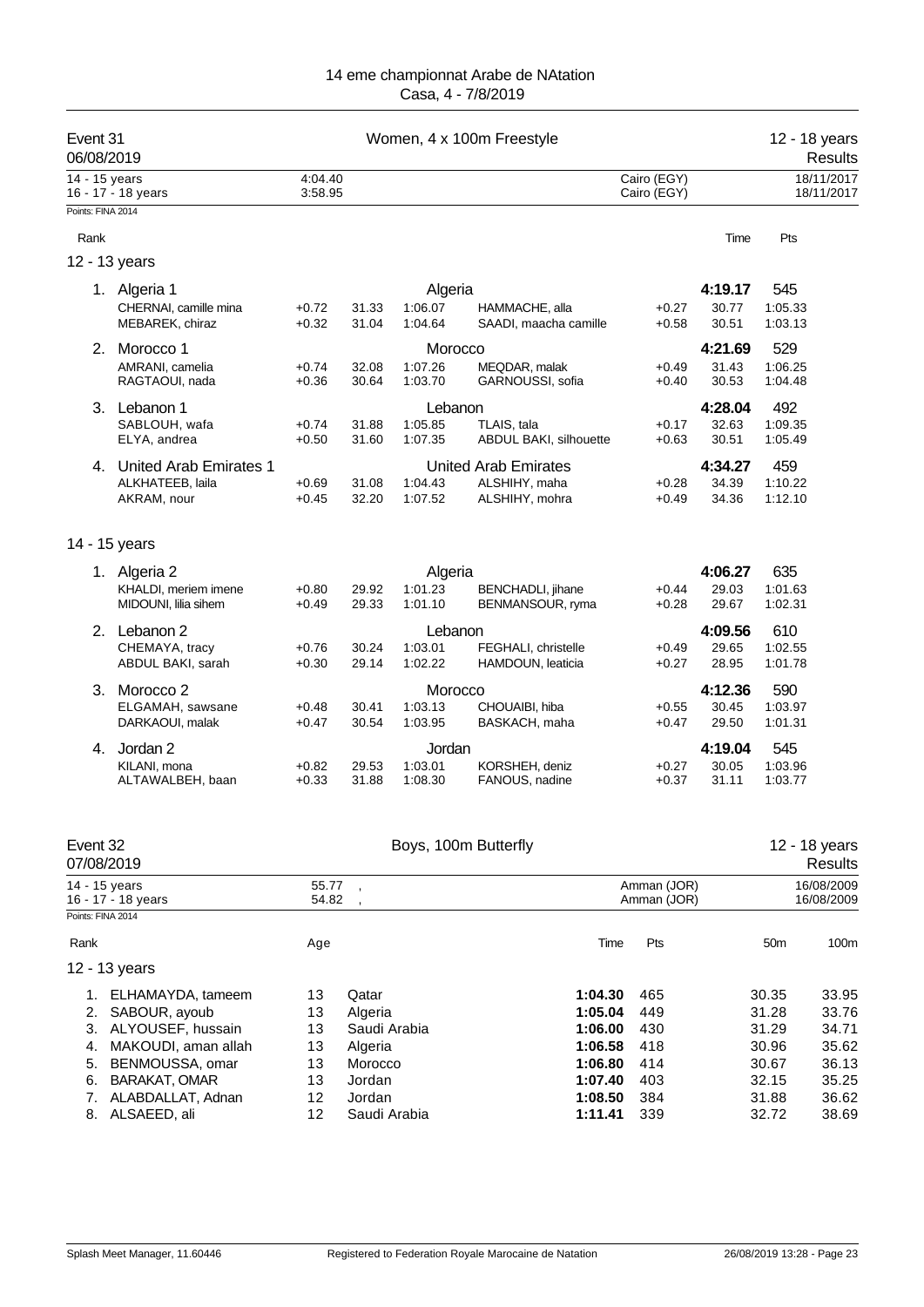#### Event 32, Boys, 100m Butterfly

|  | 14 - 15 years |
|--|---------------|
|--|---------------|

| 1.  | BEL HAJ, youssef        | 15 | Tunisia                     | 58.82   | 607 | 26.87 | 31.95 |
|-----|-------------------------|----|-----------------------------|---------|-----|-------|-------|
| 2.  | LARBAOUI, younes        | 15 | Algeria                     | 1:01.16 | 540 | 28.92 | 32.24 |
| 3.  | ZEMZAMI, mohamed sami   | 14 | Morocco                     | 1:01.56 | 530 | 29.11 | 32.45 |
| 4.  | BENHADJA, mohamed ayoub | 15 | Algeria                     | 1:01.79 | 524 | 29.62 | 32.17 |
| 5.  | BEN MILED BEL, hassen   | 14 | Tunisia                     | 1:02.02 | 518 | 29.15 | 32.87 |
| 6.  | GHANEM, salem ghaleb    | 14 | United Arab Emirates        | 1:02.09 | 516 | 28.98 | 33.11 |
| 7.  | EL ALAOUI, ali          | 15 | <b>Bahrain</b>              | 1:05.19 | 446 | 29.35 | 35.84 |
| 8.  | DIMACHKIEH, karim       | 15 | Lebanon                     | 1:10.98 | 345 | 31.11 | 39.87 |
|     |                         |    |                             |         |     |       |       |
|     | 16 - 18 years           |    |                             |         |     |       |       |
| 1.  | RAMADANE, youssef       | 17 | Egypt                       | 54.94   | 745 | 26.08 | 28.86 |
| 2.  | SAFFAR, yassine         | 17 | Tunisia                     | 56.08   | 701 | 26.13 | 29.95 |
| 3.  | MOHAMED, ibrahim        | 18 | Egypt                       | 56.41   | 688 | 25.99 | 30.42 |
| 4.  | BOUACHIR, mohamed amine | 18 | Algeria                     | 57.18   | 661 | 27.06 | 30.12 |
| 5.  | AWADALLAH, khaled       | 17 | Jordan                      | 57.84   | 639 | 27.15 | 30.69 |
| 6.  | ALMATROOSHI, yousuf     | 16 | <b>United Arab Emirates</b> | 58.23   | 626 | 27.44 | 30.79 |
| 7.  | HEMRI, youssef          | 18 | Morocco                     | 58.41   | 620 | 27.38 | 31.03 |
| 8.  | YOUSSEF, abdellah       | 17 | <b>Bahrain</b>              | 58.84   | 607 | 27.40 | 31.44 |
| 9.  | JABER, mohammed         | 17 | Jordan                      | 59.36   | 591 | 27.90 | 31.46 |
| 10. | MOHAMMAD, saleh         | 16 | Kuwait                      | 1:00.16 | 567 | 28.45 | 31.71 |
|     | AL HOSANII, khamis      | 17 | United Arab Emirates        | 1:00.16 | 567 | 28.31 | 31.85 |

| Event 33          | 07/08/2019                          |                    | Women, 100m Butterfly       |         |                            |                 | 12 - 18 years<br><b>Results</b> |
|-------------------|-------------------------------------|--------------------|-----------------------------|---------|----------------------------|-----------------|---------------------------------|
|                   | 14 - 15 years<br>16 - 17 - 18 years | 1:03.63<br>1:03.90 | $\overline{\phantom{a}}$    |         | Amman (JOR)<br>Cairo (EGY) |                 | 16/08/2009<br>19/11/2017        |
| Points: FINA 2014 |                                     |                    |                             |         |                            |                 |                                 |
| Rank              |                                     | Age                |                             | Time    | Pts                        | 50 <sub>m</sub> | 100m                            |
|                   | 12 - 13 years                       |                    |                             |         |                            |                 |                                 |
|                   | 1. HAMMACHE, alla                   | 13                 | Algeria                     | 1:08.14 | 554                        | 31.99           | 36.15                           |
| 2.                | SAADI, maacha camille               | 13                 | Algeria                     | 1:08.69 | 541                        | 32.67           | 36.02                           |
| 3.                | RAJAB, aya                          | 13                 | <b>Bahrain</b>              | 1:14.80 | 419                        | 34.03           | 40.77                           |
| 4.                | SABLOUH, wafa                       | 13                 | Lebanon                     | 1:15.53 | 407                        | 35.11           | 40.42                           |
| 5.                | AMRANI, camelia                     | 13                 | Morocco                     | 1:15.58 | 406                        | 34.36           | 41.22                           |
| 6.                | ATILLAH, zineb                      | 13                 | Morocco                     | 1:16.68 | 389                        | 34.93           | 41.75                           |
| 7.                | MRAD, taline                        | $12 \overline{ }$  | Lebanon                     | 1:18.24 | 366                        | 35.55           | 42.69                           |
|                   | 8. ALSHIHY, mira                    | 12                 | <b>United Arab Emirates</b> | 1:22.45 | 312                        | 37.68           | 44.77                           |
|                   | 14 - 15 years                       |                    |                             |         |                            |                 |                                 |
| 1.                | ZITOUNI, imene kawthar              | 15                 | Algeria                     | 1:05.19 | 633                        | 30.60           | 34.59                           |
| 2.                | MIDOUNI, lilia sihem                | 14                 | Algeria                     | 1:06.74 | 590                        | 31.89           | 34.85                           |
| 3.                | ELGAMAH, sawsane                    | 14                 | Morocco                     | 1:07.13 | 579                        | 31.97           | 35.16                           |
| 4.                | ABDUL BAKI, sarah                   | 15                 | Lebanon                     | 1:07.30 | 575                        | 31.65           | 35.65                           |
| 5.                | BEN FRAJ, roua                      | 15                 | Tunisia                     | 1:07.32 | 574                        | 30.77           | 36.55                           |
| 6.                | CHEMAYA, tracy                      | 14                 | Lebanon                     | 1:10.76 | 495                        | 33.34           | 37.42                           |
|                   | 7. ALTAWALBEH, baan                 | 14                 | Jordan                      | 1:18.85 | 357                        | 35.02           | 43.83                           |
|                   | 16 - 18 years                       |                    |                             |         |                            |                 |                                 |
|                   | 1. ABDELALIM, logaine               | 16                 | Egypt                       | 1:04.69 | 648                        | 30.17           | 34.52                           |
| 2.                | BARBOUCHE, ines                     | 18                 | Tunisia                     | 1:05.45 | 625                        | 30.35           | 35.10                           |
| 3.                | MAHMOUD, roaa                       | 17                 | Egypt                       | 1:06.06 | 608                        | 31.32           | 34.74                           |
| 4.                | <b>BOURBOUH, narjiss</b>            | 18                 | Morocco                     | 1:06.09 | 607                        | 30.78           | 35.31                           |
| 5.                | ABBADI, soraya                      | 16                 | Morocco                     | 1:06.19 | 604                        | 31.76           | 34.43                           |
| 6.                | AKLOUK, lara                        | 17                 | Jordan                      | 1:08.51 | 545                        | 31.94           | 36.57                           |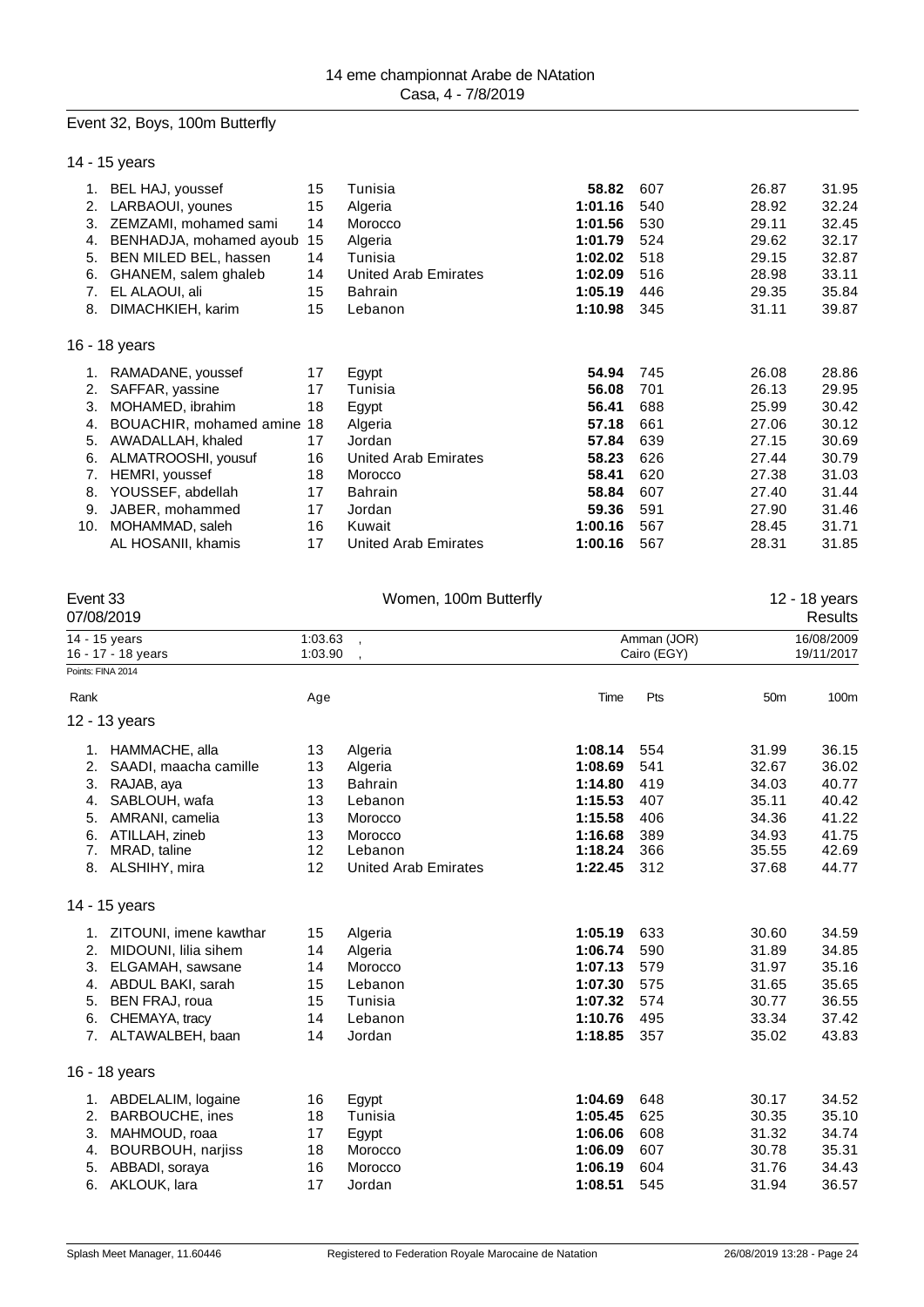| Event 34<br>07/08/2019 |                                     |                             |                |                    |                                      | Boys, 400m Freestyle           |                |                                |                |                            |                                     | 12 - 18 years<br>Results |
|------------------------|-------------------------------------|-----------------------------|----------------|--------------------|--------------------------------------|--------------------------------|----------------|--------------------------------|----------------|----------------------------|-------------------------------------|--------------------------|
| 14 - 15 years          | 16 - 17 - 18 years                  |                             |                | 4:05.21<br>3:59.12 |                                      |                                |                |                                |                | Cairo (EGY)<br>Cairo (EGY) |                                     | 19/11/2017<br>19/11/2017 |
| Points: FINA 2014      |                                     |                             |                |                    |                                      |                                |                |                                |                |                            |                                     |                          |
| Rank                   |                                     |                             |                |                    | Age                                  |                                |                |                                |                |                            | Time                                | Pts                      |
|                        | 12 - 13 years                       |                             |                |                    |                                      |                                |                |                                |                |                            |                                     |                          |
|                        | 1. ALYOUSEF, ahmed<br>50m:<br>100m: | 32.35<br>1:07.22            | 32.35<br>34.87 | 150m:<br>200m:     | 13<br>1:42.56<br>2:18.24             | Saudi Arabia<br>35.34<br>35.68 | 250m:<br>300m: | 2:52.78<br>3:27.76             | 34.54<br>34.98 | 350m:<br>400m:             | 4:33.84<br>4:01.54<br>4:33.84       | 519<br>33.78<br>32.30    |
|                        | 2. DALI, yahia med amine imed       |                             |                |                    | 13                                   | Algeria                        |                |                                |                |                            | 4:35.22                             | 511                      |
|                        | 50m:<br>100m:                       | 31.62<br>1:05.46            | 31.62<br>33.84 | 150m:<br>200m:     | 1:40.15<br>2:15.36                   | 34.69<br>35.21                 | 250m:<br>300m: | 2:50.71<br>3:26.02             | 35.35<br>35.31 | 350m:<br>400m:             | 4:01.78<br>4:35.22                  | 35.76<br>33.44           |
|                        | 3. BENMOUSSA, omar                  |                             |                |                    | 13                                   | Morocco                        |                |                                |                |                            | 4:38.83                             | 491                      |
|                        | 50m:<br>100m:                       | 32.39<br>1:06.61            | 32.39<br>34.22 | 150m:<br>200m:     | 1:42.31<br>2:18.57                   | 35.70<br>36.26                 | 250m:<br>300m: | 2:54.50<br>3:30.92             | 35.93<br>36.42 | 350m:<br>400m:             | 4:06.79<br>4:38.83                  | 35.87<br>32.04           |
|                        | 4. HIJAZI, majed<br>50m:<br>100m:   | 31.57<br>1:06.09            | 31.57<br>34.52 | 150m:              | 13<br>1:41.60<br>200m: 2:17.98       | Lebanon<br>35.51<br>36.38      | 250m:<br>300m: | 2:54.06<br>3:30.28             | 36.08<br>36.22 | 350m:<br>400m:             | 4:40.06<br>4:06.20<br>4:40.06       | 485<br>35.92<br>33.86    |
| 5.                     | BAHLOUL, aboubakr                   |                             |                |                    | 13                                   | Algeria                        |                |                                |                |                            | 4:42.20                             | 474                      |
|                        | 50m:<br>100m:                       | 31.66<br>1:06.58            | 31.66<br>34.92 | 150m:<br>200m:     | 1:42.07<br>2:18.05                   | 35.49<br>35.98                 | 250m:<br>300m: | 2:54.24<br>3:30.64             | 36.19<br>36.40 | 350m:<br>400m:             | 4:06.41<br>4:42.20                  | 35.77<br>35.79           |
| 6.                     | HATAMLEH, MOHAMMAD                  |                             |                |                    | 13                                   | Jordan                         |                |                                |                |                            | 4:42.97                             | 470                      |
|                        | 50m:<br>100m:                       | 31.88<br>1:06.67            | 31.88<br>34.79 | 150m:<br>200m:     | 1:43.06<br>2:18.55                   | 36.39<br>35.49                 | 250m:<br>300m: | 2:55.38<br>3:31.61             | 36.83<br>36.23 | 350m:<br>400m:             | 4:07.38<br>4:42.97                  | 35.77<br>35.59           |
|                        | 7. SEBBATA, yassine<br>50m:         | 31.80<br>100m: 1:07.12      | 31.80<br>35.32 | 150m:              | 13<br>1:43.87<br>200m: 2:20.55       | Morocco<br>36.75<br>36.68      | 250m:<br>300m: | 2:57.26<br>3:35.60             | 36.71<br>38.34 | 350m:<br>400m:             | 4:50.46<br>4:14.22<br>4:50.46       | 434<br>38.62<br>36.24    |
|                        | 8. ALATTAL, ALI                     |                             |                |                    | 13                                   | Jordan                         |                |                                |                |                            | 4:51.66                             | 429                      |
|                        | 50m:<br>100m:                       | 33.11<br>1:09.58            | 33.11<br>36.47 | 150m:              | 1:47.26<br>200m: 2:24.58             | 37.68<br>37.32                 | 250m:<br>300m: | 3:01.89<br>3:39.29             | 37.31<br>37.40 | 350m:<br>400m:             | 4:16.68<br>4:51.66                  | 37.39<br>34.98           |
|                        | 14 - 15 years                       |                             |                |                    |                                      |                                |                |                                |                |                            |                                     |                          |
|                        | 1. ELMANSAR, mehdi                  |                             |                |                    | 15                                   | Morocco                        |                |                                |                |                            | 4:12.87                             | 659                      |
|                        |                                     | 50m: 29.09<br>100m: 1:00.56 | 29.09<br>31.47 |                    | 150m: 1:32.98<br>200m: 2:05.49       | 32.42<br>32.51                 | 250m:          | 2:37.20<br>300m: 3:08.81       | 31.71<br>31.61 |                            | 350m: 3:41.68<br>400m: 4:12.87      | 32.87<br>31.19           |
|                        | 2. BEN CHAABANE, mohamed khalil 15  |                             |                |                    |                                      | Tunisia                        |                |                                |                |                            | 4:14.83                             | 644                      |
|                        | 50m:                                | 29.28<br>100m: 1:00.33      | 29.28<br>31.05 |                    | 150m: 1:32.92<br>200m: 2:05.45       | 32.59<br>32.53                 |                | 250m: 2:38.33<br>300m: 3:11.25 | 32.88<br>32.92 | 400m:                      | 350m: 3:44.47<br>4:14.83            | 33.22<br>30.36           |
|                        | 3. BEL HADJ SALEM, abderrahmene 15  |                             |                |                    |                                      | Tunisia                        |                |                                |                |                            | 4:16.91                             | 628                      |
|                        | 50m:                                | 29.22<br>100m: 1:00.63      | 29.22<br>31.41 |                    | 150m: 1:33.17<br>200m: 2:05.85       | 32.54<br>32.68                 |                | 250m: 2:38.83<br>300m: 3:12.28 | 32.98<br>33.45 | 350m:<br>400m:             | 3:44.88<br>4:16.91                  | 32.60<br>32.03           |
|                        | 4. HATTAB, wasef<br>50m:            | 29.65<br>100m: 1:01.52      | 29.65<br>31.87 |                    | 15<br>150m: 1:35.34<br>200m: 2:10.31 | Jordan<br>33.82<br>34.97       | 300m:          | 250m: 2:45.62<br>3:21.50       | 35.31<br>35.88 | 400m:                      | 4:32.58<br>350m: 3:57.33<br>4:32.58 | 526<br>35.83<br>35.25    |
|                        | 5. BOU KARROUM, jude                |                             |                |                    | 14                                   | Lebanon                        |                |                                |                |                            | 4:37.64                             | 498                      |
|                        | 50m:                                | 29.96<br>100m: 1:03.40      | 29.96<br>33.44 |                    | 150m: 1:38.43<br>200m: 2:13.73       | 35.03<br>35.30                 |                | 250m: 2:50.22<br>300m: 3:26.08 | 36.49<br>35.86 | 400m:                      | 350m: 4:02.98<br>4:37.64            | 36.90<br>34.66           |
|                        | 6. ALKEWATY, hamad mohamed 14       |                             |                |                    |                                      |                                |                | United Arab Emirates           |                |                            | 4:55.59                             | 412                      |
|                        | 50m:                                | 31.36<br>100m: 1:06.39      | 31.36<br>35.03 |                    | 150m: 1:43.58<br>200m: 2:21.78       | 37.19<br>38.20                 |                | 250m: 3:00.82<br>300m: 3:40.03 | 39.04<br>39.21 |                            | 350m: 4:18.80<br>400m: 4:55.59      | 38.77<br>36.79           |
|                        | 7. TANTISH, mohammed                |                             |                |                    | 15                                   | Palestine                      |                |                                |                |                            | 5:06.71                             | 369                      |
|                        | 50m:                                | 30.54<br>100m: 1:07.84      | 30.54<br>37.30 | 150m: 1:48.36      | 200m: 2:28.10                        | 40.52<br>39.74                 |                | 250m: 3:09.65<br>300m: 3:49.24 | 41.55<br>39.59 |                            | 350m: 4:28.08<br>400m: 5:06.71      | 38.84<br>38.63           |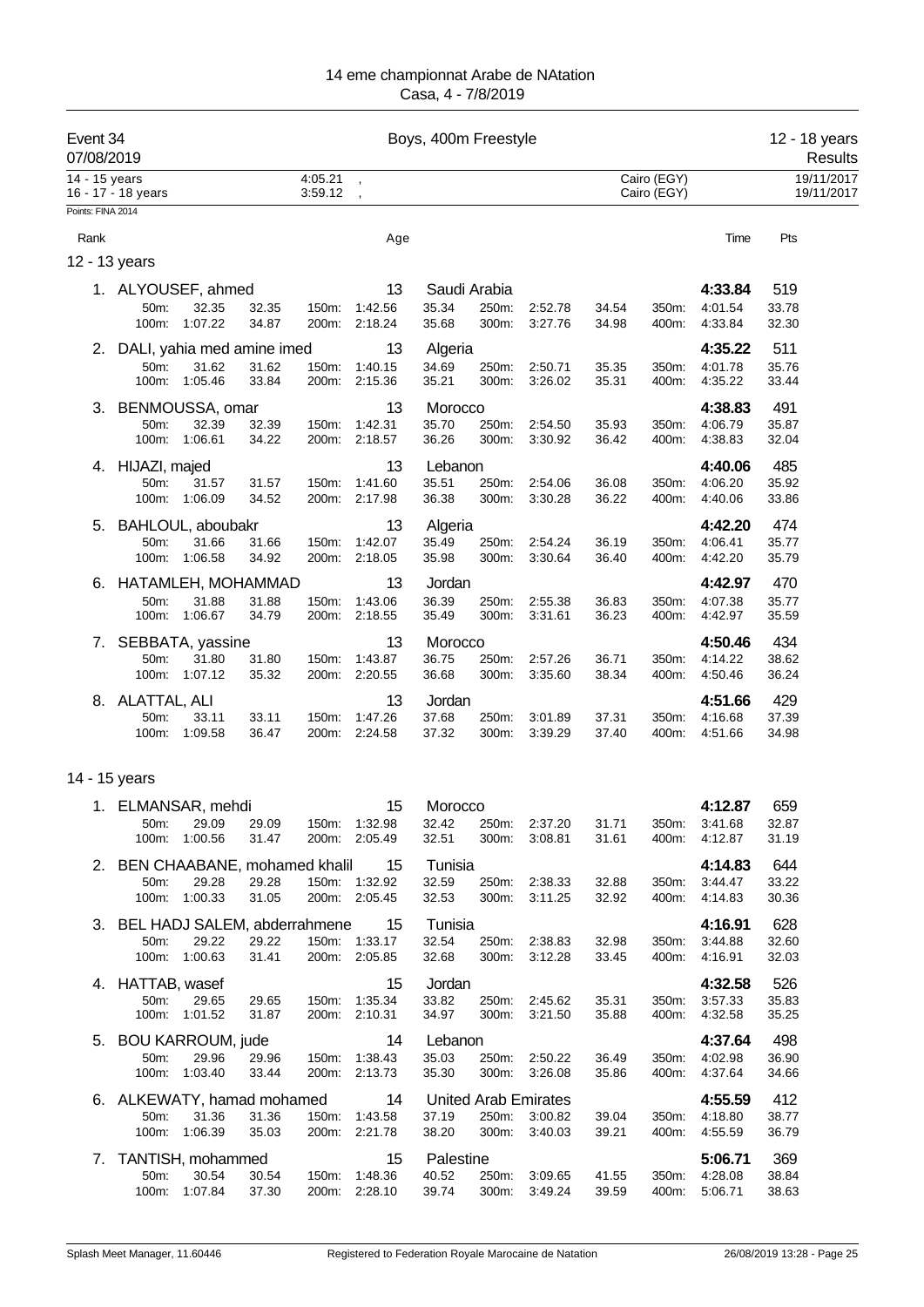#### Event 34, Boys, 400m Freestyle

#### 16 - 18 years

| 1. | LOISSI, malek           |         |       |          | 18      | Tunisia |       |         |       |       | 4:02.36 | 748   |
|----|-------------------------|---------|-------|----------|---------|---------|-------|---------|-------|-------|---------|-------|
|    | 50 <sub>m</sub> :       | 28.15   | 28.15 | 150m:    | 1:28.81 | 30.52   | 250m: | 2:30.79 | 31.03 | 350m: | 3:32.46 | 30.28 |
|    | 100m:                   | 58.29   | 30.14 | 200m:    | 1:59.76 | 30.95   | 300m: | 3:02.18 | 31.39 | 400m: | 4:02.36 | 29.90 |
|    | 2. NEGM ELDEEN, youssef |         |       |          | 17      | Egypt   |       |         |       |       | 4:09.35 | 687   |
|    | 50 <sub>m</sub> :       | 27.83   | 27.83 | 150m:    | 1:28.74 | 30.91   | 250m: | 2:31.28 | 31.38 | 350m: | 3:35.55 | 32.60 |
|    | 100m:                   | 57.83   | 30.00 | 200m:    | 1:59.90 | 31.16   | 300m: | 3:02.95 | 31.67 | 400m: | 4:09.35 | 33.80 |
| 3. | YOUSFI, nassim          |         |       |          | 18      | Algeria |       |         |       |       | 4:10.44 | 678   |
|    | 50 <sub>m</sub> :       | 28.45   | 28.45 | 150m:    | 1:30.94 | 31.69   | 250m: | 2:34.97 | 31.72 | 350m: | 3:39.00 | 31.71 |
|    | 100m:                   | 59.25   | 30.80 | 200m:    | 2:03.25 | 32.31   | 300m: | 3:07.29 | 32.32 | 400m: | 4:10.44 | 31.44 |
| 4. | HEMRI, ali              |         |       |          | 18      | Morocco |       |         |       |       | 4:10.91 | 674   |
|    | $50m$ :                 | 28.45   | 28.45 | $150m$ : | 1:30.20 | 31.37   | 250m: | 2:36.15 | 33.43 | 350m: | 3:42.19 | 32.66 |
|    | 100m:                   | 58.83   | 30.38 | 200m:    | 2:02.72 | 32.52   | 300m: | 3:09.53 | 33.38 | 400m: | 4:10.91 | 28.72 |
|    | 5. ALSHAMROUKH, sauod   |         |       |          | 16      | Kuwait  |       |         |       |       | 4:23.96 | 579   |
|    | 50 <sub>m</sub> :       | 30.41   | 30.41 | 150m:    | 1:37.44 | 33.54   | 250m: | 2:46.12 | 34.66 | 350m: | 3:54.62 | 34.06 |
|    | 100m:                   | 1:03.90 | 33.49 | 200m:    | 2:11.46 | 34.02   | 300m: | 3.20.56 | 34.44 | 400m: | 4:23.96 | 29.34 |

| Event 35<br>07/08/2019 |                    |                                            |                | Women, 400m Freestyle |                          |                           |                |                    |                | 12 - 18 years<br><b>Results</b> |                               |                          |  |
|------------------------|--------------------|--------------------------------------------|----------------|-----------------------|--------------------------|---------------------------|----------------|--------------------|----------------|---------------------------------|-------------------------------|--------------------------|--|
| 14 - 15 years          | 16 - 17 - 18 years |                                            |                | 4:26.11<br>4:25.30    | $\overline{\phantom{a}}$ |                           |                |                    |                | Dubai (UAE)<br>Alger (ALG)      |                               | 01/04/2015<br>29/09/2011 |  |
| Points: FINA 2014      |                    |                                            |                |                       |                          |                           |                |                    |                |                                 |                               |                          |  |
| Rank                   |                    |                                            |                |                       | Age                      |                           |                |                    |                |                                 | Time                          | Pts                      |  |
|                        | 12 - 13 years      |                                            |                |                       |                          |                           |                |                    |                |                                 |                               |                          |  |
| 1.                     | 50m:<br>100m:      | BOULAKBECHE, jamila<br>32.45<br>1:07.65    | 32.45<br>35.20 | 150m:<br>200m:        | 13<br>1:44.11<br>2:20.56 | Tunisia<br>36.46<br>36.45 | 250m:<br>300m: | 2:57.27<br>3:33.49 | 36.71<br>36.22 | 350m:<br>400m:                  | 4:45.27<br>4:09.87<br>4:45.27 | 589<br>36.38<br>35.40    |  |
| 2.                     | 50m:<br>100m:      | MEQDAR, malak<br>33.12<br>1:08.76          | 33.12<br>35.64 | 150m:<br>200m:        | 12<br>1:45.39<br>2:21.75 | Morocco<br>36.63<br>36.36 | 250m:<br>300m: | 2:58.46<br>3:34.79 | 36.71<br>36.33 | 350m:<br>400m:                  | 4:46.51<br>4:11.09<br>4:46.51 | 581<br>36.30<br>35.42    |  |
| 3.                     | 50m:<br>100m:      | RAGTAOUI, nada<br>32.67<br>1:09.15         | 32.67<br>36.48 | 150m:<br>200m:        | 12<br>1:46.43<br>2:24.37 | Morocco<br>37.28<br>37.94 | 250m:<br>300m: | 3:02.42<br>3:40.15 | 38.05<br>37.73 | 350m:<br>400m:                  | 4:49.78<br>4:16.69<br>4:49.78 | 562<br>36.54<br>33.09    |  |
| 4.                     | 50m:<br>100m:      | ABDUL BAKI, silhouette<br>33.40<br>1:09.73 | 33.40<br>36.33 | 150m:<br>200m:        | 13<br>1:48.32<br>2:27.20 | Lebanon<br>38.59<br>38.88 | 250m:<br>300m: | 3:05.47<br>3:44.69 | 38.27<br>39.22 | 350m:<br>400m:                  | 4:59.50<br>4:22.68<br>4:59.50 | 509<br>37.99<br>36.82    |  |
| 5.                     | 50m:<br>100m:      | MEBAREK, chiraz<br>32.99<br>1:09.08        | 32.99<br>36.09 | 150m:<br>200m:        | 13<br>1:46.95<br>2:25.42 | Algeria<br>37.87<br>38.47 | 250m:<br>300m: | 3:04.73<br>3:44.58 | 39.31<br>39.85 | 350m:<br>400m:                  | 5:02.25<br>4:23.77<br>5:02.25 | 495<br>39.19<br>38.48    |  |
| 6.                     | 50m:<br>100m:      | HANAYNEH, NAIA<br>33.60<br>1:11.96         | 33.60<br>38.36 | 150m:<br>200m:        | 13<br>1:52.18<br>2:33.17 | Jordan<br>40.22<br>40.99  | 250m:<br>300m: | 3:14.70<br>3:55.77 | 41.53<br>41.07 | 350m:<br>400m:                  | 5:17.24<br>4:37.49<br>5:17.24 | 428<br>41.72<br>39.75    |  |
|                        | 14 - 15 years      |                                            |                |                       |                          |                           |                |                    |                |                                 |                               |                          |  |
| 1.                     | 50m:<br>100m:      | KHALDI, meriem imene<br>30.63<br>1:04.55   | 30.63<br>33.92 | 150m:<br>200m:        | 15<br>1:39.62<br>2:14.70 | Algeria<br>35.07<br>35.08 | 250m:<br>300m: | 2:49.86<br>3:24.66 | 35.16<br>34.80 | 350m:<br>400m:                  | 4:32.76<br>3:59.46<br>4:32.76 | 674<br>34.80<br>33.30    |  |

| 2. BEN SLAMA, ryhem    |               |       |       | 15            | Tunisia |       |               |       |       | 4:33.39       | 669     |
|------------------------|---------------|-------|-------|---------------|---------|-------|---------------|-------|-------|---------------|---------|
| 50m                    | 31.49         | 31.49 | 150m: | 1:39.94       | 34.62   | 250m: | 2:50.07       | 35.01 | 350m: | 4:00.28       | 34.68   |
|                        | 100m: 1:05.32 | 33.83 |       | 200m: 2:15.06 | 35.12   |       | 300m: 3:25.60 | 35.53 |       | 400m: 4:33.39 | - 33.11 |
|                        |               |       |       |               |         |       |               |       |       |               |         |
| 3. FEGHALI, christelle |               |       |       | 15            | Lebanon |       |               |       |       | 4:39.80       | 624     |
| 50m                    | 31.61         | 31.61 | 150m: | 1:42.27       | 36.18   | 250m: | 2:53.87       | 35.49 | 350m: | 4:05.52       | 35.90   |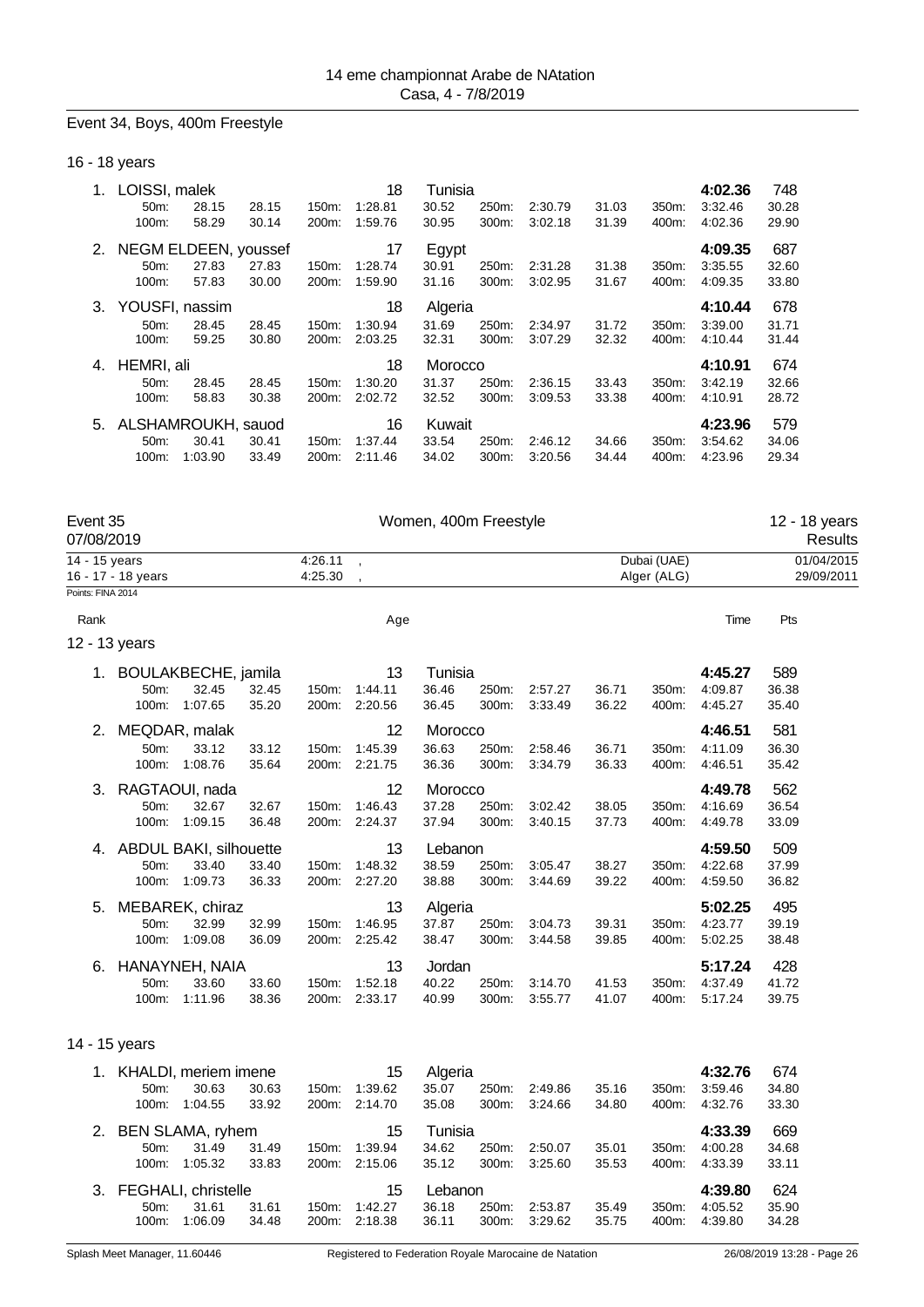## Event 35, Girls, 400m Freestyle, 14 - 15 years

| Rank |                                            |                                    |                |                                | Age                      |                           |                |                    |                |                | Time                          | Pts                   |
|------|--------------------------------------------|------------------------------------|----------------|--------------------------------|--------------------------|---------------------------|----------------|--------------------|----------------|----------------|-------------------------------|-----------------------|
| 4.   | RACHIDI, inass<br>$50m$ :<br>100m:         | 32.98<br>1:07.85                   | 32.98<br>34.87 | 150m:<br>200m:                 | 14<br>1:44.44<br>2:21.06 | Morocco<br>36.59<br>36.62 | 250m:<br>300m: | 2:56.29<br>3:33.17 | 35.23<br>36.88 | 350m:<br>400m: | 4:44.11<br>4:08.94<br>4:44.11 | 596<br>35.77<br>35.17 |
| 5.   | $50m$ :<br>$100m$ :                        | BASKACH, maha<br>31.55<br>1:06.25  | 31.55<br>34.70 | $150m$ :<br>200m:              | 14<br>1:42.07<br>2:19.01 | Morocco<br>35.82<br>36.94 | 250m:<br>300m: | 2:56.17<br>3:33.95 | 37.16<br>37.78 | 350m:<br>400m: | 4:48.87<br>4:11.82<br>4:48.87 | 567<br>37.87<br>37.05 |
| 6.   | $50m$ :<br>100m:                           | KORSHEH, deniz<br>33.21<br>1:09.38 | 33.21<br>36.17 | $150m$ :<br>200 <sub>m</sub> : | 15<br>1:47.54<br>2:25.53 | Jordan<br>38.16<br>37.99  | 250m:<br>300m: | 3:03.67<br>3:41.61 | 38.14<br>37.94 | 350m:<br>400m: | 4:56.02<br>4:20.31<br>4:56.02 | 527<br>38.70<br>35.71 |
| 7.   | FANOUS, nadine<br>50 <sub>m</sub><br>100m: | 32.83<br>1:09.05                   | 32.83<br>36.22 | 150m:<br>200m:                 | 14<br>1:46.99<br>2:25.08 | Jordan<br>37.94<br>38.09  | 250m:<br>300m: | 3:03.59<br>3:42.08 | 38.51<br>38.49 | 350m:<br>400m: | 4:56.04<br>4:20.41<br>4:56.04 | 527<br>38.33<br>35.63 |

## 16 - 18 years

| 1. | MAHER, farida       |       |          | 16      | Egypt   |          |         |       |       | 4:33.16 | 671   |
|----|---------------------|-------|----------|---------|---------|----------|---------|-------|-------|---------|-------|
|    | $50m$ :<br>31.03    | 31.03 | $150m$ : | 1:39.72 | 35.02   | 250m:    | 2:50.55 | 35.57 | 350m: | 4:00.56 | 34.75 |
|    | 100m:<br>1:04.70    | 33.67 | 200m:    | 2:14.98 | 35.26   | $300m$ : | 3:25.81 | 35.26 | 400m: | 4:33.16 | 32.60 |
|    | 2. KHIYARA, lina    |       |          | 16      | Morocco |          |         |       |       | 4:33.49 | 668   |
|    | $50m$ :<br>31.07    | 31.07 | $150m$ : | 1:40.01 | 34.86   | 250m:    | 2:50.16 | 34.98 | 350m: | 3:59.94 | 34.70 |
|    | 100m:<br>1:05.15    | 34.08 | 200m:    | 2:15.18 | 35.17   | 300m:    | 3:25.24 | 35.08 | 400m: | 4:33.49 | 33.55 |
|    |                     |       |          |         |         |          |         |       |       |         |       |
| 3. | TORK, salma         |       |          | 16      | Egypt   |          |         |       |       | 4:34.74 | 659   |
|    | 50m:<br>31.44       | 31.44 | 150m:    | 1:40.26 | 34.94   | 250m:    | 2:50.71 | 35.50 | 350m: | 4:00.46 | 34.68 |
|    | 1:05.32<br>$100m$ : | 33.88 | 200m:    | 2:15.21 | 34.95   | $300m$ : | 3:25.78 | 35.07 | 400m: | 4:34.74 | 34.28 |
| 4. | ABBADI, soraya      |       |          | 16      | Morocco |          |         |       |       | 4:37.04 | 643   |
|    | $50m$ :<br>31.78    | 31.78 | $150m$ : | 1:41.14 | 35.14   | 250m:    | 2:51.45 | 34.77 | 350m: | 4:02.03 | 35.09 |

## Event 36 **Event 36** Mixed, 4 x 100m Medley 12 - 18 years<br>O7/08/2019 Results

07/08/2019 Results

Points: FINA 2014

#### Rank **Time Pts**

12 - 13 years

|    | Algeria 1                     |         |       | Algeria |                  |         | 4:37.58 | 416     |
|----|-------------------------------|---------|-------|---------|------------------|---------|---------|---------|
|    | BENBARA, moncef               | $+0.65$ | 32.61 | 1:06.86 | HAMMACHE, alla   | $+0.27$ | 32.68   | 1:11.05 |
|    | BOUAROUDJ, dana               | $+0.34$ | 38.47 | 1:22.07 | TOUNSI, anes     | $+0.65$ | 27.23   | 57.60   |
| 2. | Lebanon 1                     |         |       | Lebanon |                  |         | 4:40.40 | 403     |
|    | <b>ABDUL BAKI, silhouette</b> | $+0.72$ | 36.98 | 1:16.35 | SAFIE, ahmed     | $+0.64$ | 29.84   | 1:05.29 |
|    | EL GHAZIRI, jad               | $+0.62$ | 33.88 | 1:13.09 | SABLOUH, wafa    | $+0.43$ | 31.99   | 1:05.67 |
| 3. | Morocco 1                     |         |       | Morocco |                  |         | 4:40.63 | 402     |
|    | GARNOUSSI, sofia              | $+0.71$ | 36.08 | 1:16.37 | BENMOUSSA, omar  | $+0.27$ | 31.23   | 1:06.74 |
|    | MEQDAR, malak                 |         | 35.42 | 1:17.16 | SEBBATA, marwane | $+0.21$ | 27.97   | 1:00.36 |
| 4. | Jordan 1                      |         |       | Jordan  |                  |         | 4:58.21 | 335     |
|    | ALABDALLAT, Adnan             | $+0.70$ | 37.18 | 1:15.77 | BARAKAT, OMAR    | $+0.20$ | 31.50   | 1:07.59 |
|    | MITHQAL, MARIAM               | $+0.35$ | 38.22 | 1:22.87 | HANAYNEH, NAIA   | $+0.05$ | 33.26   | 1:11.98 |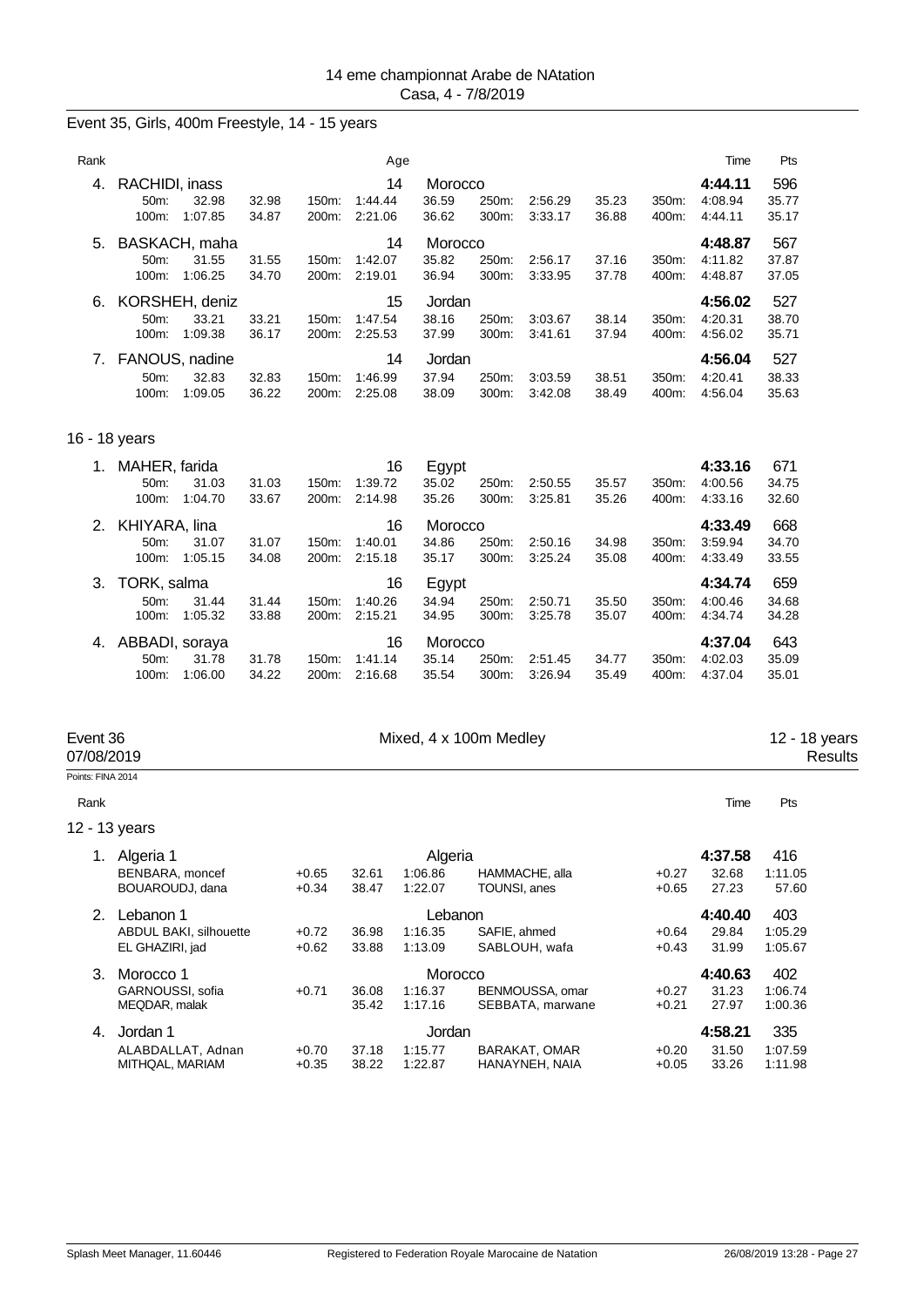#### Event 36, Mixed, 4 x 100m Medley

| 1. | Algeria 2<br>ZITOUNI, imene kawthar | $+0.60$ | 33.12 | Algeria<br>1:08.52 | KHALDI, meriem imene     | $+0.67$ | 4:21.48<br>31.48 | 498<br>1:07.28 |
|----|-------------------------------------|---------|-------|--------------------|--------------------------|---------|------------------|----------------|
|    | ALLAM, oussama                      | $+0.36$ | 33.26 | 1:10.16            | LARBAOUI, younes         | $+0.40$ | 26.75            | 55.52          |
| 2. | Tunisia 2                           |         |       | Tunisia            |                          |         | 4:23.72          | 485            |
|    | BEL HADJ SALEM, abderrahme+0.82     |         | 30.54 | 1:02.08            | <b>BEN FRAJ, roua</b>    | $+0.33$ | 30.73            | 1:07.25        |
|    | BEN CHAABANE, mohamed kha+0.53      |         | 34.29 | 1:13.56            | BEN SLAMA, ryhem         | $+0.33$ | 29.16            | 1:00.83        |
| 3. | Morocco 2                           |         |       | Morocco            |                          |         | 4:25.72          | 474            |
|    | ELMANSAR, mehdi                     | $+0.67$ | 30.10 | 1:02.90            | ELGAMAH, sawsane         | $+0.31$ | 30.79            | 1:06.76        |
|    | DARKAOUI, malak                     | $+0.48$ | 37.75 | 1:21.45            | <b>FRIKKECH, SALIM</b>   | $+0.19$ | 26.20            | 54.61          |
| 4. | Lebanon 2                           |         |       | Lebanon            |                          |         | 4:27.69          | 464            |
|    | HAMDOUN, leaticia                   | $+0.65$ | 31.84 | 1:06.22            | ABDUL BAKI, sarah        | $+0.39$ | 31.31            | 1:08.44        |
|    | CHEHAYEB, dean                      | $+0.61$ | 34.23 | 1:13.61            | EL CHAB, adam            | $+0.44$ | 27.90            | 59.42          |
| 5. | Jordan 2                            |         |       | Jordan             |                          |         | 4:39.96          | 405            |
|    | KILANI, mona                        | $+0.71$ | 35.32 | 1:15.16            | HATTAB, wasef            | $+0.41$ | 30.43            | 1:06.54        |
|    | ALSALOUS, ZIYAD                     | $+0.64$ | 34.07 | 1:13.07            | FANOUS, nadine           |         | 31.67            | 1:05.19        |
| 6. | Bahrain 2                           |         |       | <b>Bahrain</b>     |                          |         | 4:45.89          | 381            |
|    | TAHA, noor                          | $+0.67$ | 35.40 | 1:17.31            | EL ALAOUI, ali           | $+0.56$ | 28.90            | 1:05.55        |
|    | GHALY, saoud                        | $+0.44$ | 34.20 | 1:15.18            | RAJAB, alaa              | $+0.62$ | 31.79            | 1:07.85        |
|    |                                     |         |       |                    |                          |         |                  |                |
|    | 16 - 18 years                       |         |       |                    |                          |         |                  |                |
|    | 1. Egypt 3                          |         |       | Egypt              |                          |         | 4:10.16          | 568            |
|    | SHABANA, karim                      | $+0.67$ | 28.75 | 59.33              | MOHAMED, ibrahim         | $+0.56$ | 26.03            | 56.46          |
|    | MOHAMED, dina                       | $+0.58$ | 34.75 | 1:14.68            | ABOUELFADL, rawan        | $+0.70$ | 28.29            | 59.69          |
| 2. | Morocco <sub>3</sub>                |         |       | Morocco            |                          |         | 4:12.70          | 551            |
|    | REGRAGUI, abdeljabbar               | $+0.60$ | 28.63 | 59.24              | <b>BOURBOUH, narjiss</b> | $+0.53$ | 29.90            | 1:06.21        |
|    | CHAJID, adam                        | $+0.13$ | 32.24 | 1:07.79            | KHIYARA, lina            | $+0.16$ | 28.40            | 59.46          |
| 3. | Jordan 3                            |         |       | Jordan             |                          |         | 4:16.18          | 529            |
|    | ALRASHA hamzeh                      | $+0.60$ | 30 37 | 1.02.89            | $\Delta$ KI OI IK Jara   | $+0.42$ | 32.10            | 1.09A          |

|      | ALDASHA, HAHIZEH<br>ALWIR, amro                  | +v.ov<br>$+0.09$   | 30.37<br>30.05 | 1.UZ.OY<br>1:03.52            | ANLUUN. Idid<br>BEDOUR, yasmine  | +0.42<br>$+0.42$   | 32. IY<br>28.75           | I .UY.40<br>1:00.29 |
|------|--------------------------------------------------|--------------------|----------------|-------------------------------|----------------------------------|--------------------|---------------------------|---------------------|
| DSQ. | Tunisia 3<br>BARBOUCHE, ines<br>BELGHITH, habiba | $+0.63$<br>$-0.87$ | 32.81<br>33.15 | Tunisia<br>1:08.84<br>1:13.74 | SAFFAR, yassine<br>LOISSI, malek | $+0.28$<br>$+0.38$ | 4:12.99<br>25.88<br>25.89 | 56.83<br>53.58      |
|      |                                                  |                    |                |                               |                                  |                    |                           |                     |

| Event 37<br>07/08/2019                                                                                                                                  |                                                 | Boys, 200m Breaststroke                                                      |                                                                                                       |                            |                                                             |                                                             | 12 - 18 years<br>Results                                    |                                                             |
|---------------------------------------------------------------------------------------------------------------------------------------------------------|-------------------------------------------------|------------------------------------------------------------------------------|-------------------------------------------------------------------------------------------------------|----------------------------|-------------------------------------------------------------|-------------------------------------------------------------|-------------------------------------------------------------|-------------------------------------------------------------|
| 14 - 15 years<br>16 - 17 - 18 years                                                                                                                     |                                                 | 2:28.08<br>2:19.61                                                           |                                                                                                       | Alger (ALG)<br>Cairo (EGY) |                                                             | 29/09/2011<br>19/11/2017                                    |                                                             |                                                             |
| Points: FINA 2014<br>Rank<br>12 - 13 years                                                                                                              | Age                                             |                                                                              | Time                                                                                                  | <b>Pts</b>                 | 50 <sub>m</sub>                                             | 100m                                                        | 150 <sub>m</sub>                                            | 200m                                                        |
| 1. CHEHILI, mohamed anes13<br>2. EL GHAZIRI, jad<br>3. LAMHITI, adam<br>4. HUSSEIN, AMRO<br>5. ALATTAL, ALI<br>6. ALYOUSEF, ali<br>7. BAHLOUL, aboubakr | 13<br>13<br>12<br>13<br>$12 \overline{ }$<br>13 | Algeria<br>Lebanon<br>Morocco<br>Jordan<br>Jordan<br>Saudi Arabia<br>Algeria | 2:39.65 503<br>2:41.42 487<br>2:47.65 434<br>2:48.24 430<br>2:57.09 368<br>2:57.14 368<br>3:00.12 350 |                            | 36.78<br>36.54<br>37.29<br>38.59<br>40.68<br>41.28<br>40.91 | 40.22<br>40.86<br>42.05<br>41.90<br>45.11<br>45.47<br>45.70 | 42.21<br>41.57<br>44.07<br>44.24<br>46.21<br>45.07<br>47.00 | 40.44<br>42.45<br>44.24<br>43.51<br>45.09<br>45.32<br>46.51 |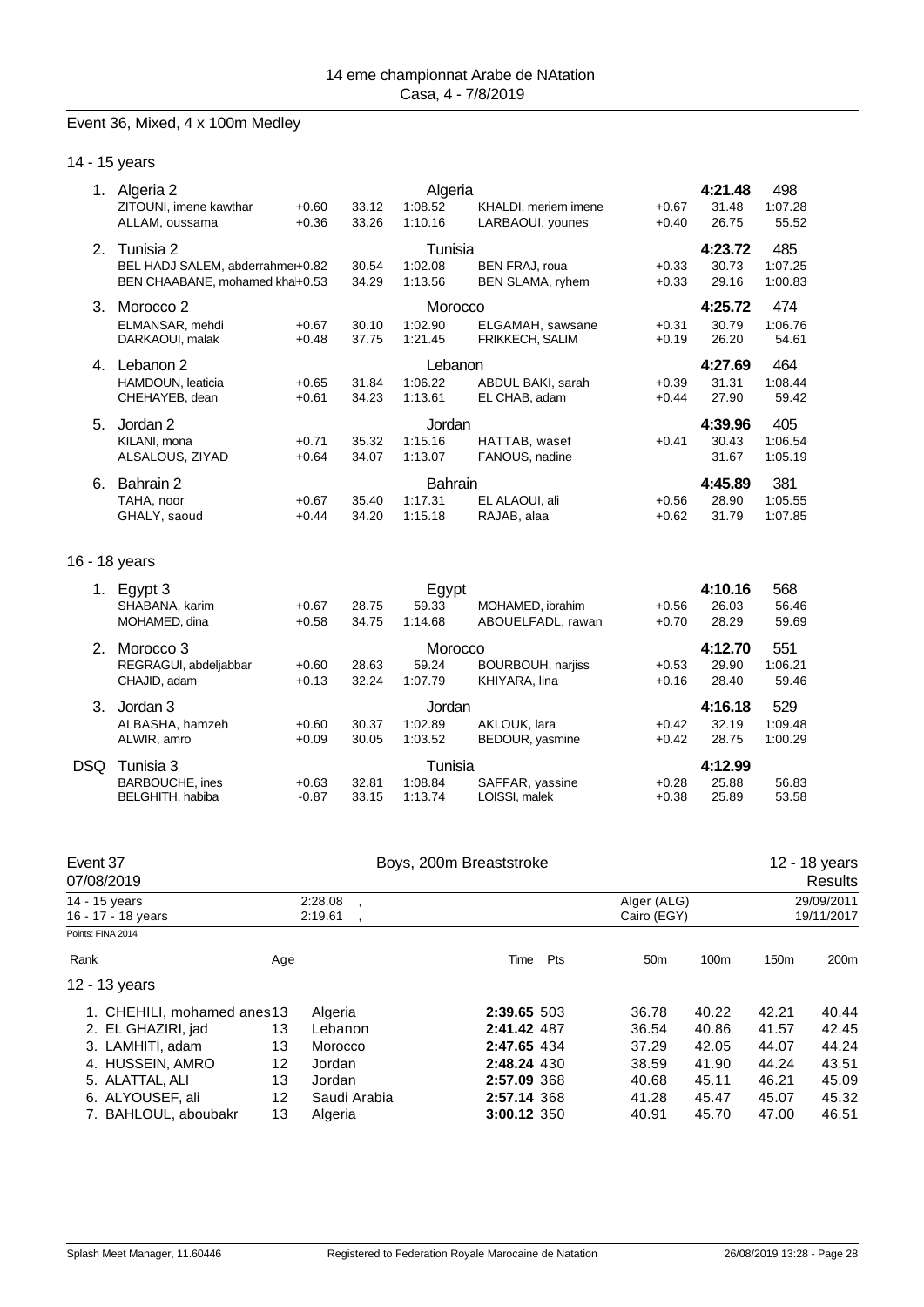## Event 37, Boys, 200m Breaststroke

14 - 15 years

| 1. GHALY, saoud          | 15 | <b>Bahrain</b>                                                                              | 2:33.66 564 | 35.49 | 39.06 | 39.71 | 39.40 |
|--------------------------|----|---------------------------------------------------------------------------------------------|-------------|-------|-------|-------|-------|
| 2. ALLAM, oussama        | 15 | Algeria                                                                                     | 2:34.40 556 | 35.04 | 39.83 | 40.48 | 39.05 |
| 3. CHEHAYEB, dean        | 15 | Lebanon                                                                                     | 2:41.84 483 | 36.25 | 41.91 | 44.17 | 39.51 |
| 4. ALHAMADY, m.          | 14 | <b>United Arab Emirates</b>                                                                 | 2:43.57 468 | 35.87 | 41.24 | 42.87 | 43.59 |
|                          |    | Morocco                                                                                     | 2:43.65 467 | 36.25 | 41.69 | 44.05 | 41.66 |
| 6. HABIS, antonio edmond |    | Palestine                                                                                   | 2:50.51 413 | 37.60 | 43.05 | 45.63 | 44.23 |
| 16 - 18 years            |    |                                                                                             |             |       |       |       |       |
| 1. ALWIR, amro           | 18 | Jordan                                                                                      | 2:18.45 772 | 31.81 | 36.07 | 36.00 | 34.57 |
|                          |    | Algeria                                                                                     | 2:18.80 766 | 31.66 | 35.38 | 36.67 | 35.09 |
|                          |    | Egypt                                                                                       | 2:25.91 659 | 32.72 | 36.45 | 38.45 | 38.29 |
| 4. CHAJID, adam          | 18 | Morocco                                                                                     | 2:28.27 628 | 33.93 | 38.06 | 38.66 | 37.62 |
| 5. JAMAL, abdallah       | 16 | <b>Bahrain</b>                                                                              | 2:30.47 601 | 33.51 | 37.80 | 39.28 | 39.88 |
|                          |    | 5. OUAMMOU, mohamed ba15<br>-15<br>2. BALAMANE, moncef ayme18<br>3. ALHARIRY, mohamed zya17 |             |       |       |       |       |

| Event 38<br>07/08/2019     |     | Women, 200m Breaststroke<br>12 - 18 years<br><b>Results</b> |             |                 |       |            |            |  |  |  |  |
|----------------------------|-----|-------------------------------------------------------------|-------------|-----------------|-------|------------|------------|--|--|--|--|
| 14 - 15 years              |     | 2:41.59                                                     |             | Alger (ALG)     |       |            | 27/09/2011 |  |  |  |  |
| 16 - 17 - 18 years         |     | 2:38.17                                                     |             | Alger (ALG)     |       | 29/09/2011 |            |  |  |  |  |
| Points: FINA 2014          |     |                                                             |             |                 |       |            |            |  |  |  |  |
| Rank                       | Age |                                                             | Time<br>Pts | 50 <sub>m</sub> | 100m  | 150m       | 200m       |  |  |  |  |
| 12 - 13 years              |     |                                                             |             |                 |       |            |            |  |  |  |  |
| 1. MEQDAR, malak           | 12  | Morocco                                                     | 2:45.51 593 | 38.54           | 42.50 | 42.61      | 41.86      |  |  |  |  |
| 2. ALKHATEEB, laila        | 13  | <b>United Arab Emirates</b>                                 | 2:46.15 586 | 37.76           | 42.43 | 42.68      | 43.28      |  |  |  |  |
| 3. ALLAOUI, inass          | 13  | Morocco                                                     | 2:56.26 491 | 40.21           | 44.72 | 46.43      | 44.90      |  |  |  |  |
| 4. AKRAM, nour             | 12  | <b>United Arab Emirates</b>                                 | 2:56.70 487 | 39.68           | 46.04 | 46.76      | 44.22      |  |  |  |  |
| 5. BOUAROUDJ, dana         | 13  | Algeria                                                     | 2:56.91 486 | 40.37           | 43.89 | 46.73      | 45.92      |  |  |  |  |
| 6. ANTITENE, liza          | 13  | Algeria                                                     | 2:57.88 478 | 41.65           | 45.22 | 45.45      | 45.56      |  |  |  |  |
| 7. KATRA, shayna           | 13  | Lebanon                                                     | 3:01.83 447 | 41.90           | 46.97 | 47.56      | 45.40      |  |  |  |  |
| 14 - 15 years              |     |                                                             |             |                 |       |            |            |  |  |  |  |
| 1. BELKACEMI, khensa       | 15  | Algeria                                                     | 2:41.40 640 | 35.91           | 41.08 | 42.06      | 42.35      |  |  |  |  |
| 2. OUARAS, rania           | 14  | Algeria                                                     | 2:48.31 564 | 37.55           | 42.19 | 43.97      | 44.60      |  |  |  |  |
| 3. DARKAOUI, malak         | 14  | Morocco                                                     | 2:50.56 542 | 38.76           | 43.35 | 43.99      | 44.46      |  |  |  |  |
| 4. EL HAJJ, reine          | 14  | Lebanon                                                     | 2:58.85 470 | 39.79           | 45.14 | 46.94      | 46.98      |  |  |  |  |
| 16 - 18 years              |     |                                                             |             |                 |       |            |            |  |  |  |  |
| 1. JELLITI, nessrine       | 17  | Tunisia                                                     | 2:40.22 654 | 36.92           | 41.53 | 40.27      | 41.50      |  |  |  |  |
| 2. BELGHITH, habiba        | 18  | Tunisia                                                     | 2:40.35 652 | 35.96           | 40.64 | 41.58      | 42.17      |  |  |  |  |
| 3. MOHAMED, dina           | 16  | Egypt                                                       | 2:40.67 649 | 36.58           | 40.68 | 41.18      | 42.23      |  |  |  |  |
| 4. LAKNIT, hiba            | 17  | Morocco                                                     | 2:47.26 575 | 36.81           | 42.08 | 43.76      | 44.61      |  |  |  |  |
| 5. ABUSHAMALEH SAMIH, m17a |     | Palestine                                                   | 2:52.40 525 | 38.92           | 42.77 | 45.43      | 45.28      |  |  |  |  |
| 6. ABOUALMAJD, souhila     | 18  | Egypt                                                       | 2:56.77 487 | 38.50           | 42.87 | 46.75      | 48.65      |  |  |  |  |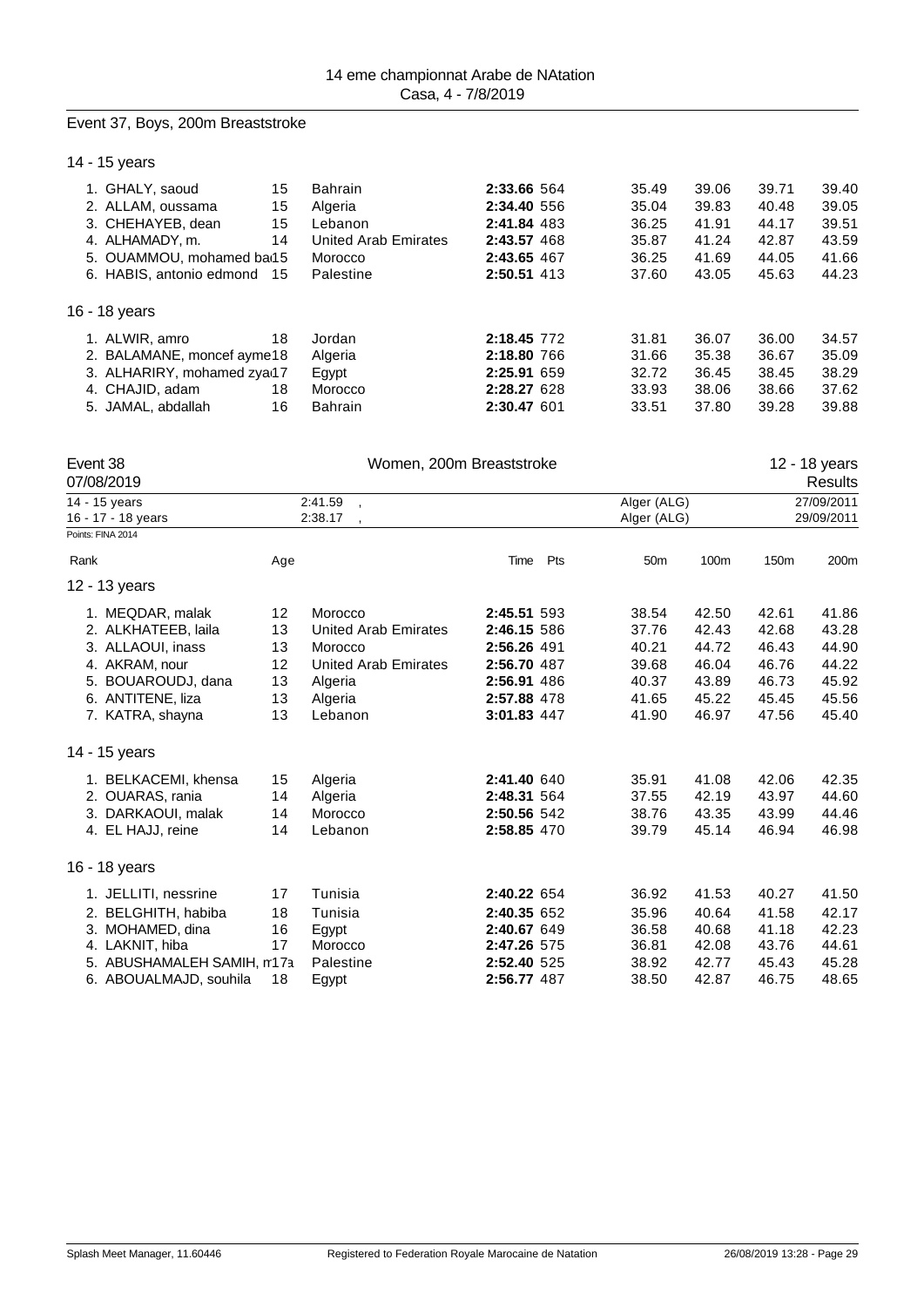| Event 39<br>07/08/2019                 |                                                                                                                                                                                                                                                                                          |                                                                            | Boys, 100m Backstroke                                                                                                                                                                       |                                                                                                                                   | 12 - 18 years<br>Results                                                                |                                                                                                                   |                                                                                                                   |
|----------------------------------------|------------------------------------------------------------------------------------------------------------------------------------------------------------------------------------------------------------------------------------------------------------------------------------------|----------------------------------------------------------------------------|---------------------------------------------------------------------------------------------------------------------------------------------------------------------------------------------|-----------------------------------------------------------------------------------------------------------------------------------|-----------------------------------------------------------------------------------------|-------------------------------------------------------------------------------------------------------------------|-------------------------------------------------------------------------------------------------------------------|
|                                        | 14 - 15 years<br>16 - 17 - 18 years                                                                                                                                                                                                                                                      | 58.29<br>56.43                                                             | $\overline{\phantom{a}}$                                                                                                                                                                    |                                                                                                                                   | Cairo (EGY)<br>Dubai (UAE)                                                              |                                                                                                                   | 19/11/2017<br>04/04/2015                                                                                          |
|                                        | Points: FINA 2014                                                                                                                                                                                                                                                                        |                                                                            |                                                                                                                                                                                             |                                                                                                                                   |                                                                                         |                                                                                                                   |                                                                                                                   |
| Rank                                   |                                                                                                                                                                                                                                                                                          | Age                                                                        |                                                                                                                                                                                             | Time                                                                                                                              | Pts                                                                                     | 50m                                                                                                               | 100m                                                                                                              |
|                                        | 12 - 13 years                                                                                                                                                                                                                                                                            |                                                                            |                                                                                                                                                                                             |                                                                                                                                   |                                                                                         |                                                                                                                   |                                                                                                                   |
| 1.<br>2.<br>3.<br>5.<br>6.<br>7.<br>8. | SAFIE, ahmed<br>SEBBATA, marwane<br>BENBARA, moncef<br>4. ALTANNAK, faisal<br>ELMOUSSAMI, souhaib<br>HATAMLEH, MOHAMMAD<br>EL CHAB, rayan                                                                                                                                                | 13<br>13<br>13<br>13<br>13<br>13<br>13<br>13                               | Lebanon<br>Morocco<br>Algeria<br>Kuwait<br>Morocco<br>Jordan<br>Lebanon<br><b>United Arab Emirates</b>                                                                                      | 1:04.94<br>1:05.75<br>1:06.37<br>1:07.17<br>1:07.52<br>1:10.43<br>1:11.92<br>1:13.92                                              | 511<br>492<br>479<br>462<br>455<br>401<br>376<br>346                                    | 31.48<br>32.00<br>32.42<br>32.61<br>32.02<br>34.44<br>34.62<br>36.00                                              | 33.46<br>33.75<br>33.95<br>34.56<br>35.50<br>35.99<br>37.30<br>37.92                                              |
|                                        | ALMARZOKI, ahmed<br>9. ALABDALLAT, Adnan                                                                                                                                                                                                                                                 | 12                                                                         | Jordan                                                                                                                                                                                      | 1:14.09                                                                                                                           | 344                                                                                     | 36.21                                                                                                             | 37.88                                                                                                             |
|                                        | 14 - 15 years                                                                                                                                                                                                                                                                            |                                                                            |                                                                                                                                                                                             |                                                                                                                                   |                                                                                         |                                                                                                                   |                                                                                                                   |
| 4.<br>5.<br>6.<br>7.<br>8.<br>DSQ.     | 1. BEL HADJ SALEM, abderrahm(15)<br>2. FRIKKECH, SALIM<br>3. AULAD THANI, muhannad<br>EL CHAB, adam<br>HATTAB, wasef<br>ABDEALLAH, ahmed<br>FARAG, saaed ahmed<br>EL FAKHRY, alexandre<br>TANTISH, mohammed                                                                              | 15<br>15<br>15<br>15<br>14<br>14<br>15<br>15                               | Tunisia<br>Morocco<br>Oman<br>Lebanon<br>Jordan<br><b>Bahrain</b><br><b>United Arab Emirates</b><br>Lebanon<br>Palestine                                                                    | 1:01.94<br>1:04.80<br>1:06.00<br>1:06.16<br>1:06.29<br>1:06.57<br>1:09.69<br>1:11.72<br>1:20.63                                   | 589<br>514<br>487<br>483<br>481<br>474<br>413<br>379                                    | 30.15<br>31.02<br>30.94<br>32.03<br>31.91<br>31.72<br>31.53<br>34.19<br>37.34                                     | 31.79<br>33.78<br>35.06<br>34.13<br>34.38<br>34.85<br>38.16<br>37.53<br>43.29                                     |
|                                        | 16 - 18 years                                                                                                                                                                                                                                                                            |                                                                            |                                                                                                                                                                                             |                                                                                                                                   |                                                                                         |                                                                                                                   |                                                                                                                   |
| 2.<br>3.<br>4.<br>5.<br>6.<br>8.       | 1. ARDJOUNE, abdellah<br>BOUHAMIDI, mohamed ryad<br>ALZAMIL, ali<br>SHABANA, karim<br>REGRAGUI, abdeljabbar<br>SAFFAR, yassine<br>7. ALBASHA, hamzeh<br>ELRWILLA, omar<br>9. AL BELOSHI, hamdan<br>10. SANAD, sanad<br>11. ELTONBARY, omar<br>12. BIN GHANNAM, abdulla<br>13. SABA, karl | 18<br>17<br>17<br>18<br>18<br>17<br>16<br>16<br>16<br>17<br>18<br>17<br>16 | Algeria<br>Algeria<br>Kuwait<br>Egypt<br>Morocco<br>Tunisia<br>Jordan<br><b>Bahrain</b><br><b>United Arab Emirates</b><br><b>Bahrain</b><br>Egypt<br><b>United Arab Emirates</b><br>Lebanon | 55.61<br>57.76<br>57.93<br>59.64<br>59.91<br>1:02.02<br>1:03.49<br>1:04.42<br>1:05.31<br>1:06.18<br>1:06.52<br>1:06.72<br>1:12.11 | 814<br>727<br>720<br>660<br>651<br>587<br>547<br>524<br>502<br>483<br>476<br>471<br>373 | 26.88<br>27.74<br>27.68<br>28.54<br>28.77<br>29.69<br>30.75<br>30.96<br>32.07<br>31.30<br>31.62<br>30.51<br>34.50 | 28.73<br>30.02<br>30.25<br>31.10<br>31.14<br>32.33<br>32.74<br>33.46<br>33.24<br>34.88<br>34.90<br>36.21<br>37.61 |
| Event 40                               | 07/08/2019                                                                                                                                                                                                                                                                               |                                                                            | Women, 100m Backstroke                                                                                                                                                                      |                                                                                                                                   |                                                                                         |                                                                                                                   | 12 - 18 years<br><b>Results</b>                                                                                   |
|                                        | 14 - 15 years<br>16 - 17 - 18 years<br>Points: FINA 2014                                                                                                                                                                                                                                 | 1:07.69<br>1:04.65                                                         |                                                                                                                                                                                             |                                                                                                                                   | Cairo (EGY)<br>Dubai (UAE)                                                              |                                                                                                                   | 16/11/2017<br>04/04/2015                                                                                          |
| Rank                                   |                                                                                                                                                                                                                                                                                          | Age                                                                        |                                                                                                                                                                                             | Time                                                                                                                              | Pts                                                                                     | 50m                                                                                                               | 100m                                                                                                              |

12 - 13 years

| <u> 2 - 13 vears</u> |                                                                                                                                                              |                      |  |                                                                                                         |       |
|----------------------|--------------------------------------------------------------------------------------------------------------------------------------------------------------|----------------------|--|---------------------------------------------------------------------------------------------------------|-------|
|                      | 13                                                                                                                                                           | Tunisia              |  | 34.80                                                                                                   | 35.86 |
|                      | 13                                                                                                                                                           | Morocco              |  | 35.79                                                                                                   | 37.06 |
|                      | 13                                                                                                                                                           | Lebanon              |  | 35.68                                                                                                   | 38.46 |
|                      | 13                                                                                                                                                           | Algeria              |  | 35.64                                                                                                   | 40.31 |
|                      | 13                                                                                                                                                           | Lebanon              |  | 37.56                                                                                                   | 41.77 |
|                      | 13                                                                                                                                                           | United Arab Emirates |  | 40.78                                                                                                   | 40.39 |
|                      | 13                                                                                                                                                           | United Arab Emirates |  | 42.25                                                                                                   | 44.70 |
|                      | 1. HANNACHI, elaa<br>2. GARNOUSSI, sofia<br>3. ABDUL BAKI, silhouette<br>4. CHERNAI, camille mina<br>5. TLAIS, tala<br>6. ALSHIHY, maha<br>7. ALSHIHY, mohra |                      |  | 1:10.66 556<br>1:12.85 507<br>1:14.14 481<br>1:15.95 448<br>$1:19.33$ 393<br>1:21.17 367<br>1:26.95 298 |       |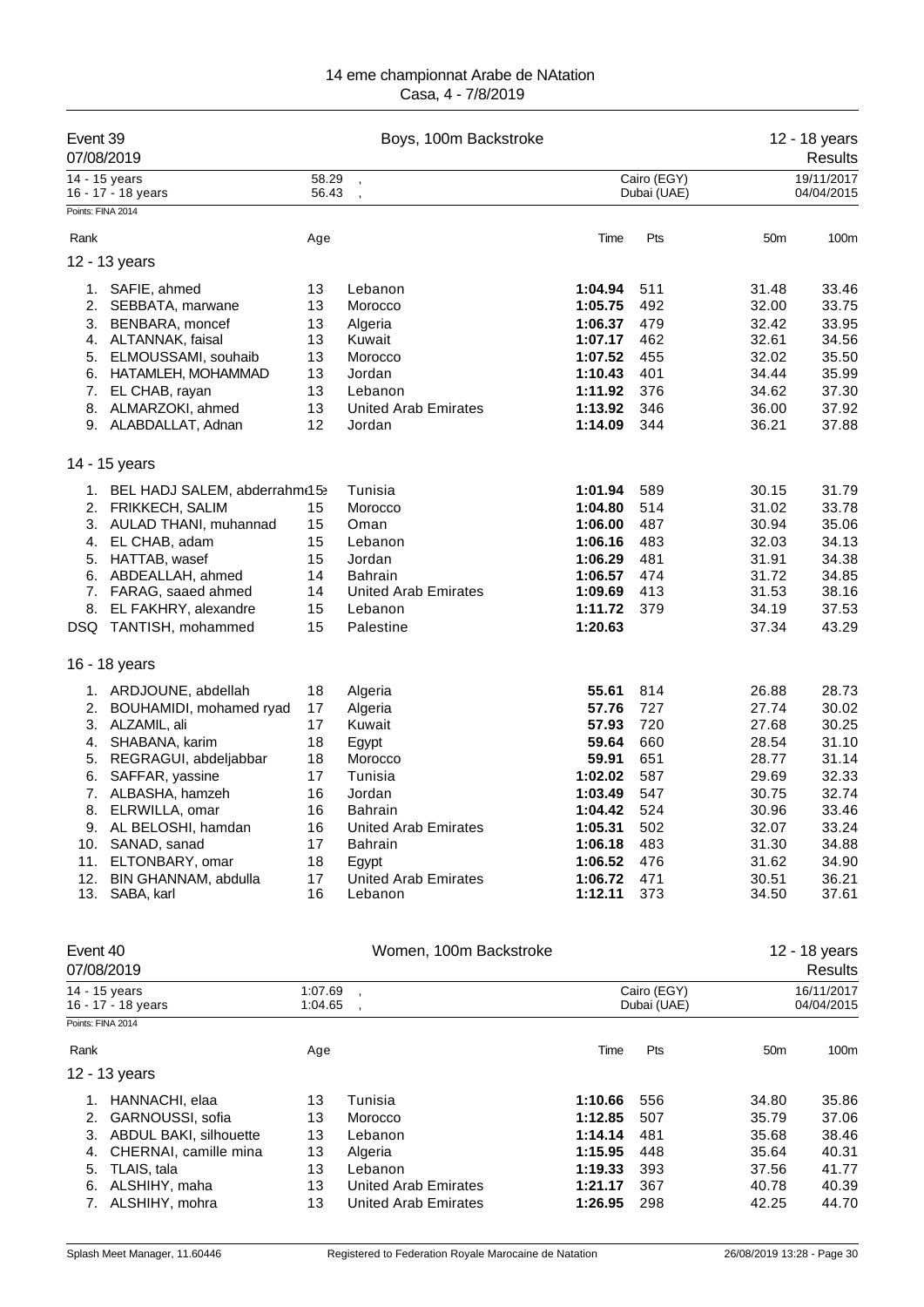#### Event 40, Women, 100m Backstroke

| 14 - 15 years |  |
|---------------|--|
|---------------|--|

|    | HAMDOUN, leaticia      | 15 | Lebanon        | 1:04.79 | 721 | 31.50 | 33.29 |
|----|------------------------|----|----------------|---------|-----|-------|-------|
| 2. | ZITOUNI, imene kawthar | 15 | Algeria        | 1:07.17 | 647 | 32.86 | 34.31 |
| 3. | CHOUAIBI, hiba         | 15 | Morocco        | 1:09.15 | 593 | 33.31 | 35.84 |
| 4. | BOULSANE MALEK, n.     | 14 | Algeria        | 1:09.90 | 574 | 34.16 | 35.74 |
| 5. | KILANI, mona           | 15 | Jordan         | 1:14.69 | 471 | 35.17 | 39.52 |
| 6. | TAHA, noor             | 14 | <b>Bahrain</b> | 1:16.21 | 443 | 34.51 | 41.70 |
|    | ALTAWALBEH, baan       | 14 | Jordan         | 1:18.78 | 401 | 37.00 | 41.78 |
|    | 16 - 18 years          |    |                |         |     |       |       |
|    | HUSSEIN, rola          | 17 | Egypt          | 1:04.84 | 720 | 31.04 | 33.80 |
| 2. | FAHSI, hiba            | 18 | Morocco        | 1:07.36 | 642 | 32.65 | 34.71 |
| 3. | ABDELALIM, logaine     | 16 | Egypt          | 1:07.86 | 628 | 32.57 | 35.29 |
| 4. | DGAIMESH, yasmin       | 16 | Morocco        | 1:08.45 | 612 | 32.51 | 35.94 |
|    | MERNIZ, meroua         | 16 | Algeria        | 1:08.45 | 612 | 32.84 | 35.61 |

| Event 41<br>07/08/2019 |         | Boys, 4 x 100m Medley |             | 12 - 18 years<br>Results |  |
|------------------------|---------|-----------------------|-------------|--------------------------|--|
| 16 - 17 - 18 years     | 3:49.59 |                       | Cairo (EGY) | 19/11/2017               |  |
| Points: FINA 2014      |         |                       |             |                          |  |
| Rank                   |         |                       | Time        | Pts                      |  |
| 12 - 13 years          |         |                       |             |                          |  |

|    | Algeria 1             | 4:22.95<br>Algeria |       |         |                   |         |         | 489     |
|----|-----------------------|--------------------|-------|---------|-------------------|---------|---------|---------|
|    | BENBARA, moncef       | $+0.69$            | 33.10 | 1:06.17 | SABOUR, ayoub     | $+0.66$ | 31.37   | 1:05.47 |
|    | CHEHILI. mohamed anes | $+0.30$            | 35.42 | 1:14.48 | TOUNSI, anes      | $+0.63$ | 27.50   | 56.83   |
| 2. | Morocco 1             |                    |       | Morocco |                   |         | 4:33.28 | 436     |
|    | SEBBATA, yassine      | $+0.74$            | 32.63 | 1:07.09 | BENMOUSSA, omar   | $+0.36$ | 31.03   | 1:06.88 |
|    | LAMHITI, adam         | $+0.35$            | 35.37 | 1:17.05 | SEBBATA, marwane  | $+0.11$ | 29.81   | 1:02.26 |
| 3. | Lebanon 1             |                    |       | Lebanon |                   |         | 4:35.26 | 427     |
|    | EL CHAB, rayan        | $+0.78$            | 34.47 | 1:12.05 | SAFIE, ahmed      | $+0.57$ | 30.63   | 1:06.48 |
|    | EL GHAZIRI, jad       | $+0.68$            | 34.51 | 1:13.41 | HIJAZI, majed     | $+0.47$ | 30.86   | 1:03.32 |
| 4. | Jordan 1              |                    |       | Jordan  |                   |         | 4:36.87 | 419     |
|    | HATAMLEH, MOHAMMAD    | $+0.67$            | 34.94 | 1:11.69 | BARAKAT, OMAR     | $+0.40$ | 31.18   | 1:07.02 |
|    | HUSSEIN, AMRO         | $+0.45$            | 36.53 | 1:15.85 | ALABDALLAT, Adnan | $+0.39$ | 30.77   | 1:02.31 |
| 5. | Saudi Arabia 1        |                    |       |         | Saudi Arabia      |         | 4:52.27 | 356     |
|    | ALYOUSEF, ahmed       | $+0.80$            | 36.11 | 1:16.14 | ALYOUSEF, hussain | $+0.48$ | 30.92   | 1:07.48 |
|    | ALYOUSEF, ali         | $-0.07$            | 38.28 | 1:22.41 | ALSAEED, ali      | $+0.47$ | 31.30   | 1:06.24 |
|    |                       |                    |       |         |                   |         |         |         |

14 - 15 years

|    | Morocco 2                           |                    |                |                    | 4:09.23                                         | 575                |                |                  |
|----|-------------------------------------|--------------------|----------------|--------------------|-------------------------------------------------|--------------------|----------------|------------------|
|    | BENHALIMA, hamza<br>ELMANSAR, mehdi | $+0.73$<br>$+0.45$ | 30.43<br>33.61 | 1:01.91<br>1:11.74 | ZEMZAMI, mohamed sami<br><b>FRIKKECH, SALIM</b> | $+0.54$<br>$+0.34$ | 28.74<br>25.88 | 1:01.86<br>53.72 |
| 2. | Tunisia 2                           |                    |                | Tunisia            |                                                 |                    | 4:09.65        | 572              |
|    | BEL HADJ SALEM, abderrahme+0.78     |                    | 30.12          | 1:01.60            | BEL HAJ, youssef                                | $+0.35$            | 26.45          | 57.94            |
|    | BEN CHAABANE, mohamed kha+0.57      |                    | 34.47          | 1:13.33            | BEN MILED BEL, hassen                           | $+0.13$            | 27.33          | 56.78            |
| 3. | Algeria 2                           |                    | Algeria        |                    |                                                 |                    | 4:13.09        | 549              |
|    | LARBAOUI, younes                    | $+0.70$            | 31.77          | 1:05.36            | BENHADJA, mohamed ayoub                         | $+0.58$            | 28.95          | 1:00.93          |
|    | ALLAM, oussama                      | $+0.63$            | 33.45          | 1:10.39            | KOUDIL, samir                                   | $+0.62$            | 26.55          | 56.41            |
| 4. | Lebanon 2                           |                    |                | Lebanon            |                                                 |                    | 4:27.64        | 464              |
|    | EL CHAB, adam                       | $+0.74$            | 32.06          | 1:06.29            | <b>BOU KARROUM, jude</b>                        | $+0.21$            | 29.93          | 1:05.87          |
|    | CHEHAYEB, dean                      | $+0.37$            | 34.26          | 1:12.58            | DIMACHKIEH, karim                               | $+0.69$            | 29.81          | 1:02.90          |
| 5. | United Arab Emirates 2              |                    |                |                    | United Arab Emirates                            |                    | 4:29.40        | 455              |
|    | FARAG, saaed ahmed                  | $+0.56$            | 32.59          | 1:09.95            | GHANEM, salem ghaleb                            | $+0.21$            | 28.14          | 1:03.31          |
|    | ALHAMADY, mohamed rashed +0.47      |                    | 35.24          | 1:15.81            | ALKEWATY, hamad mohamed                         | $+0.29$            | 28.12          | 1:00.33          |